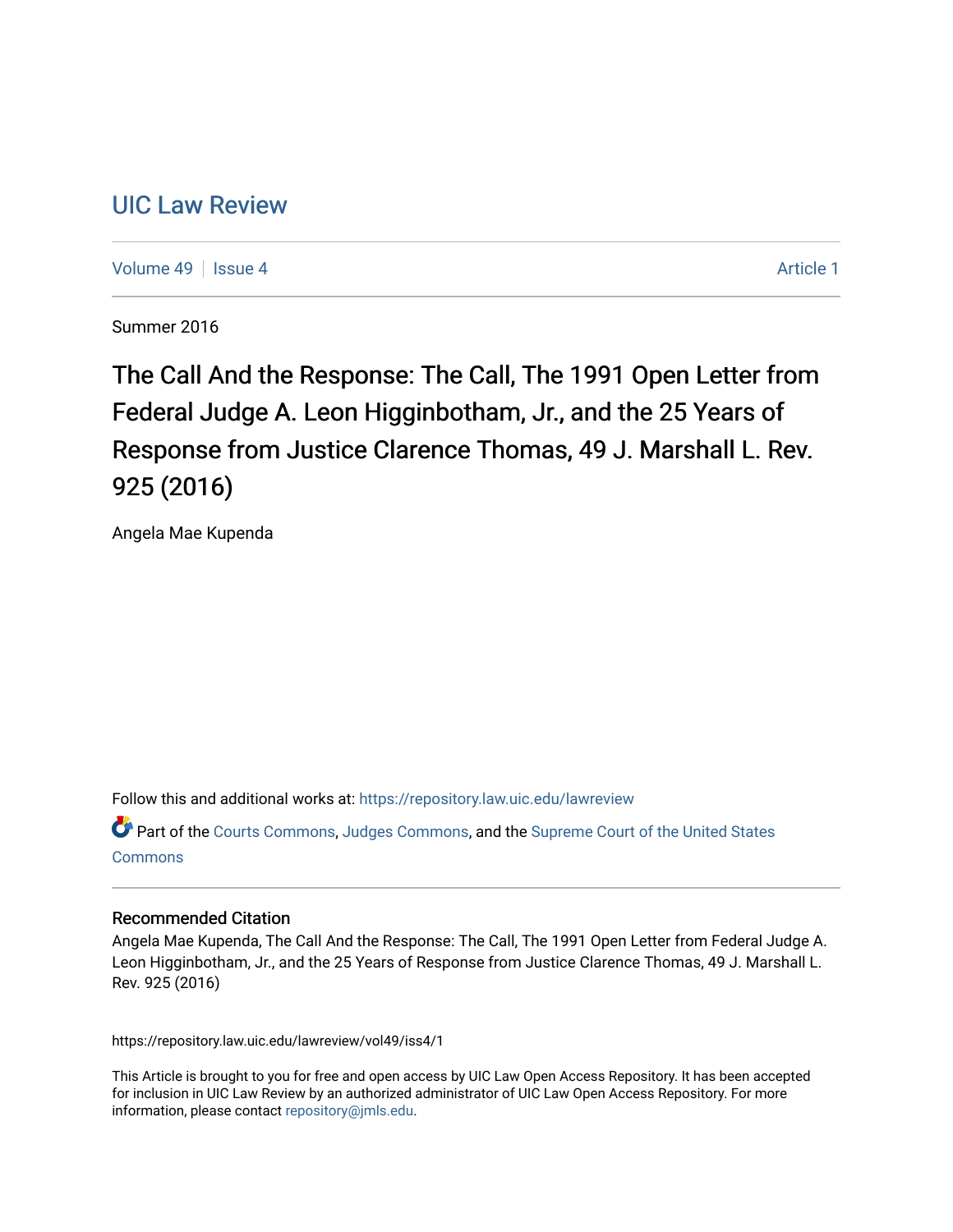# THE CALL AND THE RESPONSE: THE CALL, THE 1991 OPEN LETTER FROM FEDERAL JUDGE A. LEON HIGGINBOTHAM, JR.,# AND THE 25 YEARS OF RESPONSE FROM JUSTICE CLARENCE THOMAS

#### ANGELA MAE KUPENDA\*

|  |  |  |  | INTRODUCTION—THE 25TH ANNIVERSARY OF THE CALL926 |  |
|--|--|--|--|--------------------------------------------------|--|
|--|--|--|--|--------------------------------------------------|--|

| II. THE PUBLIC NATURE OF THE CALL—AN OPEN LETTER AS   |
|-------------------------------------------------------|
|                                                       |
|                                                       |
| B. The Priceless Value of Other Personal and Publicly |

 A. Leon Higginbotham, Jr., *An Open Letter to Justice Clarence Thomas from a Federal Judicial Colleague,* 140 U. PA. L. REV. 1005 (1992). The open letter was dated almost 25 years ago, November 29, 1991.

\* Professor of Law, Mississippi College School of Law (MC Law). This project benefitted from the educational engagement that occurs when professors enter into extended research and discussions early on with their students. This essay is dedicated to two of my wonderful former students, Attorney Stephen Parks (former librarian at MC Law and recently appointed as Director of our state's Law Library) and Attorney Carlyn Hicks (MC Law Senior Staff Attorney, Parent Representation Program Director, Mission First Legal Aid Clinic). Stephen, Carlyn and I presented our three separate essays on Justice Clarence Thomas and his 25-year anniversary on the Court, at the Loyola University Chicago School of Law, Sixth Annual Constitutional Law Colloquium, in Chicago, Illinois, November 2015. I gave much thought to Stephen's and Carlyn's arguments, especially as we debated and dined looking out over the amazing Chicago view. After considerable thought, I adhere to my positions, as stated in this essay, and take full responsibility for any errors. Perhaps, in the future, Stephen and Carlyn will respond to my essay with their own essays.

Earlier thoughts on this essay were presented by me as an Incubator Paper Presentation, at the 8th Annual Lutie A. Lytle Black Women Law Faculty Writers Workshop, University of Wisconsin Law School, Madison, Wisconsin, in June 2014. My Lutie Sisters were extremely generous in offering their brilliant insights.

In addition to the dedication to my two former students, I dedicate this essay to: my dear sister-friend and a diligent and insightful promoter of diversity and equity at our law school, Ms. Patricia Anderson, MC Law Faculty Assistant; my sister, Dr. Loretta A. Moore, an advocate for equality and the Vice President of Research and Federal Relations, Professor of Computer Science at Jackson State University (JSU), and Principal Investigator of the National Science Foundation funded Institutional Transformation grant for more gender equality, JSU ADVANCE; my "Sistah" Attorney Constance Slaughter-Harvey, an exemplar of commitment to foundations of our constitution and my role model of advocacy and justice; and, my equality and fitness encourager, Ms. Jerlean Price, retired Mississippi public school teacher and tireless advocate and encourager for justice.

I appreciate MC Law and Dean Wendy B. Scott for support of faculty scholarship through the 2015 law school's summer grant and for the 2014 and 2015 funding of travel connected to this project. Also the insightful comments of my former colleague Professor Randall Johnson were so very helpful.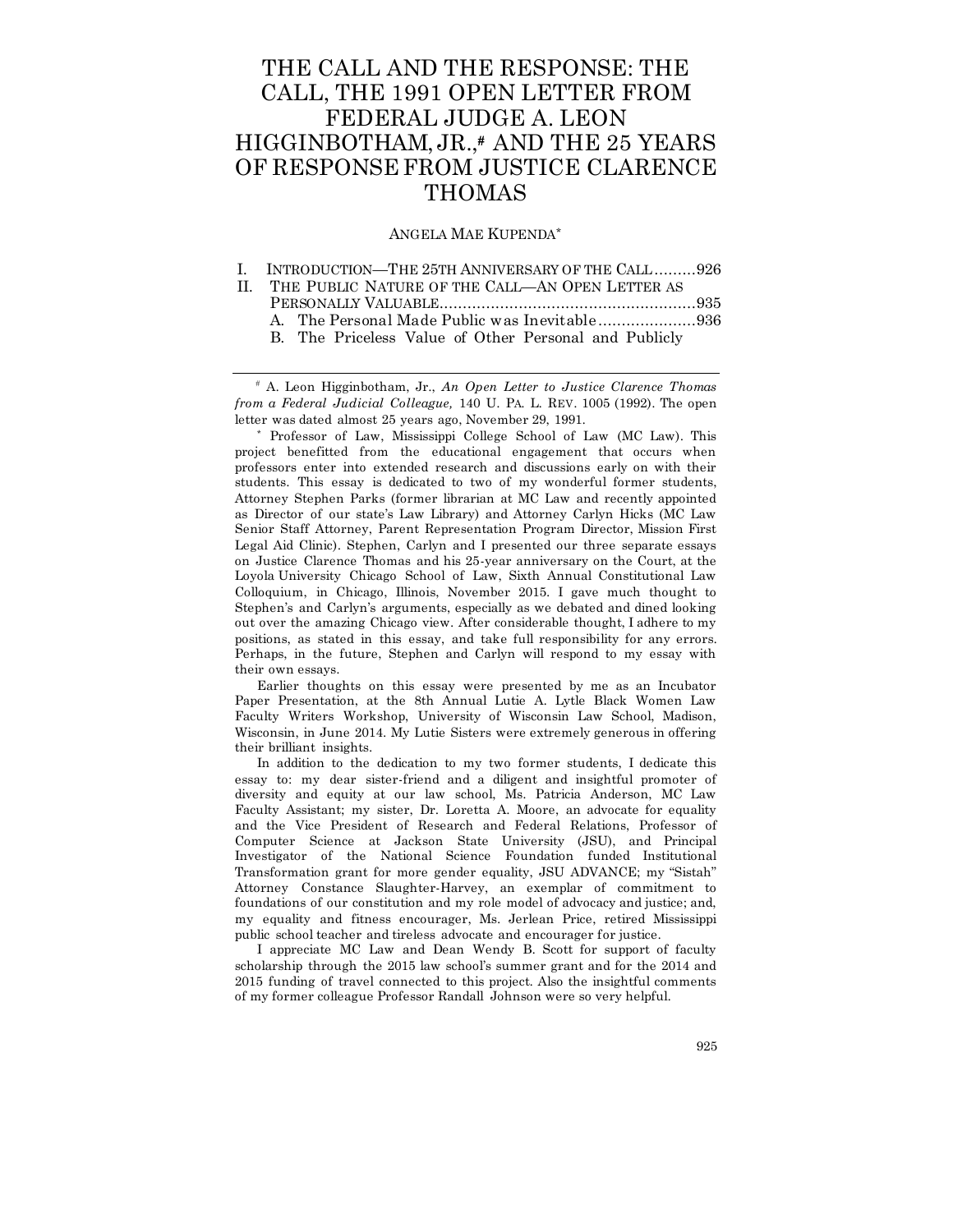#### 926 *The John Marshall Law Review* [49:925

| III. THE CALL OF THE HIGGINBOTHAM LETTER946 |  |
|---------------------------------------------|--|
|                                             |  |
|                                             |  |
|                                             |  |
|                                             |  |

## I. INTRODUCTION—THE 25TH ANNIVERSARY OF THE CALL

As we approach the 25-year anniversary of the confirmation of Associate Justice Clarence Thomas to the United States Supreme Court in 1991, there is much to say about his confirmation and his time on the Court. To say that the confirmation process for Justice Thomas was contentious is an understatement.<sup>1</sup> To say that the confirmation was a public controversy rooted in seemingly prior personal or closeted topics is an accurate statement.<sup>2</sup> To say that the confirmation yielded many call outs for inclusivity of the personal lives of the formerly excluded in interpretations of the constitution and heated responses is quite true.<sup>3</sup>

While the confirmation processes of many justices have now faded from memory, Justice Thomas', even 25 years later, endures still.<sup>4</sup> Clarence Thomas was nominated to the Court by President

2. *See* Wendy Brown-Scott, *Anita Hill Meets Godzilla: Confessions of a Horror Movie Fan,* 70 TUL. L. REV. 1921, 1931 (1996).

3. *See, e.g., Judging the Judge*, Transcript, PBS NEWSHOUR.ORG (July 29, 1998), www.pbs.org/newshour/bb/law-july-dec98-thomas\_7-29/. Although the video is no longer available, the transcript is available of Professor Elizabeth Farnsworth interviewing then retired Judge Higginbotham and Stephen Smith, former clerk for Justice Thomas, after Justice Thomas's controversial invitation and speech to "the nation's largest organization of African-American attorneys and judges" at the National Bar Association convention in 1998. *Id.* Higginbotham focused on the "devastating consequences" of Thomas's jurisprudence. *Id.* Smith argued that Thomas had a right to speak and that "bullies" who try to silence Thomas "live on keeping black people to think that people are-that white people are racist." *Id*.

4. Hadas Gold, *HBO's 'Confirmation' Film rattles some Washington power players***,** POLITICO (Feb. 18, 2016), www.politico.com/story/2016/02/hboconfirmation-219408#ixzz430LFUBLI; Jamie Stiehm, *Joe Biden's Forgotten Disgrace,* U.S. NEWS (Apr. 16, 2014), www.usnews.com/opinion/blogs/jamie-

<sup>1.</sup> *See generally* A. Leon Higginbotham, Jr., *An Open Letter to Justice Clarence Thomas from a Federal Judicial Colleague,* 140 U. PA. L. REV. 1005 (1992); TONI MORRISON, ED., RACE-ING JUSTICE, EN-GENDERING POWER: ESSAYS ON ANITA HILL, CLARENCE THOMAS, AND THE CONSTRUCTION OF SOCIAL REALITY (New York 1992); Kevin Johnson, *An Essay on the Nomination and Confirmation of the First Latina Justice on the U.S. Supreme Court: The Assimilation Demand at Work,* 30 CHICANA/O-LATINA/O L. REV. 97, 104 (2011) (noting that "the confirmation hearings of all three of the Justices of color in U.S. history might well be characterized, to paraphrase Justice Thomas, as 'high-tech lynchings'").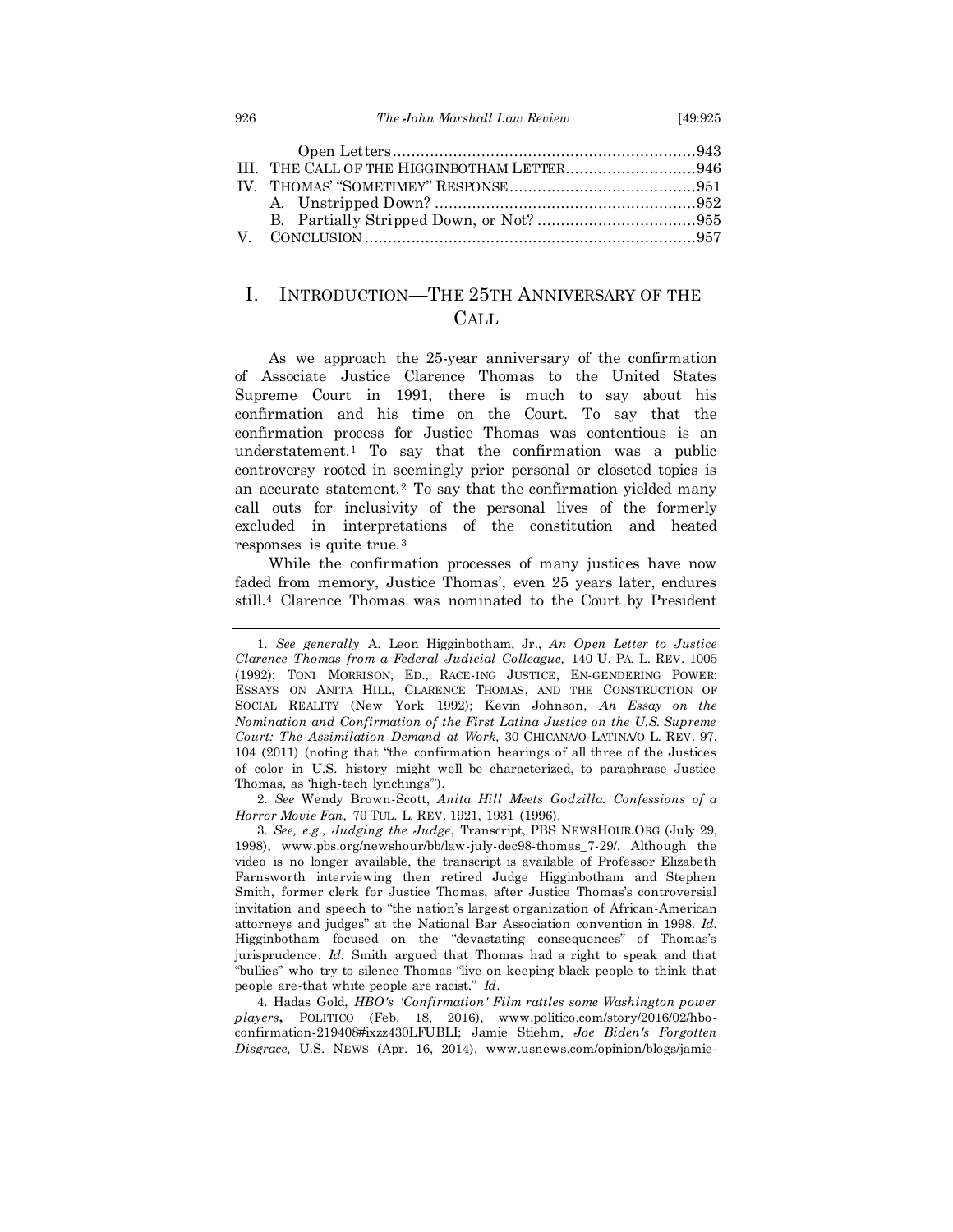George H.W. Bush. Thomas was the rare Black nominee<sup>5</sup> and one regarded as quite conservative. For him to take the vacated seat of legendary civil rights advocate, renowned Justice Thurgood Marshall<sup>6</sup> the first Black Justice of the Court, Thomas' nomination was resisted by some from the beginning.

To replace Justice Marshall, the great dissenter<sup>7</sup> and the conscience of the Court that reminded the privileged justices of the personal lives of those less privileged,<sup>8</sup> would be a nearly impossible task anyway as Marshall's legacy is momentous.<sup>9</sup> To others, the opportunity to have a more conservative Court was paramount in the selection process.<sup>10</sup> Thomas would provide not just a conservative voice but such a voice from a Black face, which could become a key in the attempt to persuade Blacks, and others, that affirmative action,  $11$  or even voting rights,  $12$  was no longer

6. *See, e.g.,* Linda Greenhouse, *Thurgood Marshall, Civil Rights Hero, Dies at 84,* Obituary, Special to N.Y. TIMES (Jan. 25, 1993), www.nytimes.com/learning/general/onthisday/bday/0702.html. Even the very conservative former Chief Justice William H. Rehnquist recognized this legacy. "In his eulogy of Marshall, Chief Justice William H. Rehnquist referred to the words inscribed above the front entrance to the Supreme Court, 'Equal Justice for All.' Rehnquist stated, 'Surely no one individual did more to make these words a reality than Thurgood Marshall.'" Jane Newhagen, *Thurgood Marshall (1908-1993),* IN *Mary Cross, Ed.*, 100 PEOPLE WHO CHANGED 20TH CENTURY AMERICA 276, 280 (ABC-CLIO 2013).

7. *See* Owen Fiss, *A Tribute to Justice Thurgood Marshall,* 105 HARV. L. REV. 49, 52 (1992) (citing Kathleen M. Sullivan, *Marshall, the Great Dissenter,* N.Y. TIMES (June 29, 1991), at A23).

8. According to the sentiment of many scholars, and as expressed in one article, "Justice Marshall often used stories from his life to explain the law's failure to fulfill the Constitution's promised protections for so many Americans. For twenty-four years Marshall was the conscience of the Supreme Court." U.W. Clemon & Bryan K. Fair, *Lawyers, Civil Disobedience, and Equality in the Twenty-First Century: Lessons from Two American Heroes,* 54 ALA. L. REV. 959, 982 (2003); *see also* Geoffrey R. Stone, *Marshall: He's the Frustrated Conscience of the High Court*, NAT'L L. J., Feb. 18, 1980, at 24.

9. *See generally* Sherrilyn A. Ifill, *Racial Diversity on the Bench: Beyond Role Models and Public Confidence,* 57 WASH. & LEE L. REV. 405, 481-89 (2000).

10. *See* Carl Tobias, *Rethinking Federal Judicial Selection,* 1993 B.Y.U. L. REV. 1257, 1273 (1993).

11. He held his intent on his insistence to eliminate the affirmative action that he himself benefitted from. *See* Fischer v. Univ. of Tex. at Austin, 133 S. Ct. 2411, 2429 (2013) (Thomas, J., concurring) ("The worst forms of racial discrimination in this Nation have always been accompanied by straight-faced

stiehm/2014/04/16/anita-tells-of-joe-bidens-forgotten-role-in-confirmingclarence-thomas.

<sup>5.</sup> To date, no Black woman has been nominated as a Supreme Court Justice. *See* Laura Bilt, *Following death of Supreme Court Justice Antonin Scalia, here's President Obama's short list for his replacement*, N.Y. DAILY NEWS (Feb. 13, 2016), www.nydailynews.com/news/national/obama-shortlistnew-supreme-court-justice-article-1.2530851; Michael D. Shear, Julie Hirschfeld Davis, & Gardner Harris, *Obama Chooses Merrick Garland for Supreme Court,* N.Y. TIMES (Mar. 16, 2016), www.nytimes.com/2016/ 03/17/us/politics/obama-supreme-court-nominee.html?\_r=0.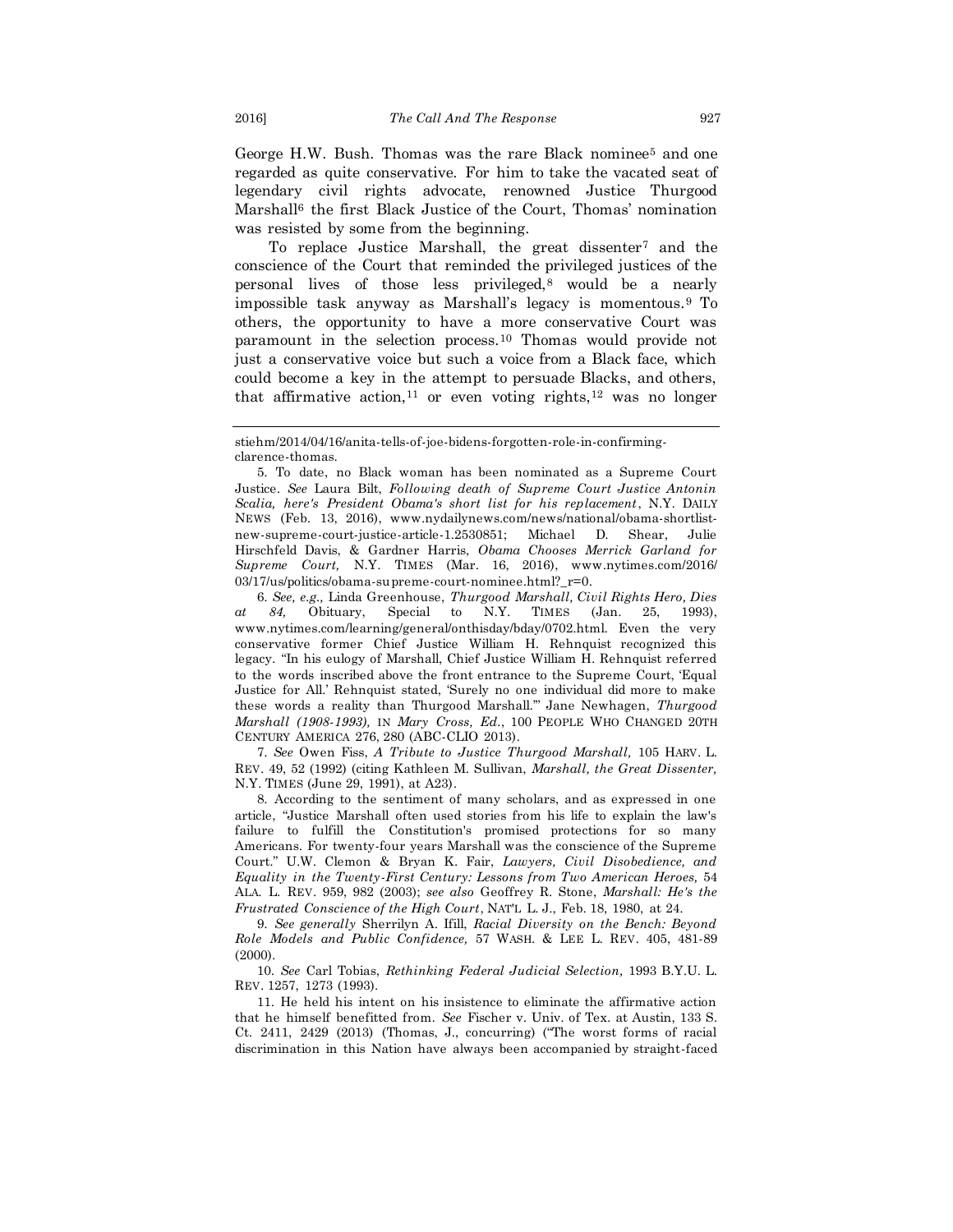needed and harmed even Blacks.<sup>13</sup> Thus, in 1991, Thomas was confirmed as the first Black radical conservative Justice, in spite of opposition including credible allegations of sexual harassment lodged against him.<sup>14</sup> His unprecedented confirmation evoked unprecedented reactions, including written ones.

One such written action is the basis for this article. Our nation is now fast approaching the anniversary, not only of Thomas' 25 ceremonial years<sup>15</sup> on the Court, but also of almost 25 years since an unprecedented, published, pointed, open, publicly and widely circulated correspondence was sent to the newly confirmed Justice Thomas by another Black judge. Esteemed Federal Judge A. Leon Higginbotham, Jr., penned *An Open Letter to Justice Clarence Thomas from a Federal Judicial Colleague*. 16 Higginbotham wrote this personal letter to Thomas, after the bitter confirmation process, to remind the new Justice, and perhaps chastise him, too, about the good, and the harm, Thomas could do toward underrepresented people, many with backgrounds similar to Thomas,<sup>17</sup> from the bench with this life appointment.<sup>18</sup>

12. Justice Thomas would have gone even further than the Court in curtailing voting protections for minorities. *See* Shelby Cty. v. Holder, 133 S. Ct. 2612, 2631-32 (2013) (Thomas, J., concurring). The Court's holding unleashed state led attacks on voting rights of underrepresented groups. *See generally* Tomas Lopez, *Shelby County': One Year Later***,** BRENNAN CTR. FOR JUST. (June 24, 2014), www.brennancenter.org/analysis/shelby-county-oneyear-later.

13. Flock, *supra* note 11.

14. *See* Elizabeth Kolbert, *The Thomas Nomination; Most in National Survey Say Judge Is the More Believable,* N.Y. TIMES (Oct. 15, 1991), www.nytimes.com/1991/10/15/us/the-thomas-nomination-most-in-national-sur vey-say-judge-is-the-more-believable.html?pagewanted=all.

15. *See* Linda Greenhouse, *Thomas Sworn in as 106th Justice,* N.Y. TIMES, October 24, 1991, www.nytimes.com/1991/10/24/us/thomas-sworn-in-as-106thjustice.html (the early "swearing-in today had been arranged at the request of Justice Thomas, who wanted to start work immediately and to have his staff on the Supreme Court payroll"). Justice Thomas continues to be carefully watched, even as to how frequently, or infrequently, he orally participates in oral argument. *See, e.g.*, Ariane de Vogue, Justice *Clarence Thomas breaks 10 year streak, asks question in court*, CNN, Feb. 29, 2016, www.cnn.com/2016/02/29/politics/supreme-court-clarence-thomas-10-year-stre ak-question/.

16. Higginbotham, *supra* note 1. The open letter was dated almost 25 years ago, November 29, 1991.

17. Higginbotham, *supra* note 1, at 1006 (reminding Thomas that he likely will be the only Justice on the court who has been called nigger), *see id*. at 1010 (reminding Thomas of his experiences as Black and poor in Georgia), *see id.* at 1026 ("try to remember that the fundamental problems of the disadvantaged, women, minorities, and powerless have not all been solved simply because you have 'moved on up' from Pin Point, Georgia, to the Supreme Court").

representations that discrimination helped minorities."); *see* also Elizabeth Flock, *Clarence Thomas Suggests Affirmative Action is Like Jim Crow*, US NEWS (June 24, 2013), www.usnews.com/news/articles/2013/06/24/clarencethomas-suggests-affirmative-action-is-like-jim-crow.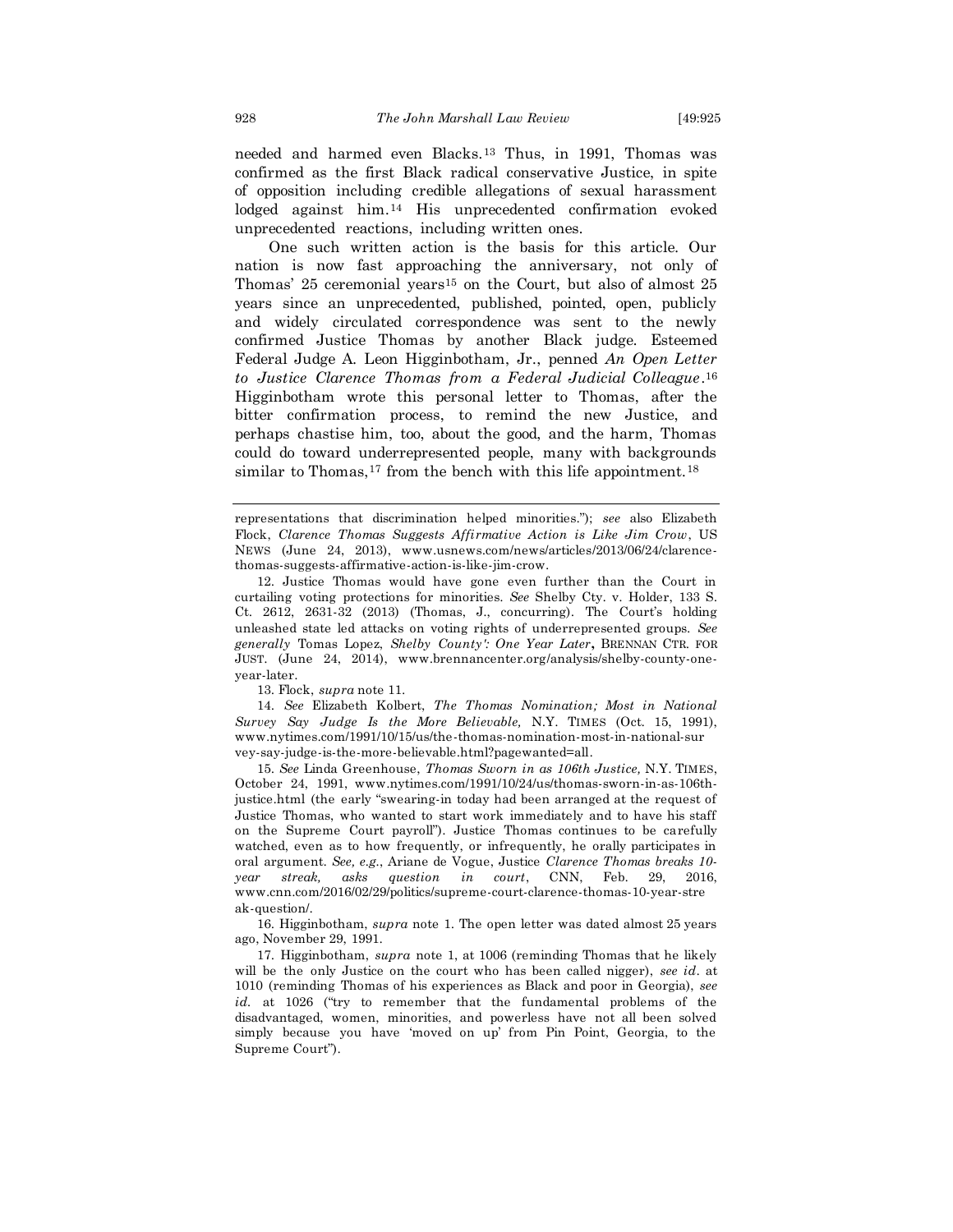For one seasoned federal judge to write personally to another federal judge is not odd, hence not momentous itself.<sup>19</sup> A personal letter, however, is generally regarded as intimately private, between two people. What was notable between Higginbotham and Thomas, though, is that this personal letter was communicated in a highly public way, extensively circulated and widely read.<sup>20</sup> Writing about national but personal matters in such a public way was gutsy and potentially harmful to both the writer and the recipient.<sup>21</sup> Even Judge Higginbotham admitted that he sent the letter openly and publicly, rather than privately, only after much consternation.<sup>22</sup> Judge Higginbotham's open letter following the confirmation was subsequently published in the University of Pennsylvania Law Review,<sup>23</sup> and reproduced in other sources.<sup>24</sup>

20. It is reported that the "University of Pennsylvania received more than seventeen thousand requests for reprints." Merida & Fletcher, *supra* note 18. Plus, many photocopies were distributed around the country. *Id.*

21. The continuing controversy was revealed in the dispute over Thomas speaking at the 1998 National Bar Association, with Thomas complaining about the criticism, and Higginbotham likening Thomas's invitation to the organization inviting a segregationist who blocked school house doors. Merida & Fletcher, *supra* note 18.

22. Higginbotham, *supra* note 1, at 1005. "As he wrote this article, Judge Higginbotham knew that many people in the legal profession would regard his criticisms of a judicial colleague as inappropriate. Nevertheless, he concluded that concerns for judicial etiquette and his own reputation must be cast aside." Charles J. Ogletree, Jr., *In Memoriam: A. Leon Higginbotham, Jr.,* 112 HARV. L. REV. 1801, 1807 (1999).

23. Higginbotham, *supra* note 1.

<sup>18.</sup> Federal judges are appointed for life, with good behavior. Justice Thomas could be removed only by impeachment, resignation, retirement, or death. Thomas, who was appointed at age 43, is determined to have a long term on the Court. He worked diligently to have the Court's gym renovated. According to several writers, "[H]e loved telling people that he planned to work out vigorously so that he could live a long life, stay on the Court for forty or fifty years, and outlast his critics." Kevin Merida and Michael Fletcher, *First Chapter, 'Supreme Discomfort: The Divided Soul of Clarence Thomas'* (June 17, 2007), N.Y. TIMES, www.nytimes.com/2007/06/17 /books/chapters/0617-1st-meri.html?page. Justice Thomas, who is approaching his 25th year anniversary on the Court, is now in his late sixties. He may just realize his plan and break the record of the longest serving Justice, William O. Douglas who served for over 36 years, and the oldest Justice to serve, Oliver Wendell Holmes who retired at 90 years old. *Frequently Asked Questions-Justices,* SUPREME COURT OF THE UNITED STATES, www .supremecourt.gov/faq\_justices.aspx (last visited Dec. 21, 2015).

<sup>19.</sup> During my own federal clerkships on the Fifth Circuit Court of Appeals with Chief Judge Charles Clark and the Eleventh Circuit Court of Appeals with former Chief Judge and then Senior Judge Paul H. Roney, I frequently observed the correspondence both judges exchanged with each other. They also regularly shared news clippings and other reading materials with other judges, former law clerks, and friends generally. When I received several news clippings and personal letters from the judges, I realized it was not all casual. Rather, their correspondence to me, too, was flavored with their constitutional perceptions and also occasional fervent urgings to try to persuade me to alter my positions on issues related to race, gender, class, and inclusion.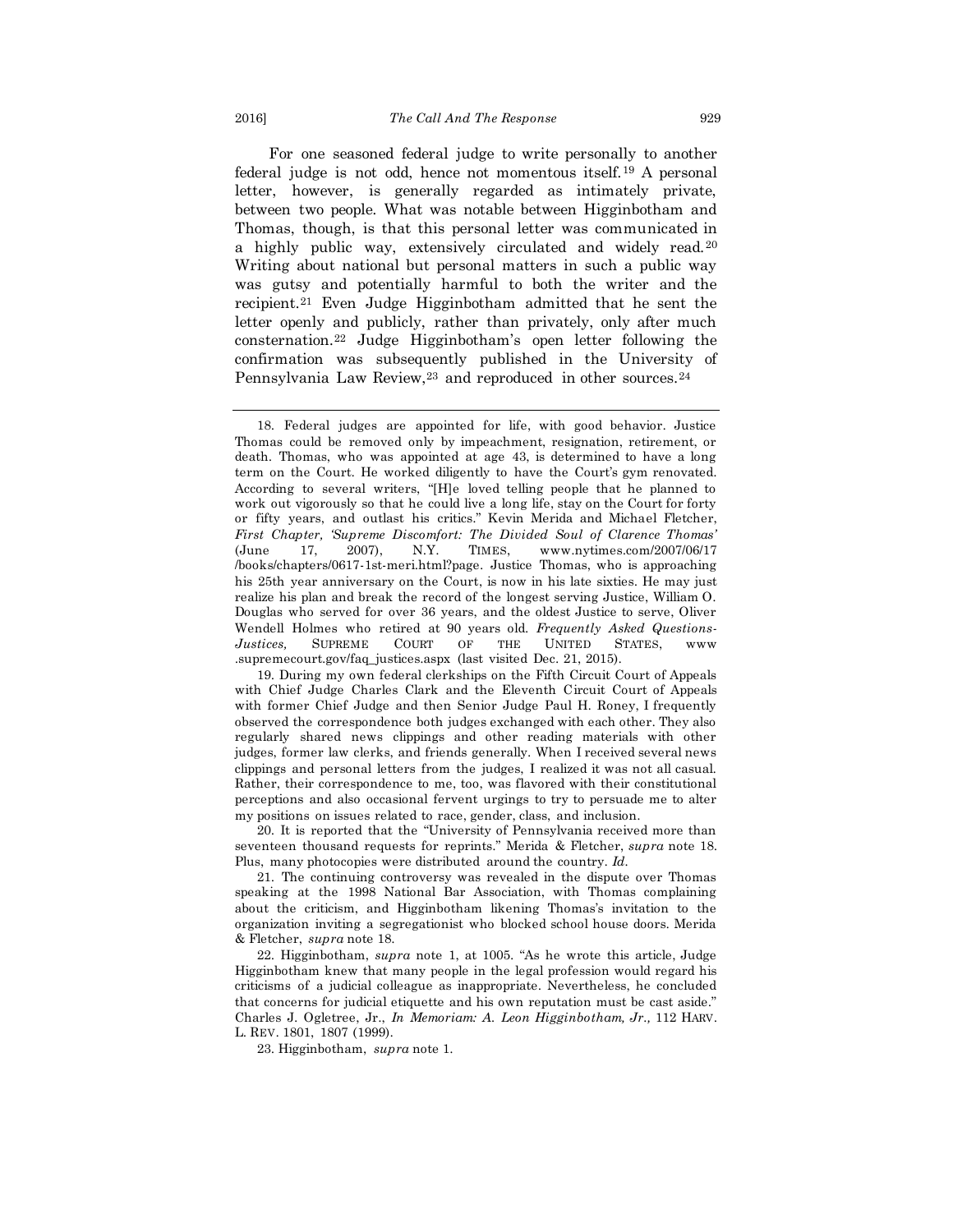Some called the broadly circulated and pointed Higginbotham letter "unprecedented" or even "blunt."<sup>25</sup> Such an unprecedented challenge, even in a letter, certainly called out for a response. Even more ordinary letters call out for responses. <sup>26</sup> Therefore, with such a famously published letter from Higginbotham, one would expect an equally awaited and noted personal, and perhaps public, response from Thomas. Higginbotham's publicly challenging letter, calling out Justice Thomas, was certainly deserving of a response. Likely, Judge Higginbotham did earnestly and impatiently await a written response from Justice Thomas.

Any wait, however, was in vain. For over these 25 years, there is no evidence Justice Thomas ever wrote in response and, during this time, Judge Higginbotham has passed away.<sup>27</sup> Therefore, unfortunately, there will be no written  $25$  year response,  $28$  for Thomas to pen to Higginbotham, with our hearing, even in written words, Thomas' frequent quiet seriousness,<sup>29</sup> his infrequently heard oral judicial "deep, booming voice, shaking with emotion,"<sup>30</sup>

27. Merida & Fletcher, *supra* note 18. *See also* William Glaberson, *A. Leon Higginbotham Jr., Federal Judge, Is Dead at 70*, N.Y. TIMES, Dec. 15, 1998, www.nytimes.com/1998/12/15/us/a-leon-higginbotham-jr-federal-judge-is-deadat-70.html?pagewanted=all.

30. *See* Rod Smolla, *Cross Burning: Virginia v. Black*, IN NEAL DEVINS AND

<sup>24.</sup> Merida & Fletcher, *supra* note 18.

<sup>25.</sup> Henry Weinstein, *"'Unprecedented' Letter to Clarence Thomas-Black Judge Issues Rights Challenges—See Not Only the Result of Your Own Ambition, But also the Culmination of Years of Heartbreaking Work by Thousands. . . Your Life is Very Different from what it would have been had these Men and Women Never Lived"* (Feb. 14, 1992), L.A. TIMES, http://community.seattletimes.nwsource.com/archive/?date=19920214&slug=1 475710.

<sup>26.</sup> From my younger years, I remember the days of more frequent letterwriting and postal mailing. Whether love letters or mailed job applications, the seemingly prolonged time waiting for a response could be filled with anxiety as the initial sender awaited and wondered about what the recipient's response would be. The angst was heightened especially when the letter potentially would elicit a disagreeable response or solicited an immediate response in words or deeds. *See generally* Malcolm Jones, *The History and Lost Art of Letter Writing,* NEWSWEEK (Jan. 17, 2009), www.newsweek.com/historyand-lost-art-letter-writing-78365.

<sup>28.</sup> Interestingly, "[n]early 20 years after Anita Hill accused Clarence Thomas of sexual harassment during his contentious Supreme Court confirmation hearings, Justice Thomas's wife has called Ms. Hill, seeking an apology." Charlie Savage, *Clarence Thomas's Wife Asks Anita Hill for Apology*, N.Y. TIMES (Oct. 19, 2010), www.nytimes.com/2010/10/20/us/politi cs/20thomas.html.

<sup>29.</sup> Thomas's demeanor on the bench is often labeled with various terms, including: silent, demeaning, petulant, spiteful, and disgraceful. Mark Walsh, *Experts sound off once again on Justice Thomas's silence*, ABA J. (May 1, 2014), www.abajournal.com/magazine/article/experts\_sound\_off\_once\_again\_o n\_justice\_thomas\_silence/; Ron Elving, *Clarence Thomas Speaks: After a Decade, Questions from the Quiet Justice,* NPR (Feb. 29. 2016), www.npr.org /2016/02/29/468600863/after-a-decade-questions-emerge-from-the-quiet-justi ce.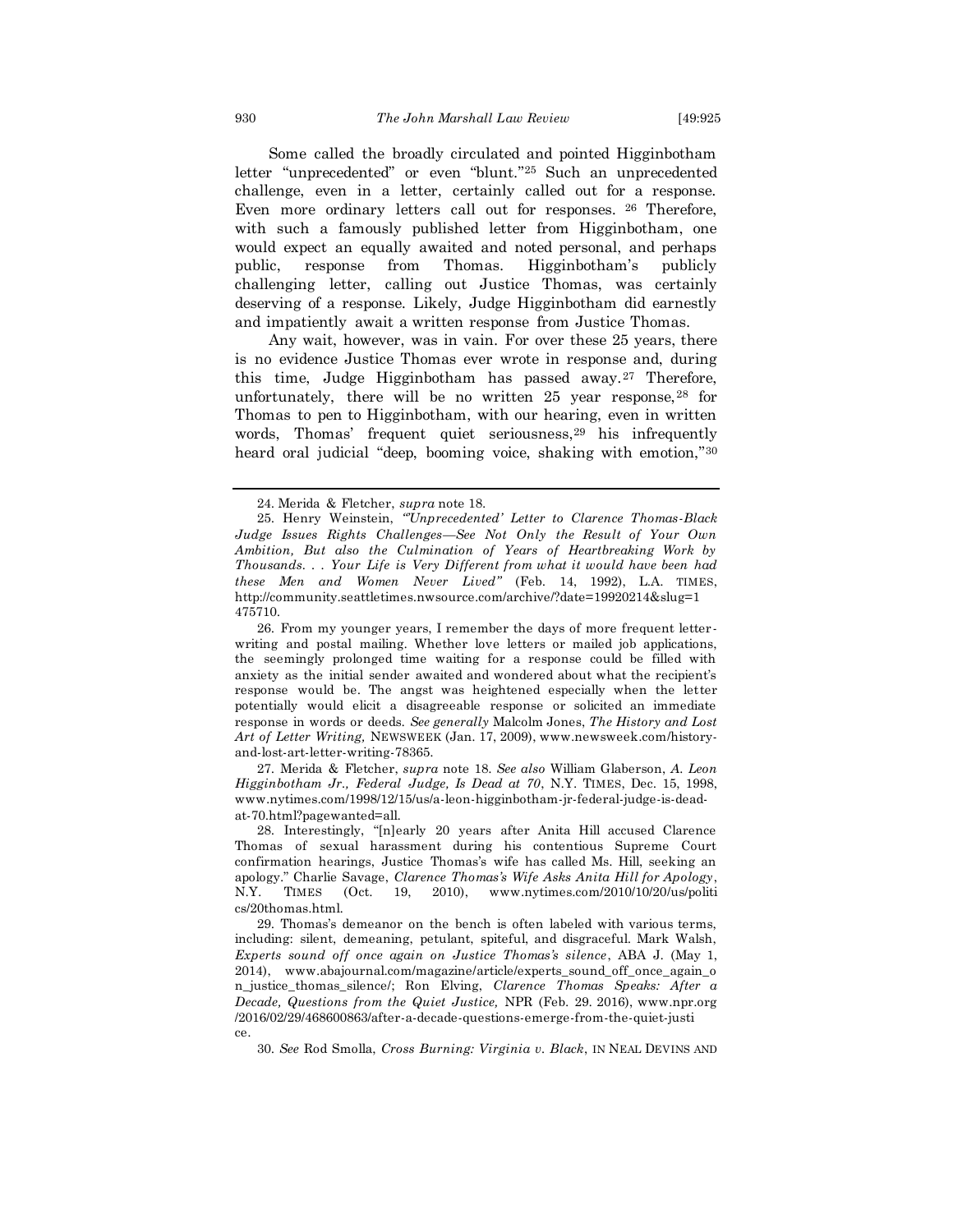or his characterized loud and gut laughter, 31 as he explains openly or privately to Higginbotham and envisions Higginbotham's expected reaction. Neither will we get to ask Higginbotham what he thinks about Thomas' response, nor will we get to await another round of letter writing.

Using a cultural analogy, Higginbotham's letter was a call out to Thomas for some response. The call and response is rooted in the African American tradition. In the tradition of a call and response, a "call" invites, or even demands, a response.<sup>32</sup> Higginbotham issued a call out to Thomas for Thomas to consider as he ruled on cases of utmost importance to the entire country, and especially to the underrepresented.<sup>33</sup> While there is no letter response that we know of, I surmise that, over these 25 years, Thomas has indeed implicitly responded to Higginbotham's call. Therefore, this essay is a construction of Thomas' implicit "response" to Higginbotham's call in his open letter.

This essay construes such by examining Thomas' response from the bench. Thomas' response, though not addressed in a return letter to Higginbotham, is directed to all who, like Higginbotham, are concerned with Thomas' views as to his role on the Court. This essay is based on the premise that the best evidence<sup>34</sup> of Thomas' response is seen in the opinions he has

32. The African American call and response tradition has been addressed in case law and in legal scholarship. I was a federal law clerk for Judge Raul Roney who was on the panel when the Eleventh Circuit issued a per curiam opinion in *Luke Records, Inc. v. Navarro,* 960 F.2d 134 (11th Cir. 1992), reversing the trial court and holding that the sheriff had failed to meet his burden that a rap recording was legally obscene. The sheriff only put the recording into evidence. The rap group offered expert testimony from a Rhodes Scholar, including evidence that the recording, "As Nasty As They Wanna Be' contain[ed] three oral traditions, or musical conventions, known as call and response, doing the dozens, and boasting. . . . [and] that these oral traditions derive their roots from certain segments of Afro–American culture." *Id.* at 137. *See* Kimberle Crenshaw, *Mapping the Margins: Intersectionality, Identity Politics, and Violence against Women of Color,* 43 STAN. L. REV. 1241, 1288 (1991) (disagreeing with district court's dismissive attitude toward African American call and response tradition in *Luke Records*; fortunately, the district court's ruling was subsequently reversed by Eleventh Circuit); Ronald Garet, *Proclaim Liberty,* 74 S. CAL. L. REV. 145, 148 n.7, 159 n.46 (2000) (discussing call and response traditions during civil rights movement); *see also Call and Response With-in the Black Church,* THE OLD BLACK CHURCH, Aug. 26, 2009, http://theoldblackchurch.blogspot.com/2009/08/call-and-response-with-inblack-church.html (last visited Dec. 26, 2015) (discussing call and response

tradition of the Black church). 33. Higginbotham, *supra* note 1, at 1007.

34. As to the best evidence rule generally, *see* John E. Murray, Jr., *The Judicial Vision of Contract—The "Constructed Circle of Assent" and Printed Terms*, 26 ST. THOMAS L. REV. 386 (2014).

DAVIDSON M. DOUGLAS, A YEAR AT THE SUPREME COURT 151, 164 (Durham 2004).

<sup>31.</sup> His loud laughter was even discussed at his confirmation hearings. *See*  MORRISON, *supra* note 1, at xii-xiii.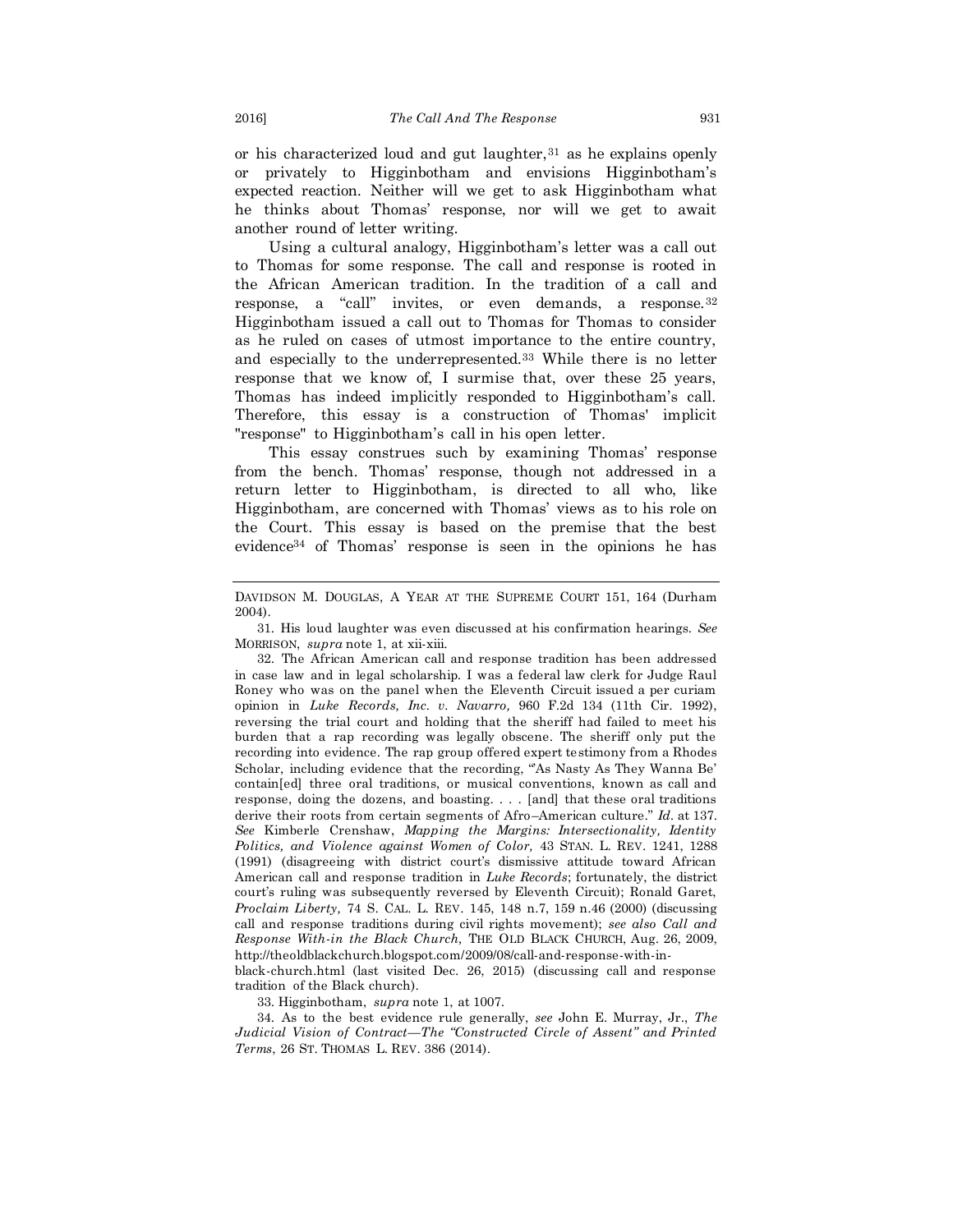written and the sides he has taken in constitutional disputes or, as his late judicial comrade may say, cultural wars <sup>35</sup> over the constitutional meaning of equality in this country. My method of determining Thomas' response to the Higginbotham letter admittedly is lacking as it will not bear Thomas' official cursive signature found in letters in the closing. But a signature is broader than one's standard way of cursively signing one's name. One's unique signature may be indicated by one's mark,  $36$  or one's signature way of acting or being,  $37$  or, yet here, Thomas' signed opinions.

Therefore, the method utilized here in this essay of evaluating Justice Thomas' answering response, to the Higginbotham open letter, by examining some of Thomas's rulings is quite fitting. Judge Higginbotham issued an open and public challenge. And,

The German notion of Kulturkampf or "culture wars" was originally adopted by Bismarck to describe his coercive policies against the Catholic clergy's efforts to control various domestic institutions during the 1870s. At the time, local Catholic clerics, presumably under the control of the Vatican, a foreign force, sought ideological hegemony over government institutions such as public education. As Francisco Valdes expounds in this symposium's Afterword, while the notion of "cultural wars" has been present in the U.S. legal and political landscape for more than three decades, it would not be until the 1992 Republican National Convention when Patrick J. Buchanan coined the notion of "cultural war" to describe his bid for the "Soul of America." It would not be until 1996, however, that Justice Antonin Scalia formally used the term Kulturkampf to describe his dissenting opinion in Romer v. Evans. Ironically, while the original notion of Kulturkampf was adopted by Bismarck to describe his challenge to the efforts by nonstate actors such as the Catholic Church to take control of governmental institutions, conservatives and neo-conservatives in the United States have invoked this term in an effort to undermine and "rollback" progressive and civil rights oriented law and policy. These conservatives seek to carry on an agenda that employs a narrative of culture aimed at transforming the core democratic and egalitarian principles of the United States.

Charles R. Venator Santiago, *Countering Kulturkampf Politics through Critique and Justice Pedagogy,* 50 VILL. L. REV. 749, 750-51 (2005) (footnotes omitted) (commenting on Francisco Valdes, *Culture by Law: Backlash as Jurisprudence*, 50 VILL. L. REV. 1135 (2005)). Justice Scalia recently passed away. Adam Liptak, *Antonin Scalia, Justice on the Supreme Court, Dies at 79,*  N.Y TIMES (Feb. 14, 2016), www.nytimes.com/2016/02/14/us/antonin-scaliadeath.html?\_r=0.

36. *See Notarizing a Signature by Mark,* NAT'L NOTARY ASS'N, www.nationalnotary.org/file%20library/nna/webinars/signature-by-mark.pdf (last visited Dec. 26, 2015).

37. *See Signature Strengths,* VIA INST. ON CHARACTER, www.viacharacter.org/www/Research/What-the-Research-Says-About-Charact er-Strengths-Signature-Strengths (last visited Dec. 25, 2015).

<sup>35.</sup> Justice Scalia has argued for the constitutional legitimization of discriminatory cultural wars. *See* Romer v. Evans, 517 U.S. 620, 636 (1996) (Scalia, J., dissenting). Scalia's encouragement of cultural wars has been countered by seminal scholars: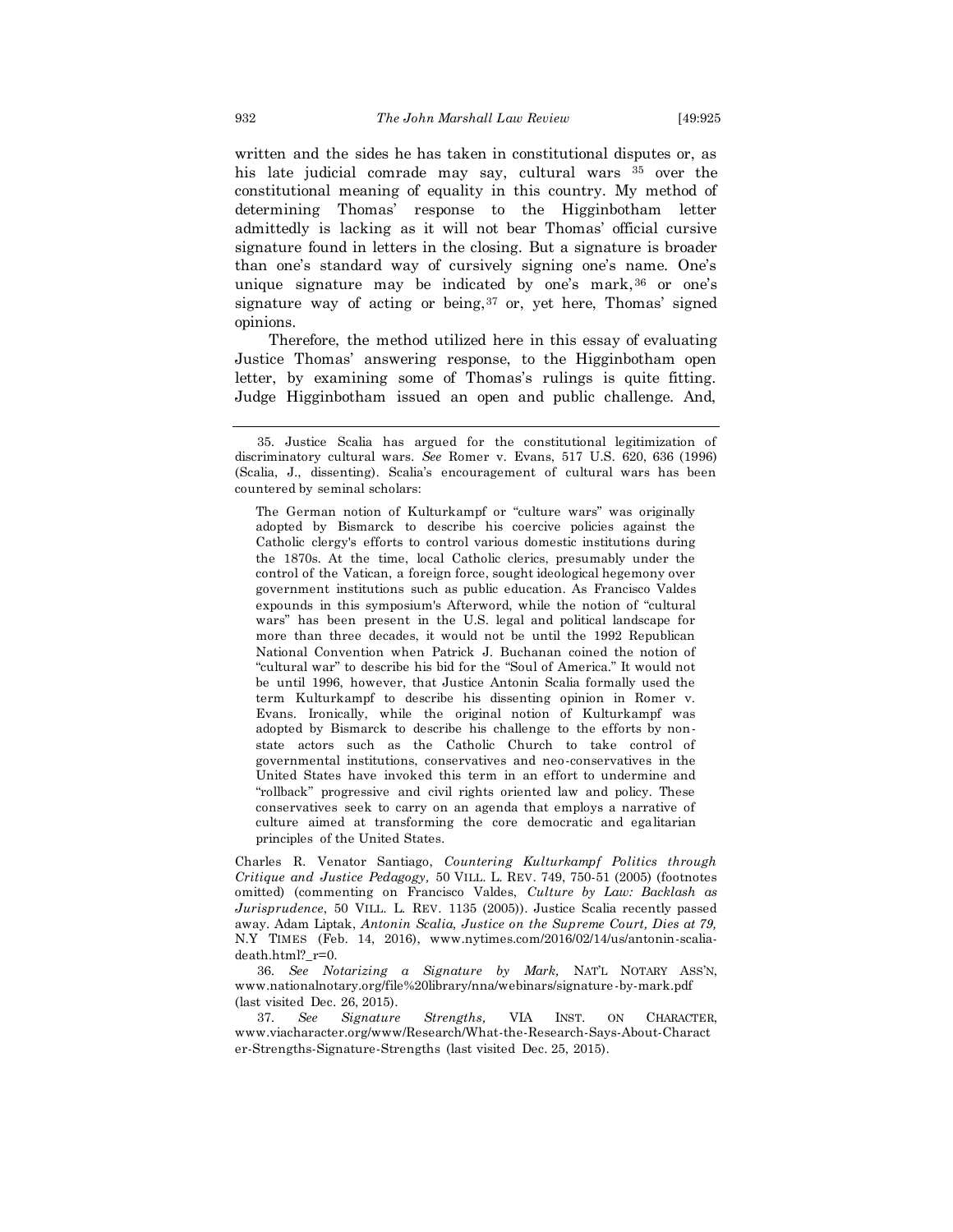Thomas's response, too, is open and public, for all to read, through the opinions Thomas has authored or concurred in or dissented from, perhaps even using these opinions as a method of Thomas issuing his own challenge. Thomas has left his signature mark on the constitutional and civil rights issues Higginbotham wrote to him regarding. The role of this essay is to decipher Thomas's mark of his response to the Higginbotham call.

I remember where I was on the day I received a copy and first read the Higginbotham open letter.<sup>38</sup> I, even then, imagined and awaited the Thomas response. For years, I considered what if anything was his response. Each time I would reread Higginbotham's letter, I would place this "project" to the side to ponder some more the Thomas non-response. After many years of ruminations alone and with my law students, <sup>39</sup> I present this essay as we approach this 25 year anniversary.

<sup>38.</sup> A friend from law school had briefly called me long distance (when long distance was more expensive than today) to tell me he was mailing something phenomenal to me. I remember tearing open the envelope and standing at my mailbox reading the letter with amazement and joy at the challenge.

<sup>39.</sup> Over five years ago, I shared my tattered copy of the Higginbotham letter with two of my then third year law students. I explained my thesis that Thomas has responded through his opinions. As students who had taken my Constitutional Law course and other courses and who were looking for a research project for credit, I invited them to join me in my ongoing study of the Higginbotham letter and the Thomas response.

Initially, we envisioned one day possibly writing one co-authored article about Justice Thomas' response to the Higginbotham letter. Not surprisingly along the way, we realized that not only do we disagree about Thomas's response, but we also disagree as to the call that Higginbotham is issuing in his letter. Further, we disagree over the value of and intent of Higginbotham's open letter. Our disagreements about Higginbotham's letter and Thomas' response led to many lively lunch visits over the past five years as we have followed Justice Thomas' opinions and Thomas in the news. Soon, we realized the huge obstacles to writing a single piece with one voice as our voices are so divergent.

Our voices on Higginbotham's call and Thomas' response intersected at times, but varied tremendously. Sometimes we were not even on a parallel plane, and rarely did we coexist on a point. I think our disagreement was partially rooted in, not only our legal perspectives, but also: our varied lived past experiences, our present racial, gender and class realities and privileges, or lack thereof, in America; our diverse dreams for future generations; our varied personal or societal ordering of altruistic dreams; and our various views of the appropriate role of the Court in furthering the American dream for all its people.

More specifically, while we all three read the same words in Higginbotham's letter or call, (1) we disagreed as to the value of an open or public call by Higginbotham, (2) we disagreed as to the meaning or framing of the call being issued by Higginbotham to Thomas, and, (3) since we disagreed as to the framing of the call, we inevitably disagreed as to Thomas' response and whether his response fully meets the cry out of the call. Accordingly, our disagreements could not be reduced to one co-authored piece. Thus, here, I alone pen this particular essay, with hopes that one day responding essays will follow on those three points as mine does below.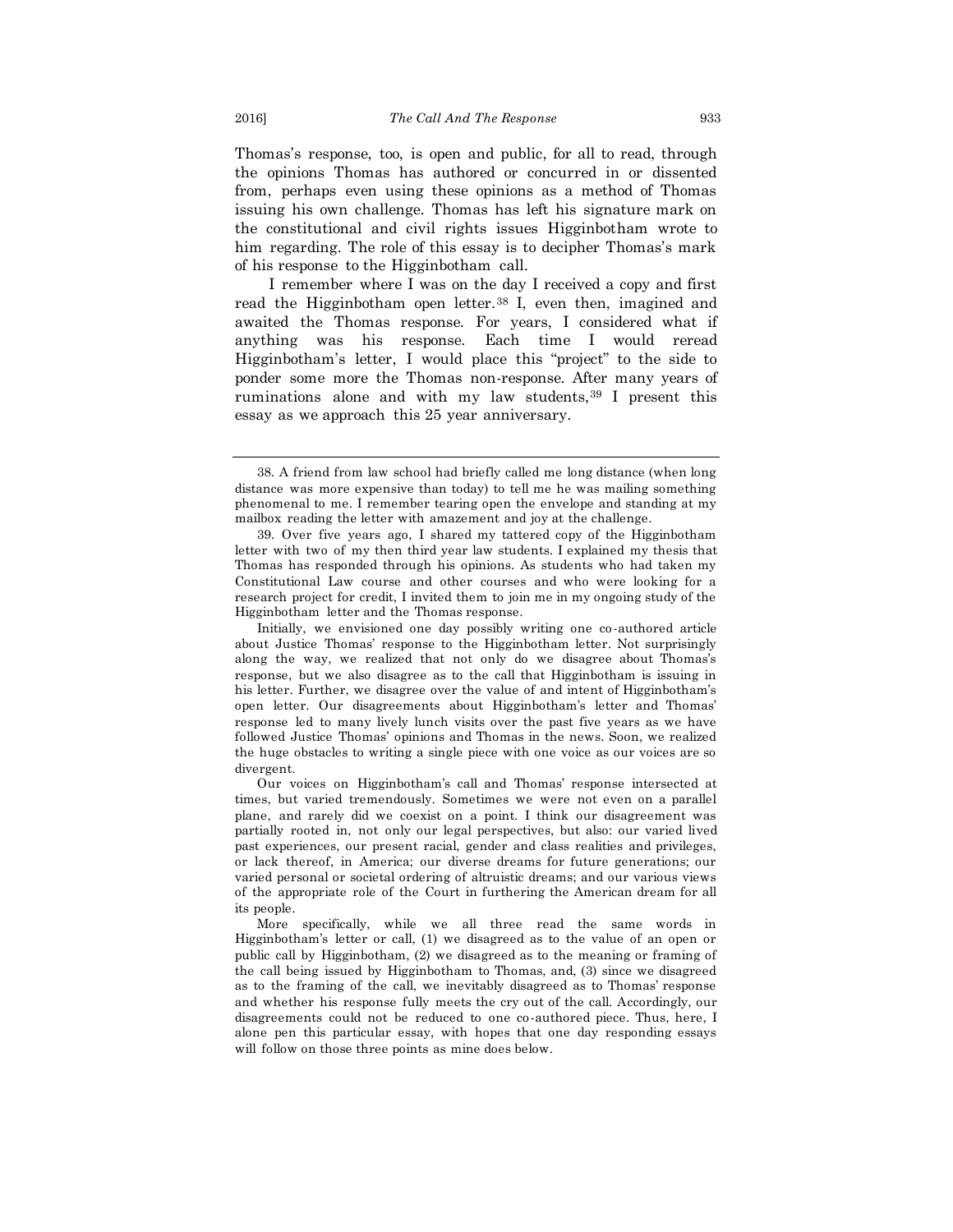My essay is presented simply in three parts. I will start this essay by arguing the benefits of Higginbotham issuing of an open, public call out to Justice Thomas. Here, I first explore how the personal was made public with Thomas' nomination. The personalization of constitutional interpretation, in my view more commonly referred to as the spirit of the constitution, is at the core of my examination of Higginbotham's call.

Then in Part Two, I examine the letter and explain my justifications, in both the words and the spirit of the letter, for my interpretation of Higginbotham's call out. My essay considers the Higginbotham letter as calling Thomas to a more sympathetic or personally empathetic reading of the constitution. Higginbotham urged Thomas to consider a more realistic read that considers the personal and real lives of underrepresented people in America and urged him to interpret the constitution in a way that includes them (and even Thomas himself) $40$  in the necessary reach of the constitution. My essay reads the letter as calling Thomas to a more personal read of the constitution, i.e., for Thomas to personally see how various constitutional interpretations impact him, as a Black person in America, and other nonwhites and dispossessed groups as desiring, and certainly deserving beneficiaries of, the promises of a living constitution.

In Part Three, I examine several of Thomas' responding opinions that I believe illustrate that he occasionally understands the call that is of benefit to him personally. Here, Thomas surprises me and, perhaps, surprised Judge Higginbotham, too. If Thomas can occasionally, even emotionally and painfully, personally see the exclusion that other justices make of the personal experiences of those historically excluded, then there is hope for so many personal realities like mine who have suffered under rigid interpretations of the text of the constitution in some ways, and the unexplained rejection of literal rigid interpretations in other ways.<sup>41</sup> If Thomas just fails to understand the full call and perhaps accepts it later, he would not be the first Supreme Court justice who switched some positions as the Justice aged, or sadly after he or she retired. Sadly and dreadfully often this was too late to make a difference in the Court's tally for the vote in favor of personal protections for the dispossessed.<sup>42</sup>

42. Several justices rethought certain positions. *See* Emily Bazelon, *Sandra Day Late,* SLATE, www.slate.com/articles/news\_and\_politics

<sup>40.</sup> *See, e.g.,* Higginbotham, *supra* note 1, at 1023-25.

<sup>41.</sup> Once in a constitutional law class I was teaching, a self-proclaimed conservative student kept arguing for a literal meaning of the constitution taking its text to the full meaning. I asked him, then, what does the word "equal" mean, and under his theory what did the "Equal Protection" clause demand from government. He paused a long time as he thought about my question; and, then he said he would have to reconsider his argument as he did not want to argue for full equality; he admitted, though, the word equal should literally mean equal.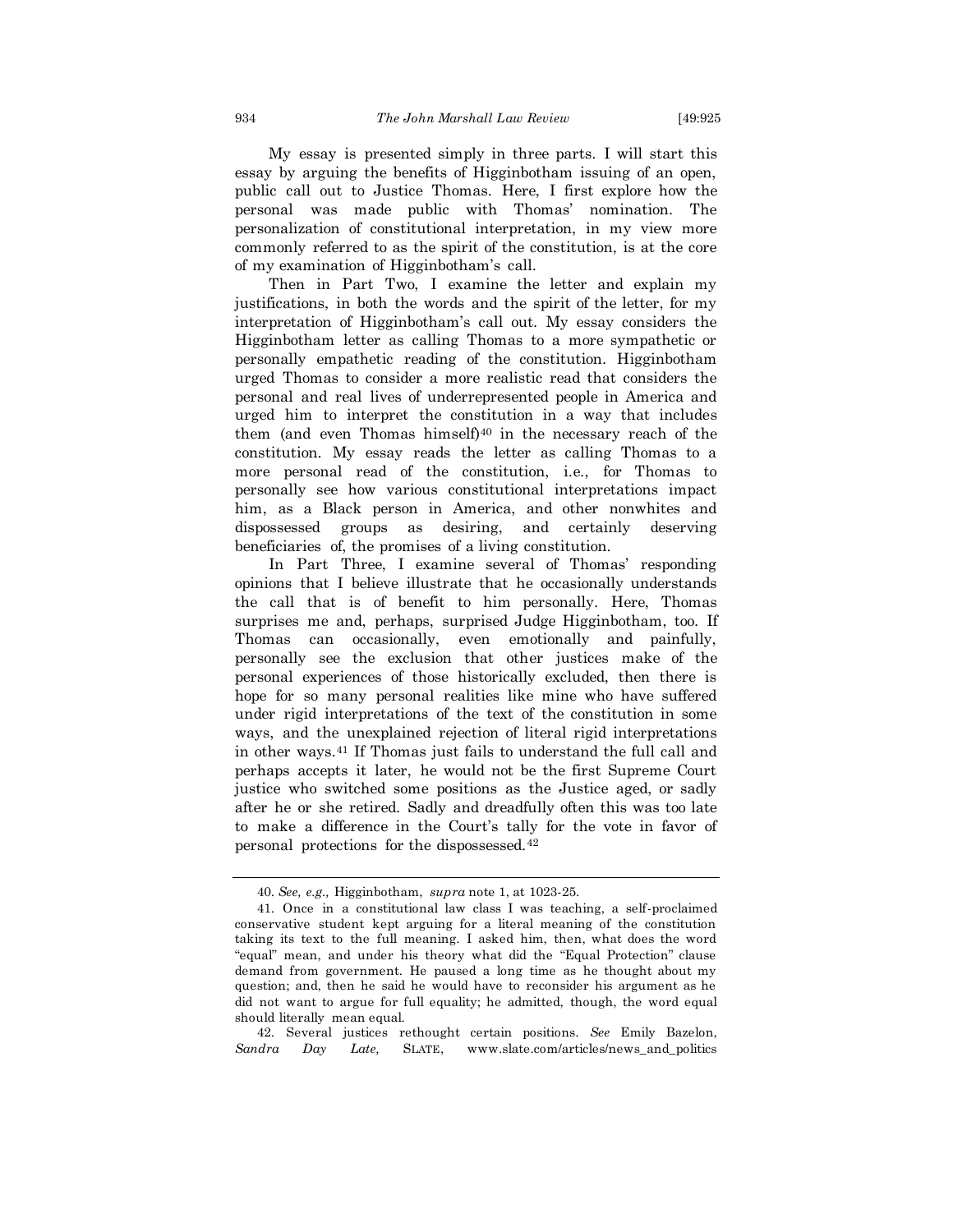In my conclusion, with this essay, I call out for a fuller response from Thomas, on this 25 year anniversary, and from all of us that want ourselves finally included in the promises of America. America, as the land of the free, and the Court, through its Justices as a protector of constitutional liberty and justice for all, must see this personal inclusion for all persons in America in both the amorphous spirit of the constitution and the letter of its rulings. Judge Higginbotham issued the call. Now along with Justice Thomas, we must see his call as demanding the only appropriate response: recognition of personal inclusion of constitutional liberties for us all.

## II. THE PUBLIC NATURE OF THE CALL—AN OPEN LETTER AS PERSONALLY VALUABLE

Perhaps the public nature of the personal letter from Higginbotham to Thomas was prognosticated from the earlier signs in the confirmation process that matters seemingly private would go public. Even in offering him the nomination, President Bush selected a place regarded as intimately private. President Bush took Thomas into Bush's private bedroom to offer the opportunity to Thomas.<sup>43</sup> Thomas's Black body, and allegedly his voiced choices on how he wanted to use his body, became part of the discourse during the public confirmation hearings.<sup>44</sup> Thomas' sexuality became an issue as to the law and Thomas' marriage to his wife, a White female, <sup>45</sup> and as to the allegations of sexual harassment of a former employee, Professor Anita Hill, a Black female.<sup>46</sup>

So Judge Higginbotham's making a private communication public may be regarded as essential, given the themes of the hearings, and may be regarded as relatively mild as compared to these earlier public discourses on matters that Thomas likely would have preferred to keep private or not have discussed at all. This section will focus on the inevitability of the personal made

<sup>/</sup>jurisprudence/2013/05/justice\_sandra\_day\_o\_connor\_s\_bush\_v\_gore\_regrets\_s he\_shouldn\_t\_have\_retired.html (last visited Dec. 26, 2015); Andrew Cohen, *Why don't Supreme Court Justices ever change their minds in Favor of the Death Penalty?,* THE ATLANTIC (Dec. 10, 2013), www.theatlantic.com /national/archive/2013/12/why-dont-supreme-court-justices-ever-change-theirminds-in-em-favor-em-of-the-death-penalty/282100/.

<sup>43.</sup> MORRISON, *supra* note 1, at xiv.

<sup>44.</sup> *Id.* at xiii-xiv.

<sup>45.</sup> *See, e.g.,* Femi Redwood and Julie Compton, *An Open Letter to Clarence Thomas from an Interracial Lesbian Couple,* ADVOCATE (June 30, 2015), www.advocate.com/commentary/2015/06/30/open-letter-clarence-thomas-interr acial-lesbian-couple.

<sup>46.</sup> *See generally* Nellie Y. McKay, *Remembering Anita Hill and Clarence Thomas: What Really Happened When One Black Women Spoke Out, in* MORRISON, *supra* note 1, at 269-89.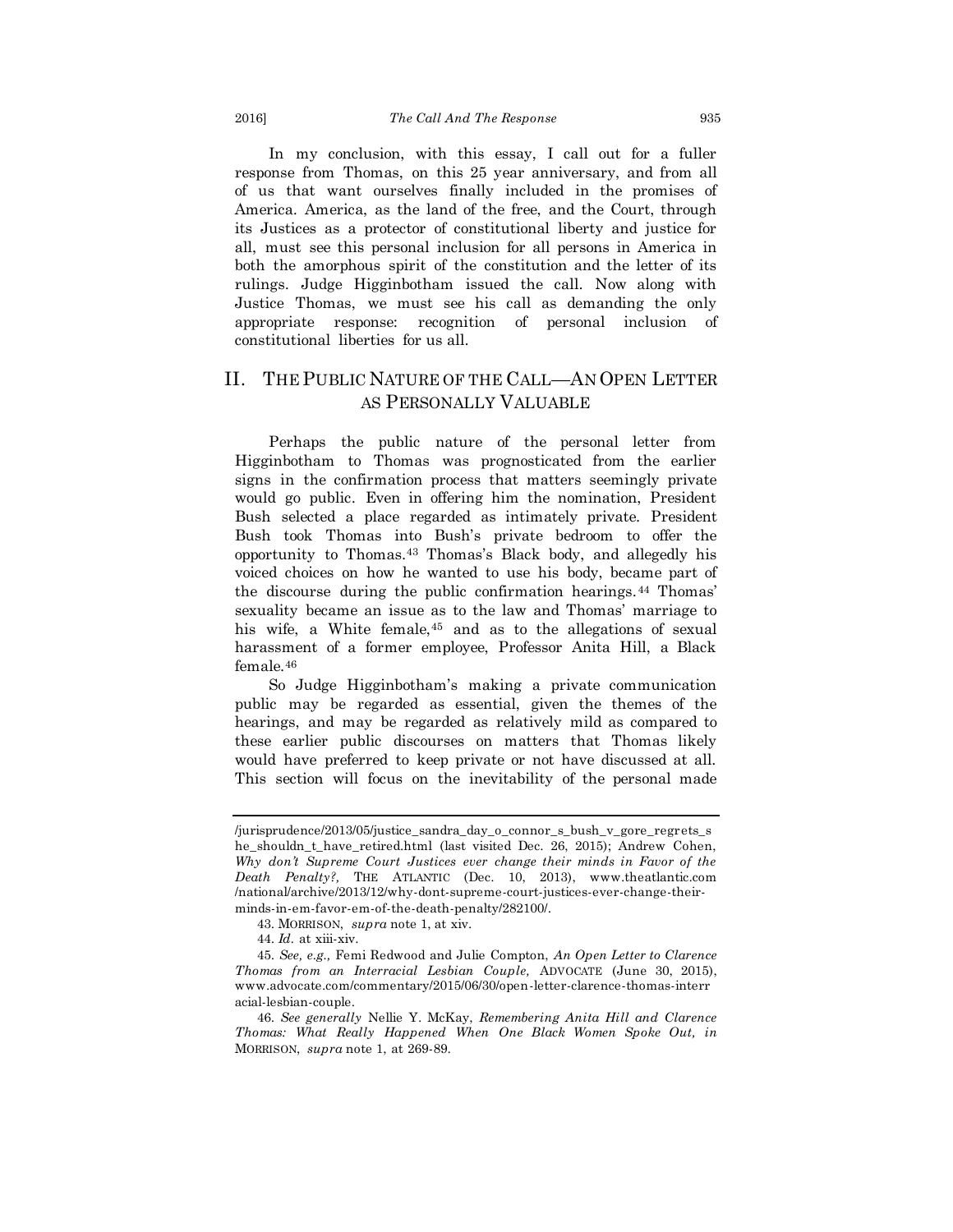public through the letter and the intrinsic value of open personal letters as seen in Judge Higginbotham's letter and in other public letters through history.

#### *A. The Personal Made Public was Inevitable*

The personalized and sexualized nature of the hearings begs the question as to why Higginbotham would send Thomas a public letter and what value there is in making the personal public. Likely, Higginbotham did not think: well, since the Senate is already in Clarence Thomas's behind closed doors, covert activities, I will do so, too. Of course, some speculate that Higginbotham went public out of jealously that Thomas, and not he, received the nomination.<sup>47</sup> Putting any speculation of jealously of Thomas to the side, Higginbotham's letter serves more nuanced values for the public nature of his personal call issued by letter to Thomas. Higginbotham stated a reason for the public call. He wrote, "In short, Justice Thomas, I write this letter as a public record so that this generation can understand the challenges you face as an Associate Justice to the Supreme Court, and the next can evaluate the choices you have made or will make."<sup>48</sup> Given that the letter call was issued 25 years ago, this essay focuses more on the record of the letter to evaluate the choices Thomas has made. The overriding choice, and hence purpose of the public letter, was to emphasize the importance of making the personal a part of the public law. Thus, it was inevitable that the call was issued publicly.

The letter, making the seemingly personal public, was important as it reflects the nature of the call for Thomas to make the constitutional promises publicly personalized or personified for all in the Court's rulings and particularly in Thomas' opinions. As Higginbotham later explained, Justice Marshall, who was Justice Thomas' predecessor and as recognized by Justice O'Connor, imparted "his life experiences, pushing and prodding us to respond not only to the persuasiveness of legal arguments but also to the power of moral truth."<sup>49</sup> Without these stories, all the Court would have to rely on would be its own privileged and, perhaps, prejudiced lives.<sup>50</sup> The public record, hence, provides a record, if needed, to remind us of what we may have lost with Thomas' confirmation. We may have lost a Justice on the Court willing to

<sup>47.</sup> Merida & Fletcher, *supra* note 18. There is some indication that Higginbotham was also passed over when Thurgood Marshall was nominated earlier. *See* Glaberson, *supra* note 27.

<sup>48.</sup> Higginbotham, *supra* note 1, at 1005.

<sup>49.</sup> *See* A. Leon Higginbotham, *Seeking Pluralism in Judicial Systems: The American Experience and the South African Challenge*, 42 DUKE L.J. 1028, 1041 (1993) (citations omitted).

<sup>50.</sup> *Id.* at 1042.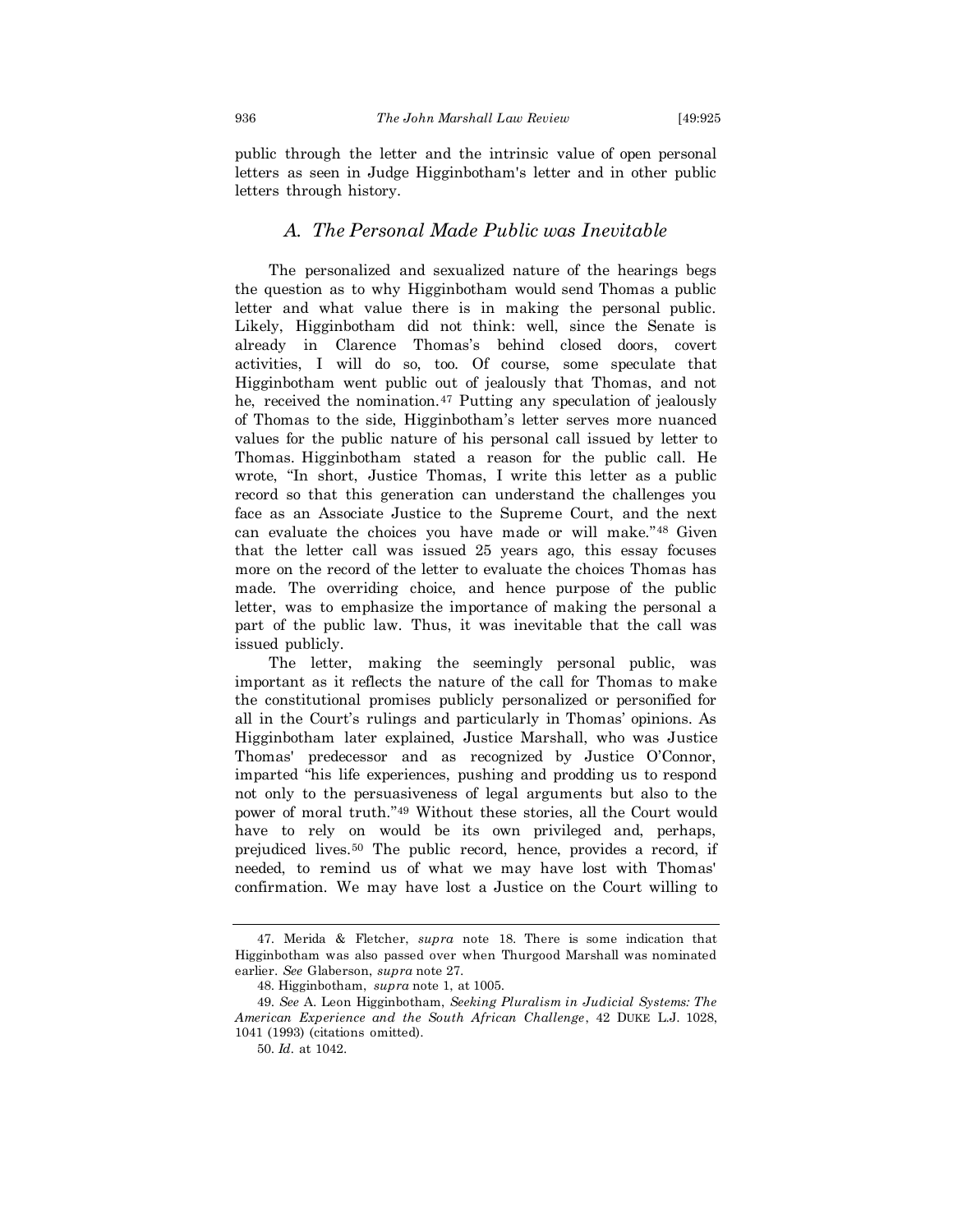bring a personal truth to the Court that will accentuate the moral truth of the Court by including experiences and stories too easily disregarded by the privileged elite.

When persons or communities are left out of the general discourse, a public letter of reminder is priceless. A public letter is priceless for left out communities, especially when related to areas where many from dominant and privileged places would prefer to keep silent and unaddressed. The ignoring and sweeping under the rug the plights based in the dehumanization and exclusion of dispossessed persons has been an unfortunate part of our constitutional heritage, even with our founders refusing to use the words slaves or slavery in the constitutional text, while still promoting such a savage and peculiar institution as in line with American virtues.<sup>51</sup> Thus, while an oppressor has reasons for maintaining systems privately although the impact is publicly felt by many dispossessed, even the oppressed may be motivated to keep dirty laundry and personal matters hidden.

A public letter is priceless for left out communities, even if those communities would rather not have the public disclosure of their private unclean, secretive matters. Particularly in the Black community, airing dirty laundry, though essential for ventilation, is often frowned upon.<sup>52</sup> This may be rooted in the slavery experience which denied Blacks personal privacy. Perhaps as a result of historical de jure abuse and exploitation, particular pressure seems to be put on Blacks, particularly on Black women and by other Blacks on Blacks, to not expose private or sexual matters or report Black men even when abused.<sup>53</sup> The Thomas confirmation, with sexual harassment allegations by Professor Anita Hill, brought publicly taboo topics about Black bodies to the forefront in an already politically charged process of judicial appointments.<sup>54</sup> Notably, a public letter was needed notwithstanding the Hill testimony. Thomas' confirmation was already publicly about seemingly personal topics and newsworthy even prior to Hill's testimony and the manner of the sexual

<sup>51.</sup> *See* Dred Scott v. Sandford, 60 U.S. 393 (1857).

<sup>52.</sup> *See* John O. Calmore, *Airing Dirty Laundry: Disputes Among Privileged Blacks—From Clarence Thomas to "The Law School Five,"* 46 HOW. L.J. 175, 179-80 (2003). When I was a girl growing up in Mississippi, many people did not have a clothes dryer. We hung our laundry on clotheslines outside to dry. It was considered improper to hang adult underwear stretched out to dry, even though they were clean. For an interesting comedy about airing laundry, literally and figuratively, in the Black community. See *Dirty Laundry* (2006), directed by Maurice Jamal.

<sup>53.</sup> *See* Feminista Jones, *Why Black Women Struggle More With Domestic Violence*, TIME (Sept. 10, 2014), http://time.com/3313343/ray-rice-blackwomen-domestic-violence/.

<sup>54.</sup> This process can be still quite charged. *See, e.g.,* Maya Rhodan, *President Obama Says He Will Nominate Justice Scalia's Replacement*, TIME (Feb. 13, 2016), http://time.com/4220790/president-obama-justice-scaliareplacement/.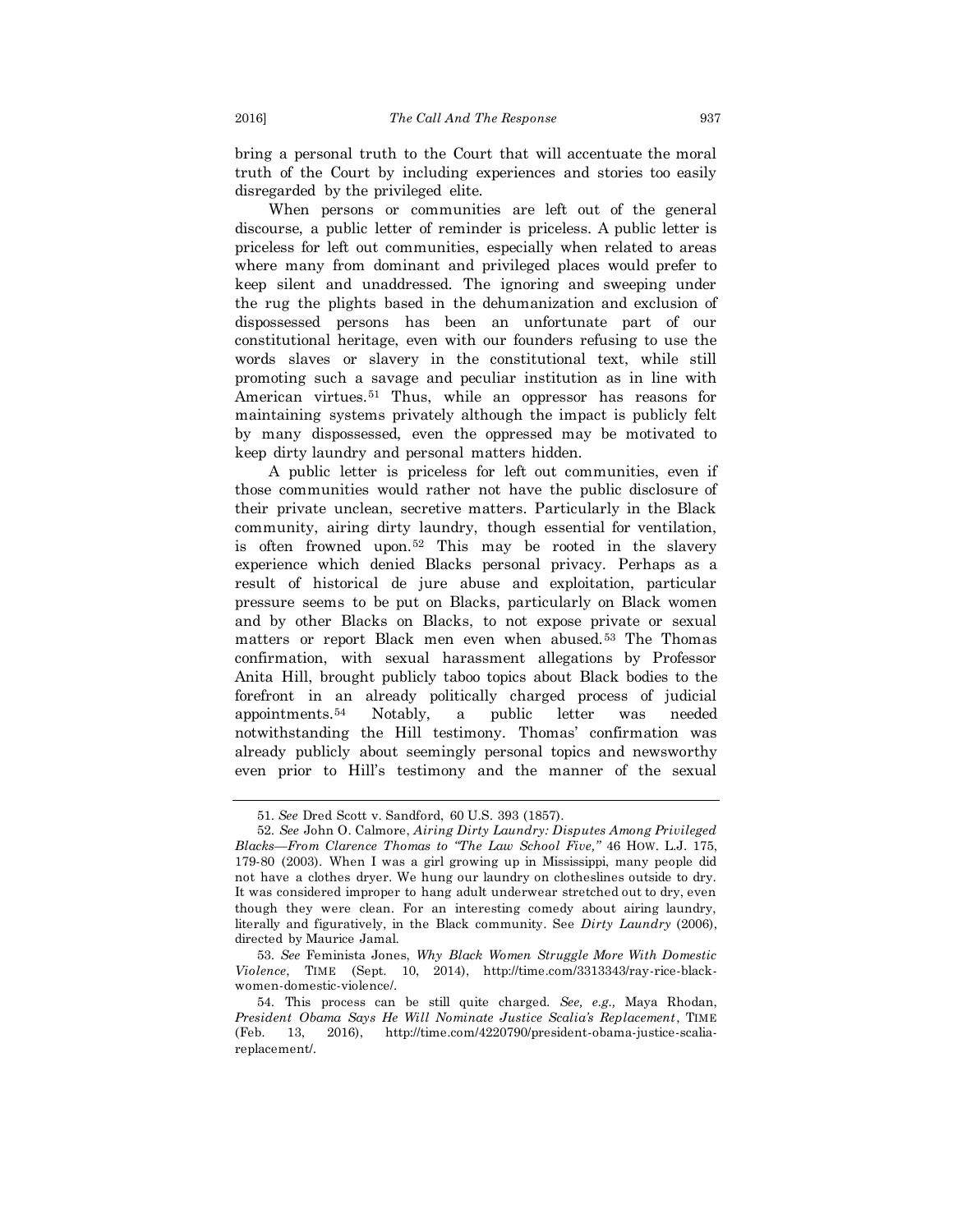questioning by some of the senators.<sup>55</sup> Thomas' conservative positions against affirmative action, called personally hypocritical by some, and his positions against other constitutional or statutory protections for Blacks in the midst of the effects of historical and continuing racial discrimination in this country, were newsworthy and personal.<sup>56</sup>

A public letter denouncing personal exclusions was essential, especially given that so many were taking the Thomas nomination personally. Over the past twenty five years and as a Black first generation attorney in my family, I have thought a lot about Thomas's positions.<sup>57</sup> Thomas may say not to take it personally, but I feel many of his rulings personally in my life and the lives of future generations of people like me, and interestingly like him, too.<sup>58</sup> Having just completed law school when he was nominated, I shared many conversations with community members who were watching the televised broadcast of his hearings. Thomas' nomination, hearing, confirmation, and aftermath were highly personal and extremely public at the same time. From his sex drive, to his manhood, to his interracial marriage, once considered private or taboo topics were publicly exposed and probed. In recent years, Thomas' wife kept their interracial marriage in public view by statements she made and telephone calls she placed to Anita Hill.<sup>59</sup>

Even without the allegations of sexual misconduct, it was inevitable that Thomas' confirmation would be taken so very personal, necessitating a public call as to this personal nature. The rights that Thomas' predecessor fought so valiantly for were personal rights to many descendants of former slaves and others of the dispossessed. Their exclusion throughout the country's history

57. Angela Mae Kupenda, Remarks, *Law School Professors Comment on the Campus Boycott of Justice Clarence Thomas: Did they Do the Right Thing?,*  37 J. OF BLACKS IN HIGHER EDUC. 115, 118 (2002).

<sup>55.</sup> Irin Carmon, *Did Arlen Specter ever Apologize to Anita Hill?,* SALON (Oct. 15, 2012), www.salon.com/2012/10/15/did\_arlen\_specter\_ever\_ apologize\_to\_anita\_hill/. Also see the documentary *Anita: Speaking Truth to Power* (New York 2014).

<sup>56.</sup> *See generally* Michael deHaven Newsom, *Clarence Thomas, Victim? Perhaps, and Victimizer? Yes—A Study in Social and Racial Alienation from African Americans,* 48 ST. LOUIS U. L.J. 327 (2004).

<sup>58.</sup> *See* Dahlia Lithwick, *Pre-Racial Justice Clarence Thomas says blacks didn't think about race in the 1950s South*, SLATE (Feb. 25, 2014), www.slate.com/articles/news\_and\_politics/jurisprudence/2014/02/clarence\_tho mas\_childhood\_in\_georgia\_images\_and\_video\_of\_the\_south\_show.html

<sup>(</sup>Thomas "argued that Americans are oversensitive and thin-skinned about race" and that people did not think about race in the 1950s); *but see Civil Rights Movement Timeline From 1951 to 1959,* ABOUT EDUC., http://afroamhistory.about.com/od/timelines/a/50sCVTimeline.htm (last visited Mar. 7, 2016).

<sup>59.</sup> *See* Charlie Savage, *Clarence Thomas's Wife Asks Anita Hill for Apology***,** N.Y. TIMES (Oct. 20, 2010), www.nytimes.com/2010 /10/20/us/politics/20thomas.html.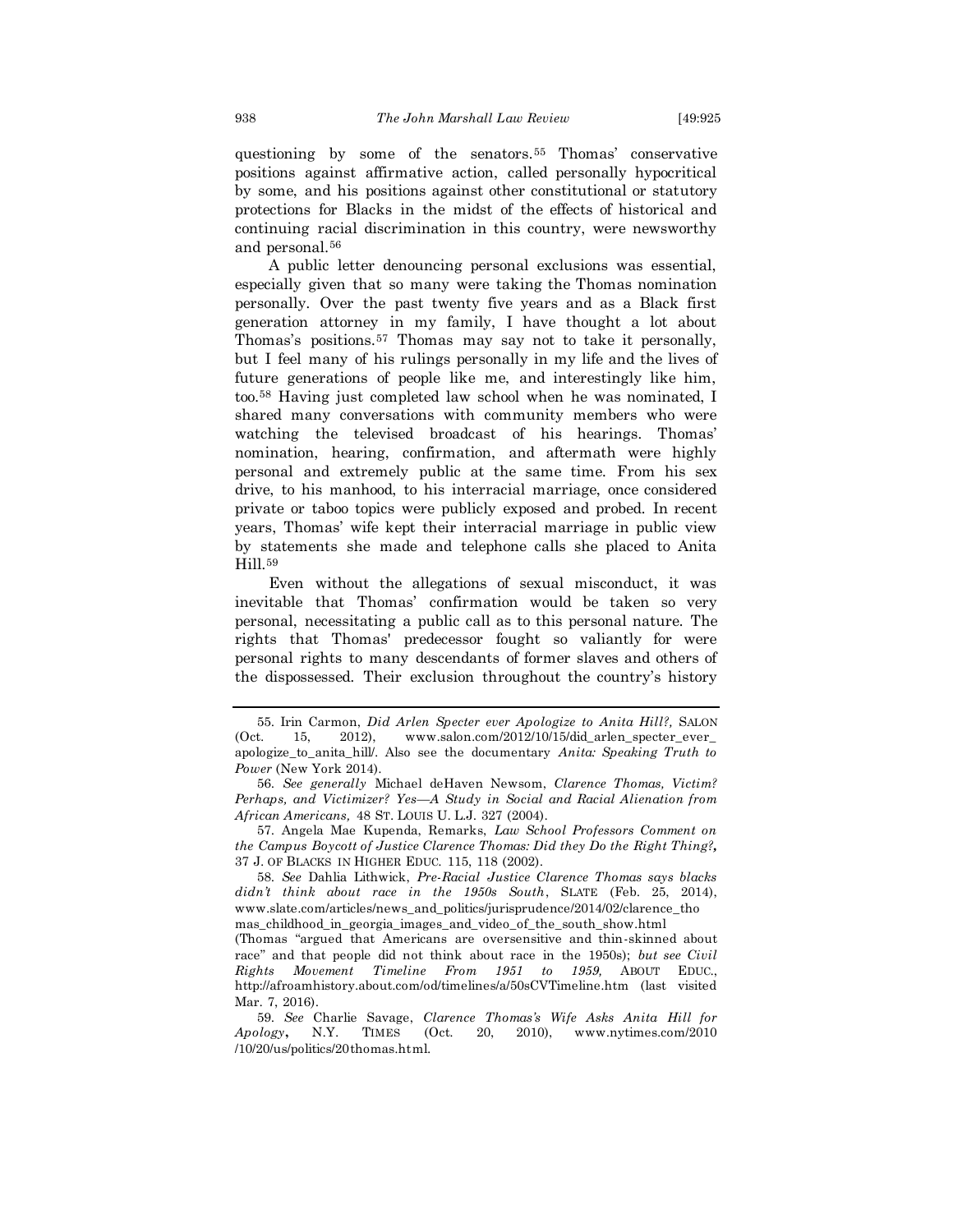from the guarantees of equality and justice for all were not just academic issues to be debated. This historic exclusion in America impacted many, like me, as to where and how to dine, stand in line, use the restroom, get a swallow of water on a hot day, ride on an un-crowded bus, spend the night, walk, live, shop, enjoy some barbecue, marry, sit, travel, go to school, be born, be buried, go to church, read in a library, or call for governmental help when injured often by the government its own self.<sup>60</sup>

And, racialized exclusion was quite personal to my lived experiences, although I was born after *Brown v. Bd. of Education* was decided in 1954.<sup>61</sup> It is no wonder I read Higginbotham's letter as a personal call, and Thomas's response as failing to personally sufficiently respond by seeing those who look like me (and Thomas, too!) as deserving, personal beneficiaries of constitutional protections. After all, Thomas replaced Thurgood Marshall, and Marshall had an effect on the personal lives of so many. Marshall's legacy, as to his civil rights litigation and his being the reminding conscience of the Court, was famous, but it was more importantly personal. Justice Marshall with other civil rights lawyers, succeeded in cases that helped pry open academic doors, which had been locked shut to keep out those with color like me because we are not White. As a first generation law student in my family, my exposure to lawyers of any race had been limited. Growing up, I was in awe of civil rights attorney R. Jess Brown, 62 who had lived in a nice but modest home with his family in my neighborhood. Later, as a Black law student at a predominantly White law school in Mississippi that did not hire a Black female professor until around 1989 and a Black male professor until 2014, I found in Justice Marshall's arguments, and even his dissenting opinions, my voice and inclusion. I regarded Justice Thurgood Marshall as my beloved "Father" in the law.

<sup>60.</sup> Although we are post de jure Jim Crow, for an excellent discussion of how racism is now so still and deeply embedded in the structures of America, *see* DARIA ROITHMAYR, REPRODUCING RACISM: HOW EVERYDAY CHOICES LOCK IN WHITE ADVANTAGE (New York University Press 2014); Angela Mae Kupenda, *Breaking Cartels to Stymie the Reproduction of Racism and Breaking them in Time,* Book review of DARIA ROITHMAYR, REPRODUCING RACISM: HOW EVERYDAY CHOICES LOCK IN WHITE ADVANTAGE (New York University Press 2014), The JOTWELL Online Law Journal, Legal Scholarship We Like (2015).

<sup>61.</sup> *See generally* Angela Mae Kupenda, *Loss of Innocence (essay), in* LAW TOUCHED OUR HEARTS: A GENERATION REMEMBERS BROWN V. BD. OF EDUCATION, EDS. MILDRED WIGFALL ROBINSON AND RICHARD J. BONNIE 36 (Vanderbilt 2009); Angela Mae Kupenda, *The Struggling Class: Replacing an Insider White Female Middle Class Dream with a Struggling Black Female Reality,* 18 AM. U. J. GENDER, SOCIAL POL'Y & L. 725 (2010).

<sup>62.</sup> *See* Associated Press, *Obituary: R. Jess Brown, 77, Civil Rights Lawyer In Mississippi Cases,* N.Y. TIMES (Jan. 3, 1990), www.nytimes.com/1990/ 01/03/obituaries/r-jess-brown-77-civil-rights-lawyer-in-mississippi-cases.html.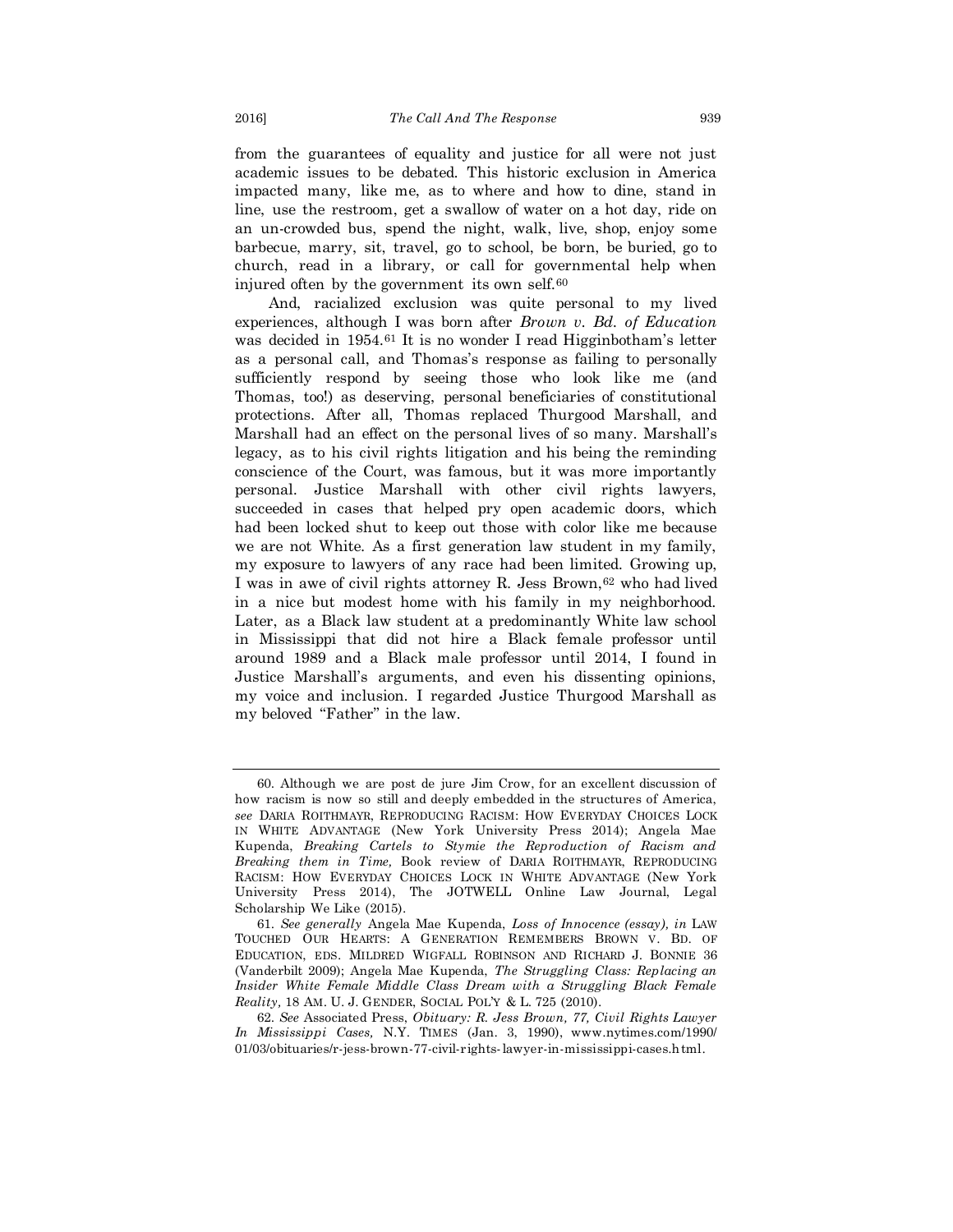For my readers here who were included in the constitution at its inception, it may be hard for you to understand the personal injuries of the personal exclusion of others. It may be hard for insiders to the American dream to see how personal it is--the failing to gain full access to the lived American dream--for outsiders. And, it did not just recently become personal. Many Americans a generation ahead of me can say they can personally remember where they were when they heard of President John F. Kennedy's assassination in November 1963.<sup>63</sup> I remember too, although I was a child in an elementary school classroom in a separate and unequally funded school house. I remember the despairing and sorrowful reactions of my teachers at our all Black segregated public school, and the grief I witnessed in both of my parents once I arrived home. Kennedy had been one of their hopes.<sup>64</sup> Now he was gone.

But I also personally remember quite painfully and sorrowfully myself when I heard the news of Justice Thurgood Marshall's retirement from the Court and later where I was and becoming so distraught in an airport with my colleagues when we heard of his passing away. Justice Marshall retired from the Court in 1991, less than two years prior to his passing away.<sup>65</sup> His passing was earth shaking for the still dispossessed and those who cared about them, but so had been his retirement. So Marshall's life, legacy, retirement, and passing away were personal for me, as the impact would be felt in not just laws and rulings, but in how those laws limit my own personal life and those younger family and community members who follow me. It should be obvious then, that Justice Clarence Thomas's nomination was personal to me, too, but personal and alarming.<sup>66</sup>

<sup>63.</sup> *See, e.g.,* Maureen King Cassidy, *50 Years Later: Where Were You When JFK Was Assassinated?*, US NEWS (Nov. 11, 2013), www.usnews.com/news /articles/2013/11/11/jfk-50-years-later--where-were-you-when-jfk-was-assassin ated.

<sup>64.</sup> *See, e.g.,* Richard Prince, *Why Blacks Loved John F. Kennedy,* THE ROOT (Nov. 19, 2013), www.theroot.com/blogs/journalisms/2013/11/why\_black \_americans\_loved\_president\_john\_f\_kennedy.html.

<sup>65.</sup> Linda Greenhouse, *OBITUARY, Thurgood Marshall, Civil Rights Hero, Dies at 84*, N.Y. TIMES (Jan. 25, 1993), www.nytimes.com /learning/general/onthisday/bday/0702.html; Andrew Rosenthal, *Marshall Retires from High Court; Blow to Liberals,* N.Y. TIMES (June 28, 1991), www.nytimes.com/1991/06/28/us/marshall-retires-from-high-court-blow-to-libe rals.html?pagewanted=all.

<sup>66.</sup> When Justice Thomas was invited to speak at the University of North Carolina School of Law in 2002, five Black law professors declined to participate and instead held a teach in and reread the Higginbotham letter at this event. They too, took his appointment personally as they stated in their public statement:

In closing, we recall that shortly after Clarence Thomas became the 106th justice of the United States Supreme Court, Judge A. Leon Higginbotham, Jr. wrote An Open Letter to Justice Clarence Thomas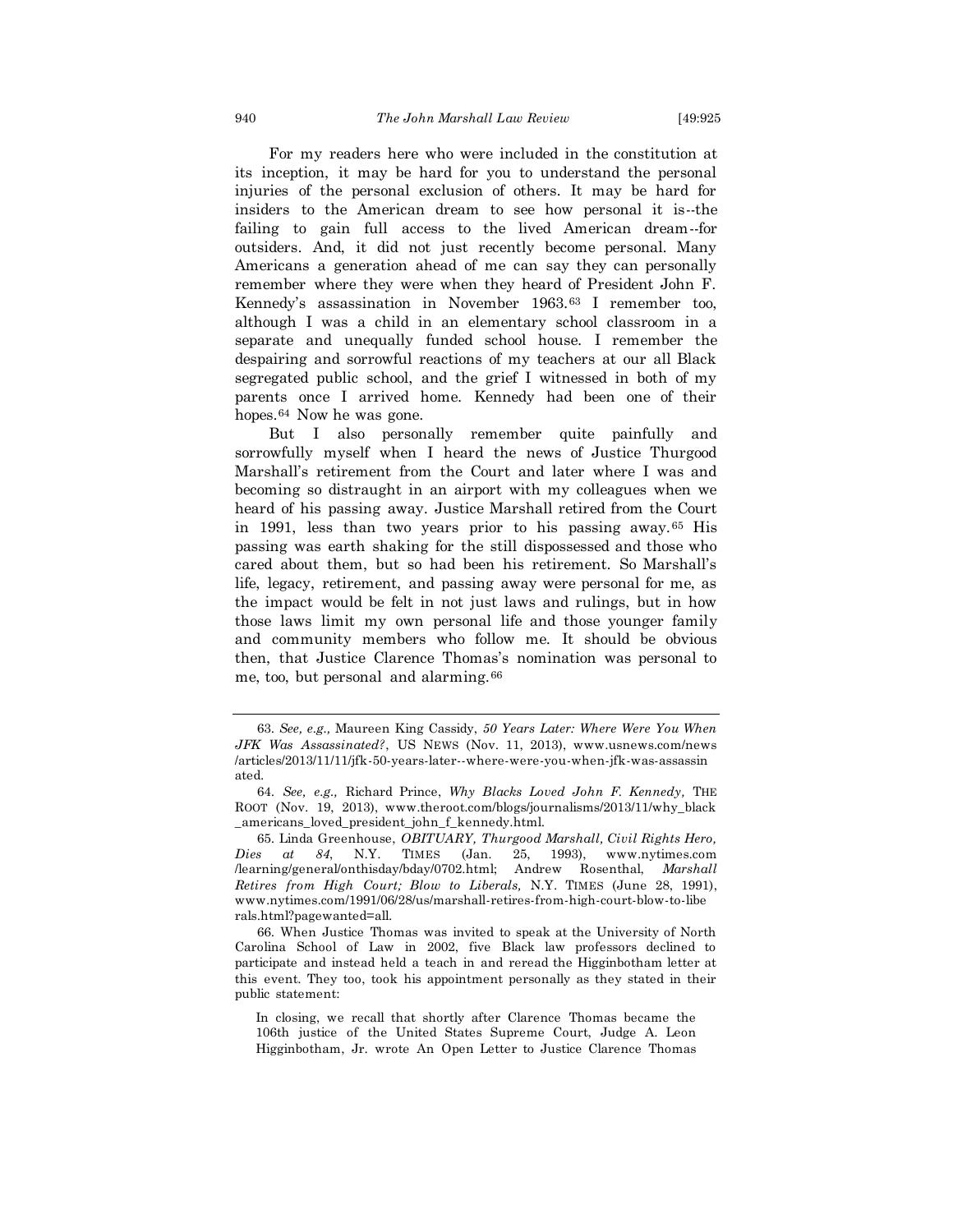Actually, Clarence Thomas's nomination by President Bush was personally disturbing for many, and led to much confusion for others. <sup>67</sup> Though the Anita Hill testimony to me was most believable, my opposition, as a recent law graduate, to the Thomas appointment was formed on other grounds prior to her testimony. I was particularly dismayed that Thomas, though he benefitted personally from affirmative action, wanted it dismantled for others.<sup>68</sup> Further, he rejected the notions of constitutionally protected privacy rights, yet enjoyed that right in his interracial marriage and requested personal privacy of his personal life

We will not participate in any institutional gesture that honors and endorses what Justice Thomas does. We cannot delight in such a day. Therefore, while away from the day's events that will honor Justice Thomas, we will re-read Judge Higginbotham's letter, which we have attached to this statement. We will re-read it to secure some of the hope and pride in our nation's history, not just black history. We will re-read it to summon inspiration to add our voice and presence to the struggle for justice and equality that Justice Thomas is so intent on reversing. We invite others to read the letter as well.

With regret,

Charles E. Daye

Marilyn V. Yarbrough

John O. Calmore

Adrienne D. Davis

Kevin V. Haynes

*See* John O. Calmore, *Airing Dirty Laundry: Disputes Among Privileged Blacks—From Clarence Thomas to "The Law School Five*," 46 How. L.J. 175, appendix (2003); Angela Mae Kupenda, *Law School Professors Comment on the Campus Boycott of Justice Clarence Thomas*, J. OF BLACKS IN HIGHER EDUC., n. 37, Autumn 2002, 115, 118.

67. Bryant Gumbel, *African American Groups Oppose Supreme Court Nomination of Clarence Thomas*, NBC TODAY SHOW (Sept. 10, 1991), http://indiana.nbclearn.com/portal/site/k-12/flatview?cuecard=3782.

68. Earl Ofari Hutchinson, *Clarence Thomas: Affirmative Action's Biggest Beneficiary and Biggest Hypocrite*, THE HUFFINGTON POST, June 10, 2013, www.huffingtonpost.com/earl-ofari-hutchinson/clarence-thomas\_b\_3412953.ht ml.

from a Federal Judicial Colleague. In explaining the reasons for writing the letter, Judge Higginbotham observed, "By elevating you to the Supreme Court, President Bush has suddenly vested in you the option to preserve or dilute the gains this country has made in the struggle for equality." Over the past decade, Justice Thomas has time and again exercised the wrong option. While the political right does not need Justice Thomas to push its agenda against social justice and equality, it does need him to put a black face on that agenda. Justice Thomas operates as powerfully on a symbolic register as on a jurisprudential one. For all its talk of colorblindness, the political right realizes that Justice Thomas will not be an effective icon of racial conservatism until African Americans ourselves accept and embrace him. We cannot.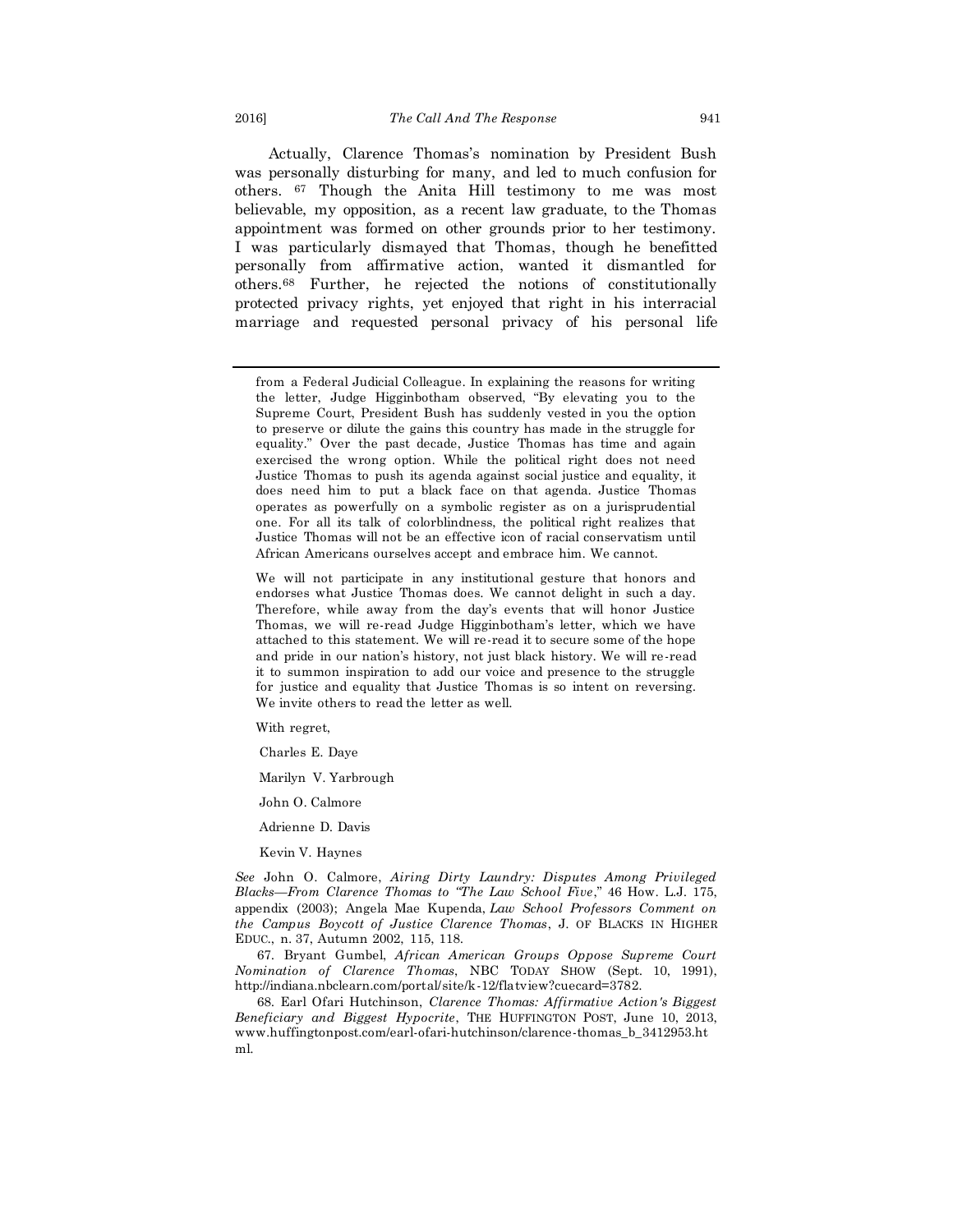during and after the hearings.<sup>69</sup> And later, though complaining when others addressed race, himself personally complained that his hearing was a "high tech lynching for uppity Blacks."<sup>70</sup>

So, Thomas benefitted from others' personal interpretations of the constitution to include him, but he has rejected the needed personal constitutional inclusion of others like him. Thus, the airing of this dirty laundry in the Higginbotham letter was essential, to provide a record for the future evaluators of Thomas' record.<sup>71</sup> In a later article, further explaining his open letter and responding to some of the responses he had received, Judge Higginbotham pointed to the "tragic irony when a Black Justice adopts the anti-minority position advocated by the most conservative and racially uninformed Justice on the court."<sup>72</sup> In other words, in many of his rulings Thomas seems to forget that he, too, will suffer systemically and personally under his own rulings.

This anticipated irony of Thomas' appointment led many to question what Thomas' confirmation would personally mean for nonwhites and other underrepresented groups. Yet, Thomas was confirmed with a Senate vote of 52-48, with even several Democrats supporting the vote. At the time of Thomas' confirmation vote, the racial composition of the Senate was all White and the gender composition was 98 men and two women.<sup>73</sup>

<sup>69.</sup> His pleas were somewhat inconsistent. As explained by one writer:

The week he took his seat, photographs of Thomas and his wife, Virginia, graced the cover and seven inside pages of the magazine *People*. After refusing indignantly to discuss any aspect of his personal life with the Senate Judiciary Committee, he posed with his wife for a series of astonishingly intimate portraits: grinning cheek to cheek, holding hands on the plush carpet, curled up on the sofa reading the Bible. "A lot of people on the Court couldn't believe it," one former clerk says. "The whole *People* thing was so far off the wall that a number of them thought the issue was a parody." Near the end of Thomas's first term, Virginia Thomas organized a party at the Court for his fortyfourth birthday, and that, too, raised eyebrows. "Some of the Justices were not comfortable with how political a crowd it was," another former clerk says, "Inviting the post-disgrace Ed Meese to the Court was viewed as being in questionable taste."

Jeffrey Toobin, *The Burden of Clarence Thomas,* THE NEW YORKER (Sept. 27, 1993), www.newyorker.com/magazine/1993/09/27/the-burden-of-clarencethomas.

<sup>70.</sup> Ian C. Friedman, *Words Matter,* www.iancfriedman.com/?p=2595 (last visited March 7, 2016).

<sup>71.</sup> Higginbotham, *supra* note 1, at 1005. Higginbotham wrote, "I write this letter as a public record so that this generation can understand the challenges you face as an Associate Justice to the Supreme Court, and the next can evaluate the choices you have made or will make." *Id.*

<sup>72.</sup> A. Leon Higginbotham, Jr., *Justice Clarence Thomas in Retrospect*, 45 HASTINGS L.J. 1405, 1413 (1994).

<sup>73.</sup> *See* R.W. Apple, Jr., *The Thomas Confirmation; Senate confirms Thomas, 52-48*, *Ending Week of Bitter Battle; 'Time for healing,' Judge Says,*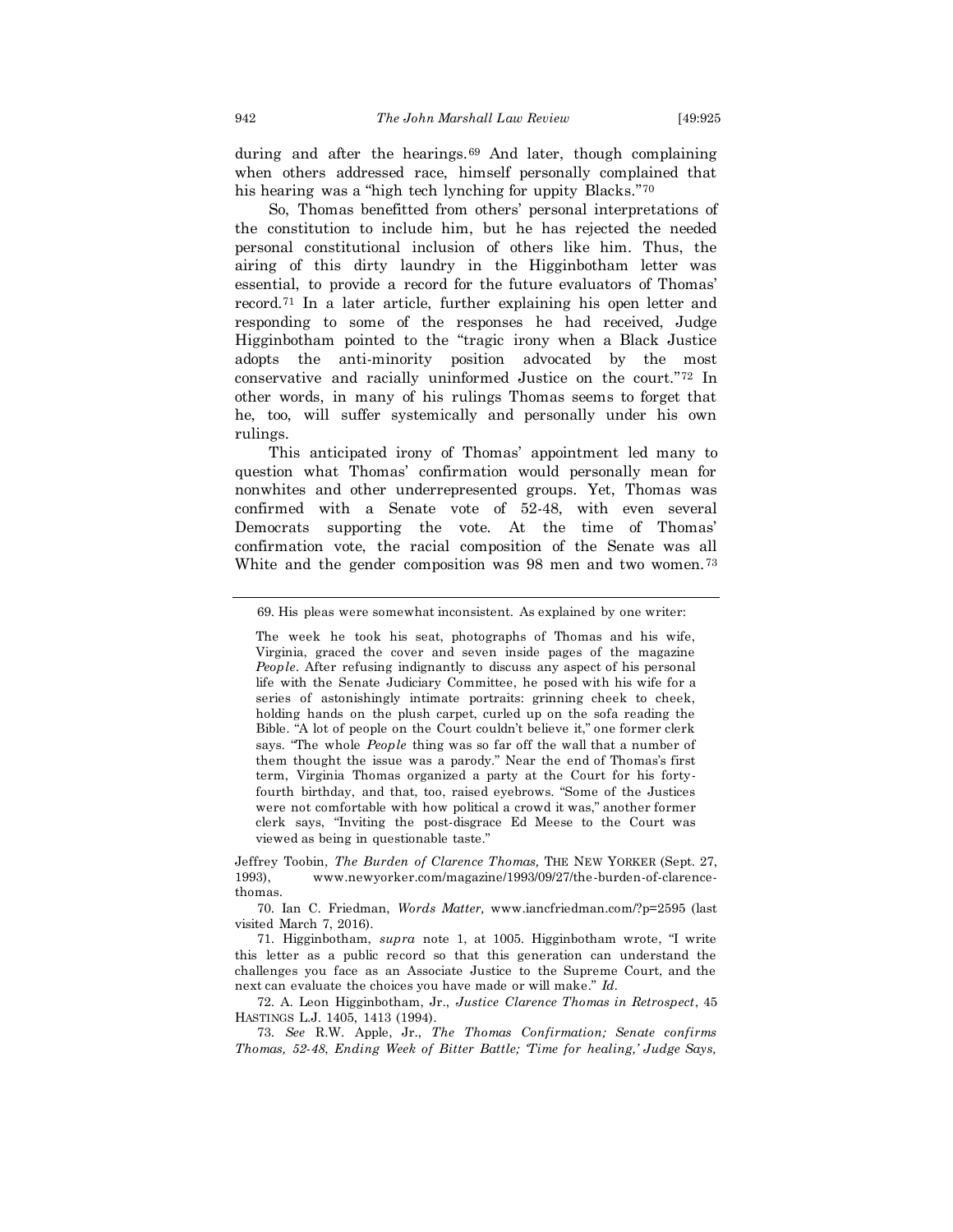Thus, essentially Thomas was handpicked by, and confirmed by, many who were personally included in the constitution and policies over the years. Some of them had seemed to support the notion that we should never overcome.<sup>74</sup> Interestingly though, support for Thomas' overall approval was not neatly divided on racial or gender lines.<sup>75</sup>

The public nature of the letter was critical for Thomas' supporters, too. Thomas' confirmation was personal for his conservative supporters, too, in the sense that he was expected to continue the notions that personally included them, and did not include others.<sup>76</sup> And when national decisions impact people in personal ways, persons do not let go easily. Thus, the debate and scrutiny around Thomas' fitness for office did not end with this confirmation, but has lingered over his 25 years on the Court.<sup>77</sup>

The African American jurist Federal Judge A. Leon Higginbotham, Jr., echoed in his open letter that the Thomas confirmation was personal. And, as a scholar, he eloquently took his concerns about the personal to the public. Airing personal dirty laundry publicly, though frowned upon, can be beneficial when the personal is at the heart of the public debate. Then, openness can be priceless. For example, and as discussed below, significant value is seen in other historical and personal open letters.

# *B. The Priceless Value of other Personal and Publicly Open Letters*

Through the years, many publicly open letters on personal matters have been shared. In other words, public calls for personal responses have been issued. Famous public calls have varied from the Apostle Paul's letters to Christian churches protesting their treatment of the poor, to Ralph Waldo Emerson's letter protesting the immoral treatment of Native Americans by the government

N.Y. TIMES (Oct. 16, 1991), www.nytimes.com/1991/10/16/us/thomasconfirmation-senate-confirms-thomas-52-48-ending-week-bitter-battle-time.h tml?pagewanted=all.

<sup>74.</sup> *See, e.g.,* Deborah Stone, *Race, Gender at the Supreme Court,* PROSPECT (Winter 1992), http://prospect.org/article/race-gender-supreme-court.

<sup>75.</sup> Merida & Fletcher, *supra* note 18 ("initially, at least, more than twice as many African Americans, according to polls, believed him as believed Anita Hill").

<sup>76.</sup> *See, e.g.,* Nadine Cohodas, *The Evolution Of Strom Thurmond,* CHI. TRIB. (Sept. 27, 1991), http://articles.chicagotribune.com/1991-09- 27/news/9103130554\_1\_clarence-thomas-supreme-court-thurgood-marshall.

<sup>77.</sup> *See, e.g.,* Garrett Epps, *Clarence Thomas Unusual Evolution,* THE ATLANTIC (July 14, 2015), www.theatlantic.com/politics/archive/2015/07 /clarence-thomas-unusual-evolution/398471/; Elizabeth Slattery, *Why does America love Ruth Bader Ginsburg and Loathe Clarence Thomas,* THE DAILY SIGNAL (June 24, 2015), http://dailysignal.com/2015/06/24/why-does-americalove-ruth-bader-ginsburg-and-loathe-clarence-thomas/.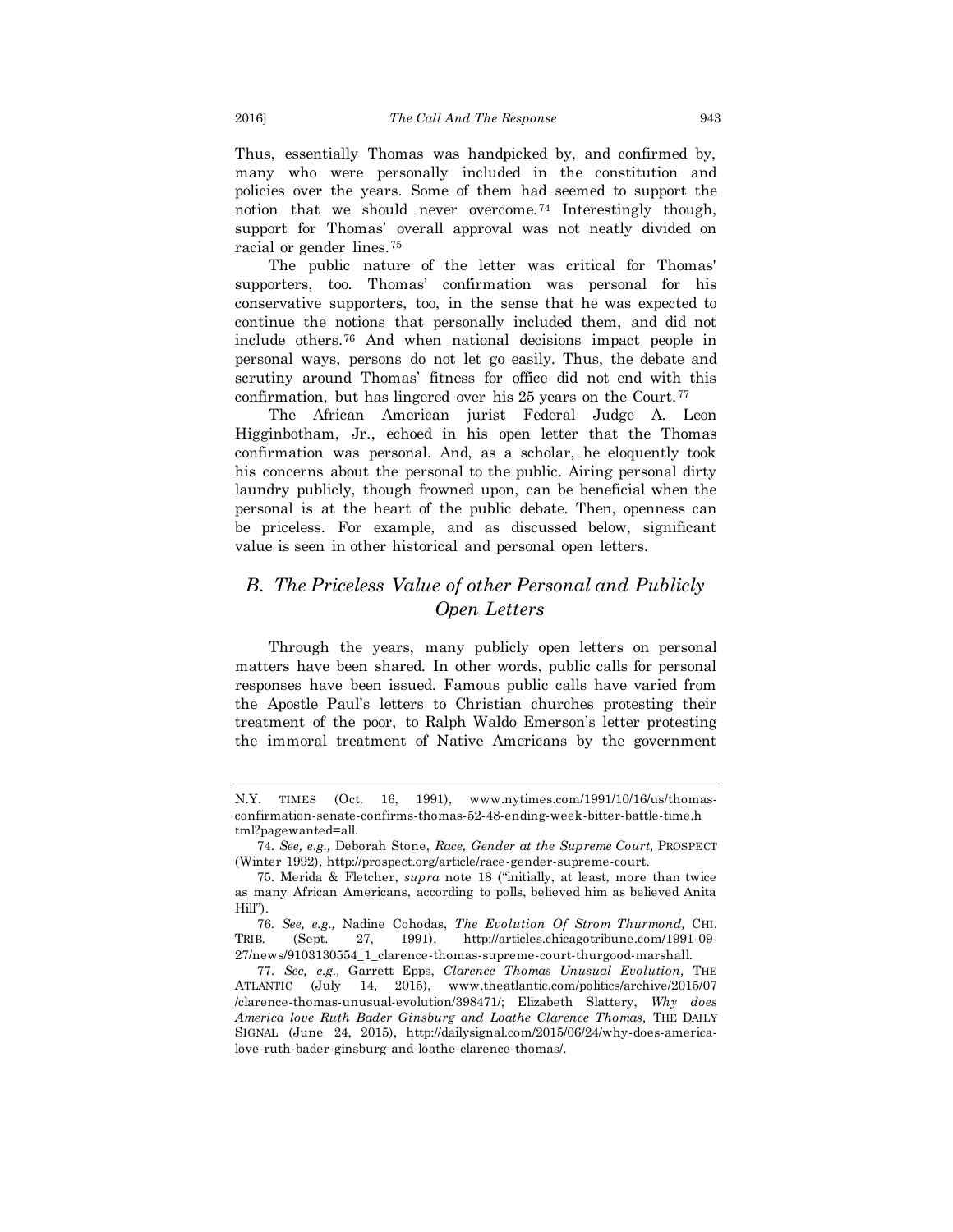and settlers, to Rev. Dr. Martin Luther King's letter from jail appealing to a higher calling for White Christian ministers in the treatment of nonviolent and peaceful Blacks.

Many people, especially those in the Southern Bible Belt in which I live and work,<sup>78</sup> are familiar with perhaps, from the Bible, the Apostle Paul's letters to the Christian churches at Rome, Corinth, Galatia, Ephesus, Phillipi, Colosse, and Thessalonica.<sup>79</sup> Paul frequently used these ecclesiastical letters to the congregations personally "to admonish, praise, instruct, or inform."<sup>80</sup> Yet, the public nature of Paul's letters serves a continuing purpose and a broader call to the church today.

It is interesting that, most of the public letters I read, including those of Apostle Paul, were used to call individuals to a higher moral self and for us to recognize the humanity of others. As an example, the great poet and essayist Ralph Waldo Emerson<sup>81</sup> wrote an open letter to President Martin Van Buren against the Cherokee removal before the Civil War.<sup>82</sup> The Cherokee Removal by the federal government, in complicity with the claims of White Americans to Indian lands as a forced removal of Indians from their land, led to the deaths of thousands of Indians in this removal which has been called "the trail of tears."<sup>83</sup> Ralph Waldo Emerson sent an open letter in 1836 to President Martin Van Buren, appealing to his civility and his beliefs in God. Emerson asked whether the American citizens, or settlers, were savage or mad as to the horrible plans crafted against the Indians. Emerson then pled, "to pray with one voice more that you, whose hands are strong with the delegated power of fifteen millions of men, will avert with that might the terrific injury which threatens the Cherokee tribe."<sup>84</sup> Emerson's pleas did not change the president's mind and did not stop the tragic circumstances inflicted upon the Cherokee tribe; however, the open letter served a purpose. Emerson's letter let the Indians know his voice, and some others, were on their side. Thus, Emerson's letter serves as a

<sup>78.</sup> *See generally* Angela Mae Kupenda, *Challenging Presumed (Im)Morality: A Personal Narrative,* 29 BERKELEY J. OF GENDER & JUST. 295 (2013-14).

<sup>79.</sup> The Holy Bible, King James Version, The ORIGINAL AFRICAN HERITAGE STUDY BIBLE, ED. CAIN HOPE FELDER, Revised Standard Version. Valley Forge, PA: Judson Press, 2007.

<sup>80.</sup> FELDER, *supra* note 79, at 1625.

<sup>81.</sup> *Ralph Waldo Emerson,* DICTIONARY OF UNITARIAN & UNIVERSALIST BIOGRAPHY, http://uudb.org/articles/ralphwaldoemerson.html (last visited Mar. 10, 2016) (Emerson was also opposed to slavery).

<sup>82.</sup> *Ralph Waldo Emerson's Letter,* CHEROKEE NATION, www.cherokee.org/AboutTheNation/History/TrailofTears/RalphWaldoEmerson sLetter.aspx (last visited Mar. 8, 2016).

<sup>83.</sup> *Id.*

<sup>84.</sup> *Id.*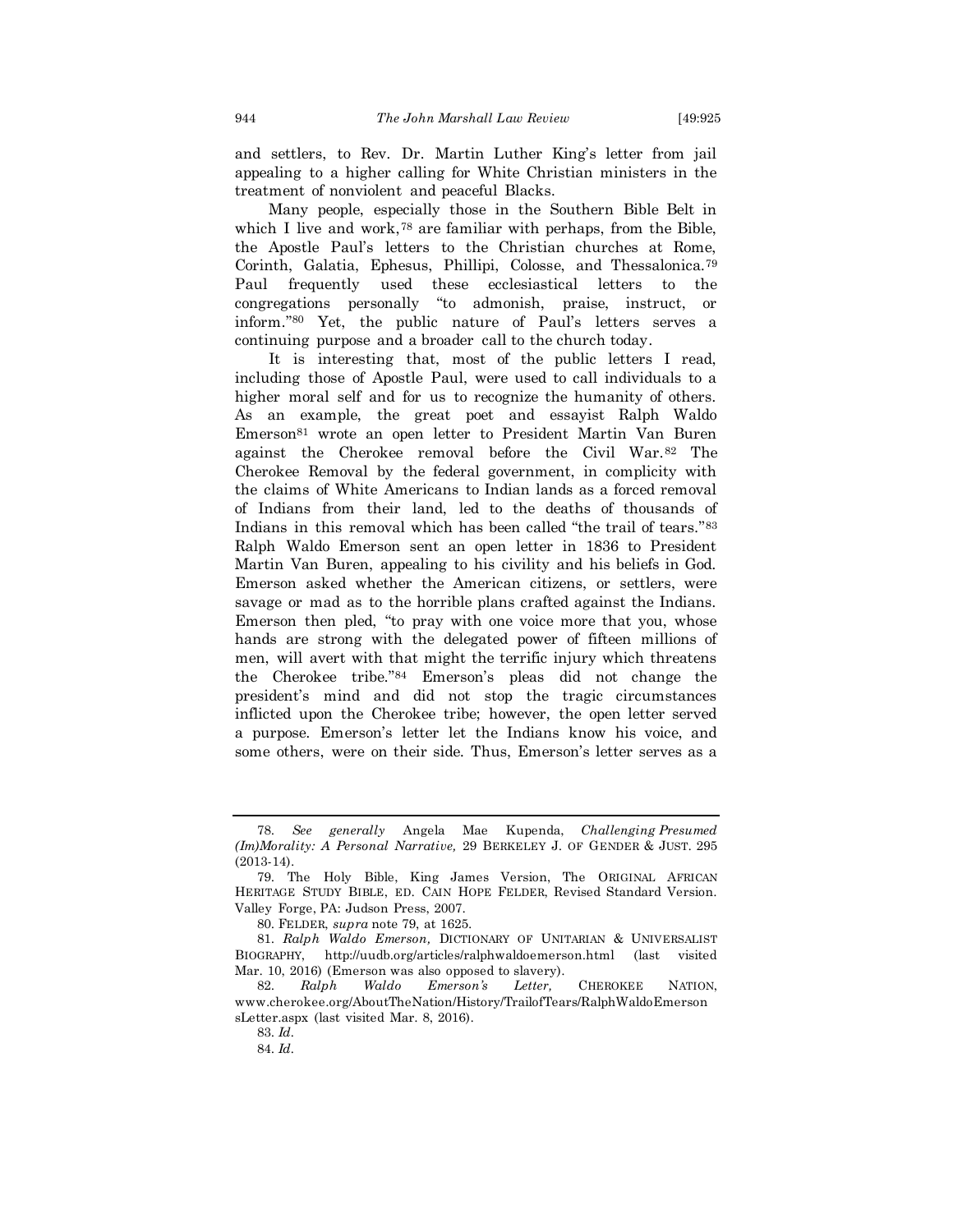voice and a reminder for those who may choose to rewrite history, and depict the removal as the "happiest" of times for all.<sup>85</sup>

Similarly, Rev. Dr. Martin Luther King, Jr., sent an open letter appealing to the moral compass of others in 1963. In King's, *Letter from Birmingham Jail*, <sup>86</sup> King answered the criticism of White southern ministers directed to King about the nonviolent movement for racial justice. Patiently and pointedly explaining the urgency of the movement, King explained his disappointment with the White moderate and with the organized church and its failure to seek justice for all. The letter was critical not just to call White Christians to an agape love for justice, but also for those oppressed to distinguish in their hearts religion that is love in action from religion that merely supports an oppressive status quo.

King's call out to these ministers was a handwritten open letter response written from his jail cell, smuggled out in bits and pieces written on scraps of paper, written in response to a public statement issued to him by eight southern White ministers.<sup>87</sup> While King's letter did not overwhelmingly garner the response he called for, to get the eight White ministers to reconsider their moral compass and join the fight for inclusion of all in the promises of our country, King's open letter has had an enduring effect. As reported by one site:

Today, 50 years after it was written, King's powerful message continues to resonate around the world–the letter is part of many American school curriculums, has been included in more than 50 published anthologies and has been translated in to more than 40 languages. In April 2013, a group of Protestant clergy released an official—albeit considerably delayed—response to King's letter. Published in The Christian Century, one of the first publications to carry King's own words, the letter continues King's call to religious leaders around the world to intervene in matters of racial, social and economic justice.88

Thus, while the movement for racial justice and equality rages on, King's open letter has served as a source of inspiration and challenge for many.

87. *Id.* at 64.

<sup>85.</sup> "President Van Buren, apparently unmoved by Emerson's letter, reported to Congress in December 1838: 'It affords sincere pleasure to apprise Congress of the entire removal of the Cherokee Nation of Indians to their new homes west of the Mississippi. The measures, authorized by Congress at its last session have had the happiest effects.'" T.S. Twibell, *Rethinking Johnson v. M'Intosh (1823): The Root of the Continued Forced Displacement of American Indians Despite Cobell v. Norton (2001),* 23 GEO. IMMIGR. L.J. 129, 197 (2008) (citations omitted).

<sup>86.</sup> MARTIN LUTHER KING, JR., WHY WE CAN'T WAIT 64 (Signet Classic 1963, 2000).

<sup>88.</sup> Barbara Maranzani, *King's Letter from Birmingham Jail, 50 Years Later,* HISTORY (Apr. 16, 2013), www.history.com/news/kings-letter-frombirmingham-jail-50-years-later.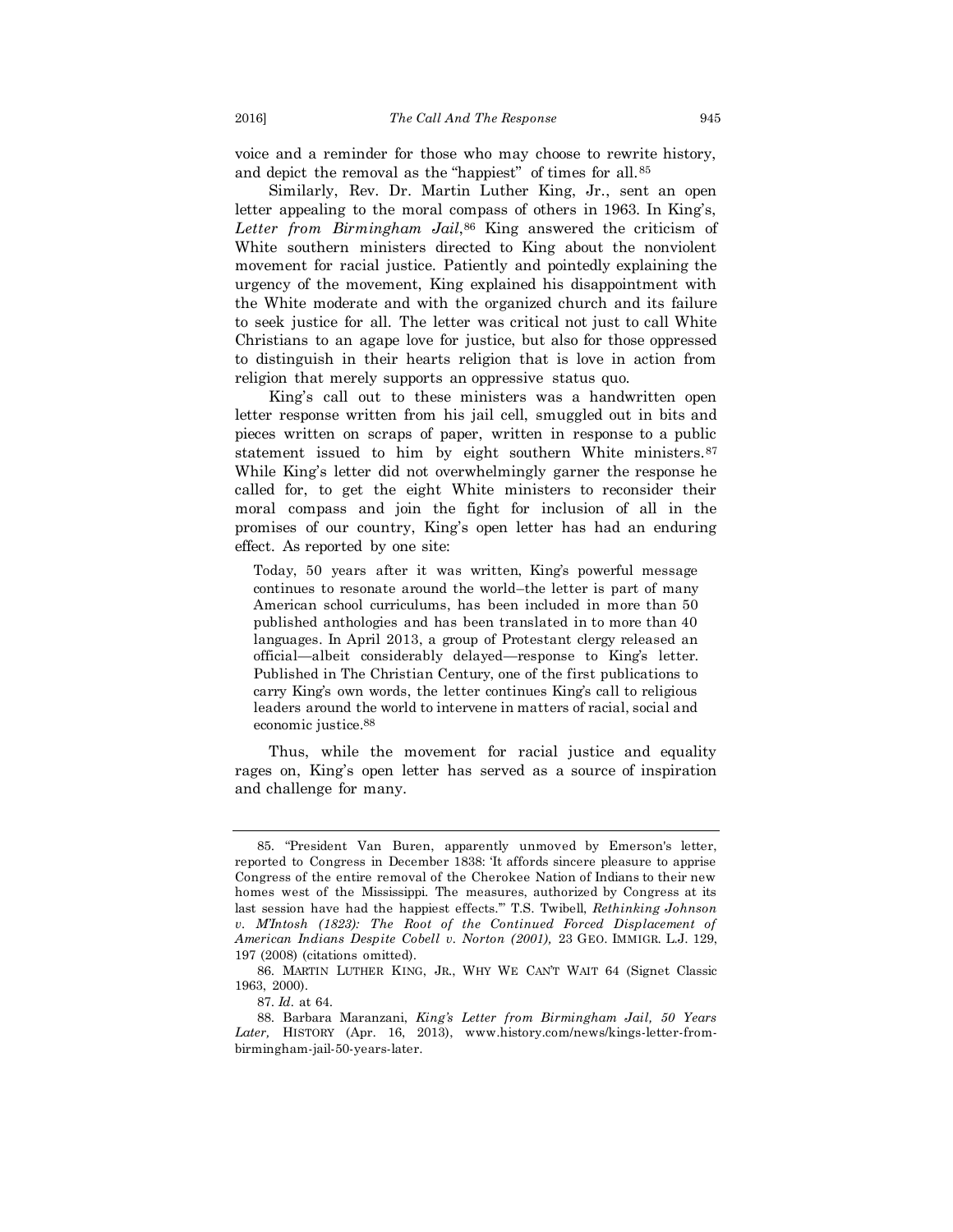Over the past 25 years since Higginbotham's open letter, other open letters have been sent.<sup>89</sup> In 1994 Professor Jerome McCristal Culp, Jr., penned an open letter to another justice.<sup>90</sup> Culp urged Justice Ruth Bader Ginsburg to reject "the middle course" of Justice Sandra Day O'Connor that "is not likely to achieve racial justice."<sup>91</sup> Culp argued that Ginsburg should give judicial voice to the voices that have not been heard on the Court, and to understand voices of people of color, too, and not just White women like herself. <sup>92</sup> Ginsburg has evidently heeded the call of Culp's letter.<sup>93</sup> As to Justice Thomas, well I believe he has not heeded the call, however further examination of Higginbotham's call would first be helpful.

#### III. THE CALL OF THE HIGGINBOTHAM LETTER

After Judge Higginbotham's passing away, his nephew Professor F. Michael Higginbotham actually drafted an imagined letter from his uncle Judge Higginbotham, titled, *An Open Letter from Heaven to Barack Obama.*<sup>94</sup> Before raising particular matters with the President, nephew Higginbotham, writing as his uncle, stated, "I believe [my risky letter to Justice Thomas] sparked valuable public discourse"<sup>95</sup> and was written as a reminder to Justice Thomas about Justice Marshall's great legacy."<sup>96</sup> I agree with the Judge's nephew about the meaning of the letter and also with his ultimate view that Justice Thomas did not heed the letter's call.<sup>97</sup>

<sup>89.</sup> An interesting letter was also sent from one Black minister to others pleading that they do not abandon President Obama. *See* Rev. Otis Moss, III, *Rev. Otis Moss III to Black Clergy: Vote Regardless*, DOMINION OF N.Y. (May 15, 2012), www.dominionofnewyork.com/2012/05/15/an-open-letter-fromreverend-otis-moss-iii-to-the-black-clergy/#.VuCK6kAi6Ck.

<sup>90.</sup> *See* Jerome McCristal Culp, Jr., *An Open Letter from One Black Scholar to Justice Ruth Bader Ginsburg: Or, How not to Become Justice Sandra Day O'Connor*, 1 DUKE J. OF GENDER, L., & POL'Y 21 (1994).

<sup>91.</sup> *Id.* at 24.

<sup>92.</sup> *Id.* at 34.

<sup>93.</sup> "During an interview with MSNBC's Irin Carmon, Justice Ruth Bader Ginsburg commented on race relations in America saying, 'people who think you could wave a magic wand, and the legacy of the past is over, are blind.'" *Ginsburg on race relations in the US,* MSNBC LIVE (Feb. 16, 2015), www.msnbc.com/msnbc/watch/ginsburg-on-race-relations-in-the-us-399816259 700. Her rulings have been consistent.

<sup>94.</sup> F. Michael Higginbotham, *An Open Letter from Heaven to Barack Obama,* 32 U. HAW. L. REV. 1 (2009) (Michael is biologically Judge Higginbotham's cousin, but family (and perhaps African American custom) led to his referring to his cousin as Uncle Leon, *Id.* at 1 N. a1).

<sup>95.</sup> *Id.* at 2.

<sup>96.</sup> *Id.* 

<sup>97.</sup> *Id.* at 2 & n. 7; *see also* Michael Higginbotham, *An Open letter from Heaven to Justice Samuel Alito*, 23 HARV. BLACK LETTER L.J. 9, 19 (2007) ("As part of these personal values, you stressed at your confirmation hearing the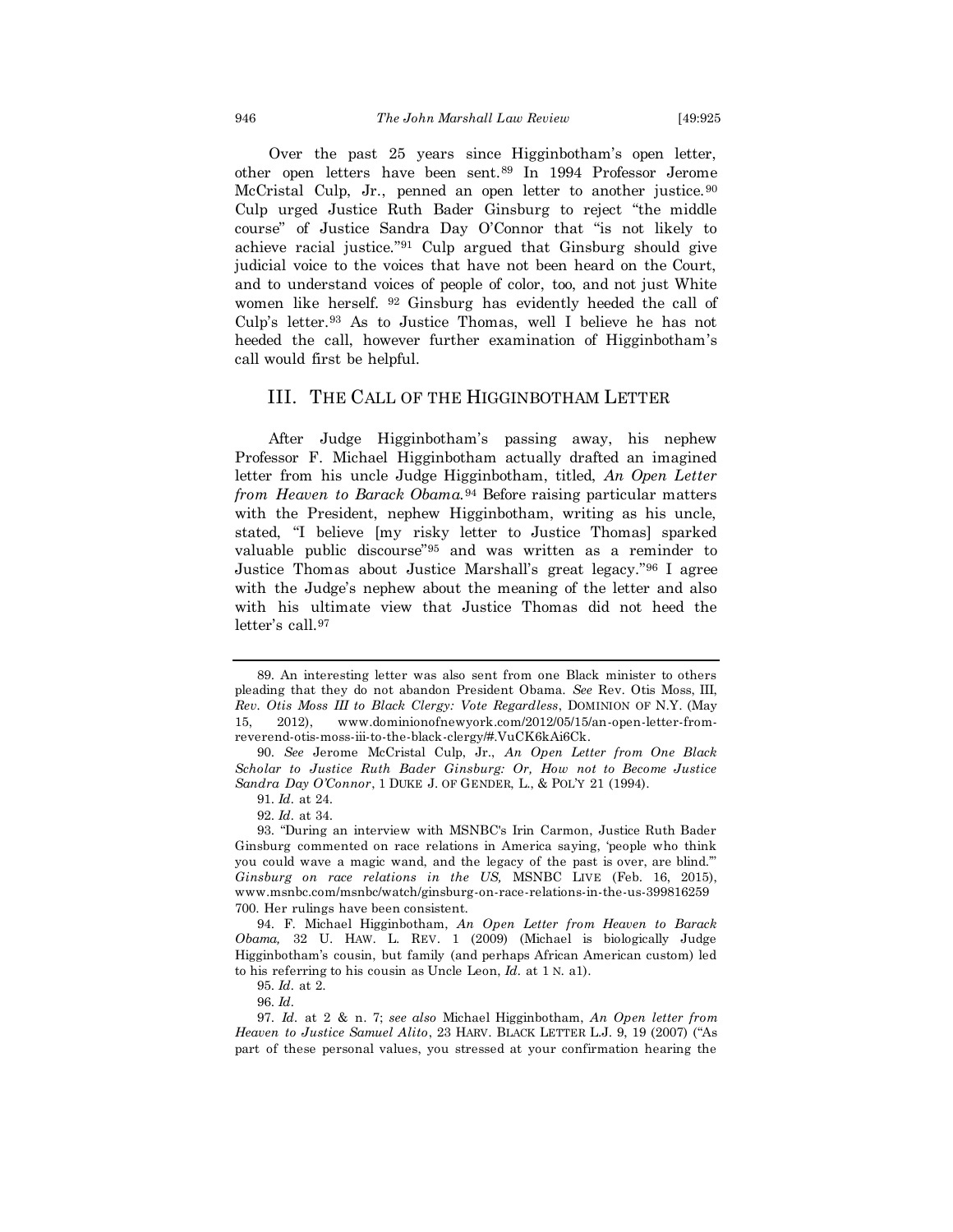Higginbotham's letter was appropriately a personal call out for Thomas to transcend framers intent arguments and original constitution limitations. In my view, the fuller spirit of the constitution preceded the limitations of the words. In the beginning was the spirit, not the letter of the constitution limited by racial compromises. In the beginning was the spirit of the constitution that should transcend a literal limiting interpretation fixed on equality extended only to some.

In other words, Higginbotham is calling Thomas to remember the forgotten persons whose essence appears in the preamble of the constitution,<sup>98</sup> yet whose plight is often discounted or ignored in the Court's rulings. Higginbotham stated:

And I have seen the brave and courageous people, black and white, give their lives for the civil rights cause. My memory of them has always been without bitterness or nostalgia. But today it is sometimes without hope; for I wonder whether their magnificent achievements are in jeopardy. I wonder whether (and how far) the majority of the Supreme Court will continue to retreat from protecting the rights of the poor, women, the disadvantaged, minorities, and the powerless. And if, tragically, a majority of the Court continues to retreat, I wonder whether you, Justice Thomas, an African-American, will be part of that majority.99

In other words, Higginbotham called Thomas to include Thomas himself and others personally in the promises of the constitution.<sup>100</sup> In a later article, Higginbotham quoted Justice Hugo Black, reminding, "Courts stand . . . as havens of refuge for those who might otherwise suffer because they are helpless, weak, outnumbered, or . . . are nonconforming victims of prejudice and public excitement.'"<sup>101</sup> Thurgood Marshall's opinions, often

98. The Preamble to the Constitution reads:

We the People of the United States, in Order to form a more perfect Union, establish Justice, insure domestic Tranquility, provide for the common defence, promote the general Welfare, and secure the Blessings of Liberty to ourselves and our Posterity, do ordain and establish this Constitution for the United States of America.

U.S. CONST. pmbl.

99. Higginbotham, *supra* note 1, at 1026.

100. "'We the people,' it's a very eloquent beginning. But when that document was completed on the 17th of September in 1787, I was not included in that 'we the people.'" *See, e.g., Barbara Jordan Remembered,* NPR (Jan. 17, 1996), www.pbs.org/newshour/bb/remember-jan-june96-jordan\_01-17/.

101. A. Leon Higginbotham, *Dedication to the Honorable Nathaniel R. Jones,* 63 U. CIN. L. REV. 1519, 1521 (1995) (citing Chambers v. Fl., 309 U.S. 227, 241 (1940)).

struggles of your parents in the early twentieth century as members of poor immigrant families from Italy……What you and I will discuss in the future when you join me in Heaven is how generations to come evaluate your attempts to reconcile these liberal and moderate personal views with your conservative judicial philosophy.").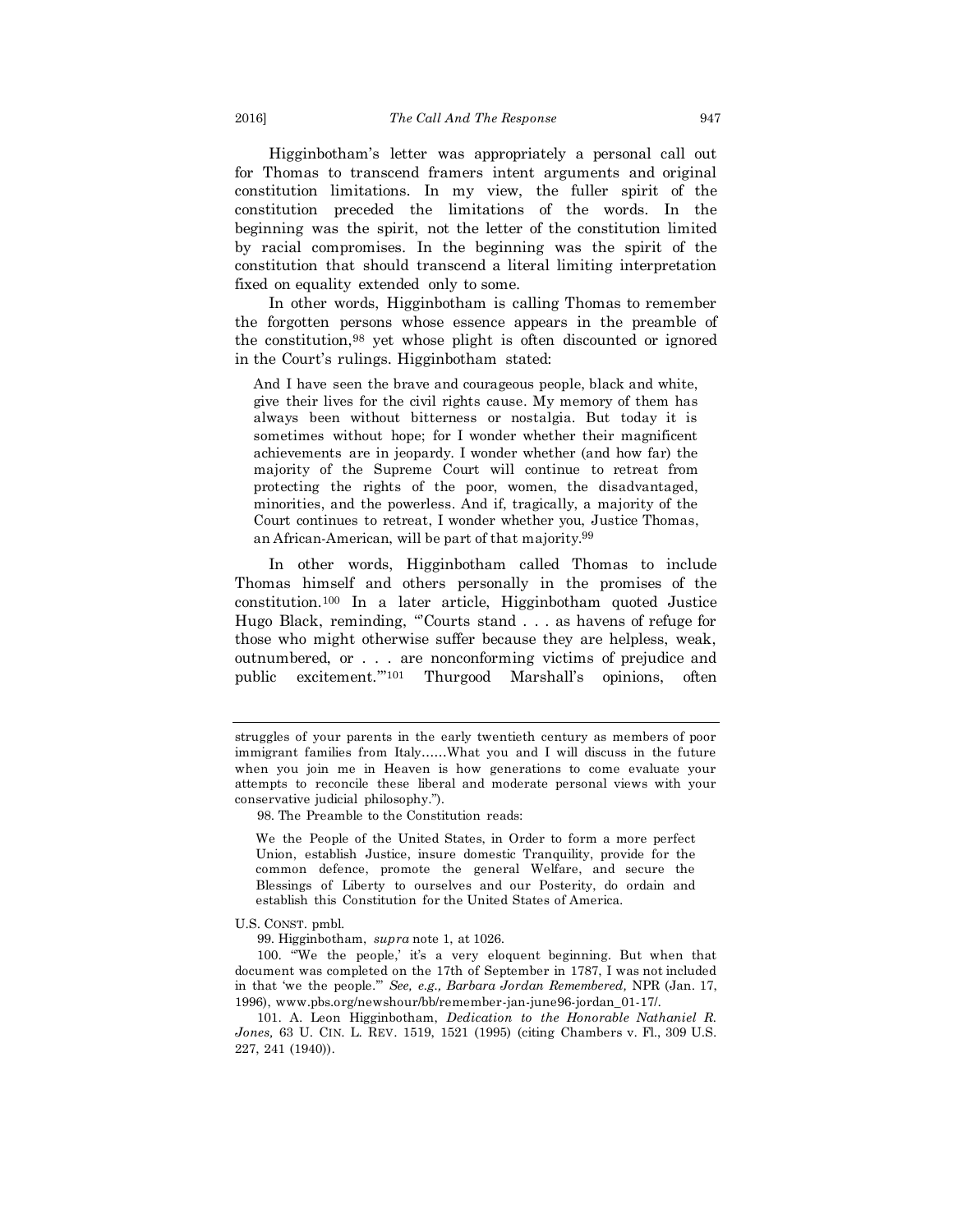dissenting, embraced this spirit. He was the conscience of the Court, a gadfly for justice, and encouraged a constitutional spirit to include the forgotten ones and to perpetuate social engineering for justice. It is to this spirit's personification to appear in Justice Thomas' rulings that Higginbotham called out in the letter.

While I am in agreement with Higginbotham's open call to Justice Thomas, I found it perplexing that Higginbotham's letter did not expressly address Professor Anita Hill's testimony at the Thomas hearing. Initially, I wondered if his silence in the letter on this point was yet another example of silencing women of color.<sup>102</sup> Later, I discovered some evidence that Higginbotham supported Hill.<sup>103</sup> While I still wonder about that Hill is not mentioned specifically in the open letter, I honestly recall my own reaction as to the Hill testimony when the hearings were taking place.

In 1991, I was clerking on the Fifth Circuit Court of Appeals for Chief Judge Charles Clark. I clerked in his final term on the court and I was his first, and thus his only, nonwhite law clerk. Judge Clark was regarded as a moderate judge, by many of my White southern law professors, and as a conservative, by me. My co-clerks were both White females. One day during the Thomas confirmation hearings, Judge Clark wanted us to all come into his chambers library to discuss the hearings and the nomination of Thomas. I was quite hesitant, knowing my experiences and viewpoints were much different from Judge Clark and also different, to some degree, from my White liberal and privileged coclerks. I experienced race, and even gender, in America quite different from them. After we settled down at the beautiful mahogany table with the Judge, he explained to us that he was in favor of the Thomas nomination. Then, Judge Clark wanted each of us to each explain our positions on Thomas. My co-clerks mentioned their disagreement with Thomas on privacy rights and also the Anita Hill testimony.

When the Judge focused on me, I recall saying that I believe Hill, but that I do not even have to rely only on that issue. I replied that I was opposed to Thomas' confirmation even before the Hill testimony. So, I think here, I cannot fault Higginbotham too much for not mentioning Hill in his open letter, though I continue to ponder the exclusion.

<sup>102.</sup> *See, e.g.,* Maritza I. Reyes, *Professional Women Silenced by Men-Made Norms,* 47 AKRON L. REV. 897, 942-51 (2015).

<sup>103.</sup> *See, e.g.,* Mike Wiser, *Anita Hill pays Tribute to Judge Higginbotham,* Nov. 30, 2002, THE HARVARD L. RECORD; A. Leon Higginbotham, Jr., *Chapter One: The Hill-Thomas Hearings, What took Place and What Happened: White Male Domination, Black Male Domination, and the Denigration of Black Women*, in Race, Gender and Power in America; The Legacy of the Hill-Thomas Hearings, Anita Faye Hill and Emma Jordan, Eds. (1995), in THE WASH. POST, www.washingtonpost.com/wp-srv/style/longterm/books/chap1/ race.htm (last visited December 26, 2015).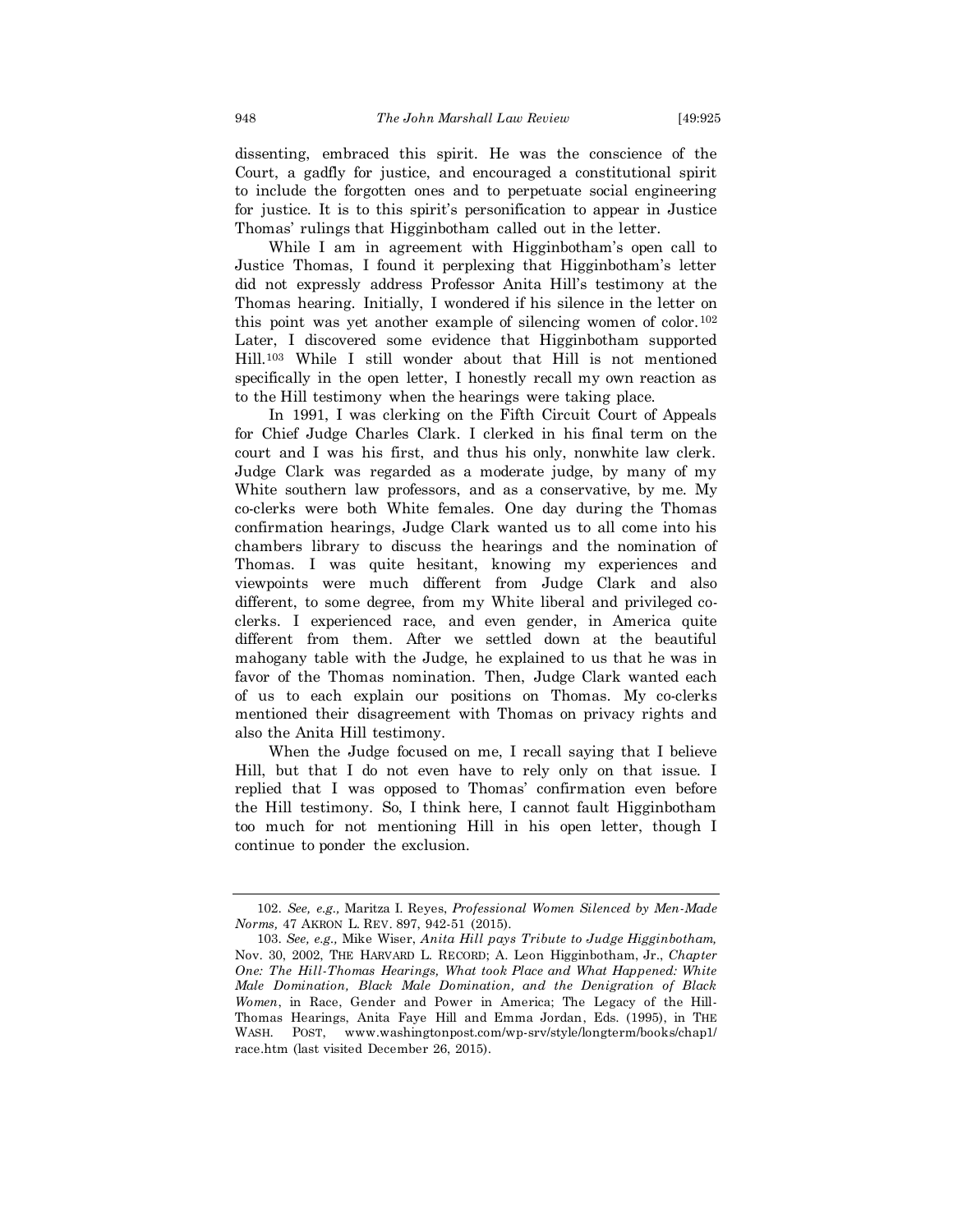I want to mention here that the entire conversation with Judge Clark was quite engaging. Eventually, only the two of us were debating in the chambers that fall afternoon. His secretary even came in to make sure all was well, as our voices were elevated. After a long discussion, I remember saying that it comes down to whether one trusts state government to protect their personal interests, or whether one must seek help from the federal government, including the Court, to protect one from oppressive laws, policies, and practices of one's state. Judge Clark said he did trust the state of Mississippi to protect him and people generally. I said I do not, as sadly our state has been on the opposite side too frequently<sup>104</sup> of the protection of rights of Black citizens. Since he trusted the state, he trusted states to be free to experiment in state laboratories even with certain precious constitutional dignities and liberties. My state's track record as to my own liberties and dignities, and those of my family and ancestors, did not realistically afford me the trust that the state does the right thing. Judge Clark, as a White male in Mississippi, could rely on that state as to his own life and that of his family. I concluded, then, that Judge Clark and I then will never agree, once tracing back the source of the disagreement. To that point he agreed, and we both lowered our voices and took a deep breath.<sup>105</sup>

While my former Judge did not experience life as a Black person, for example, Justice Thomas did or does. Higginbotham called Justice Thomas to a more "sensitive understanding" of the Constitution and how it, with its defective interpretations, impacts the lives of so many without privilege in America.<sup>106</sup> Higginbotham urged:

<sup>104.</sup> As one example, just recently, instead of removing the confederate State Flag, our Mississippi Republican governor declared April Confederate Heritage month. The governor made this announcement during Black History Month. Steve Almasy, *Mississippi governor defends Confederate Heritage Month decree*, CNN POLITICS (Feb. 25, 2016), www.cnn.com /2016/02/25/politics/mississippi-confederate-heritage-month/.

<sup>105.</sup> I want to comment here how worried I was after this discussion that Judge Clark would hold it against me. I was Judge Clark's first Black law clerk and his only Black law clerk as he retired before the next term. Judge Clark had earlier planned on that day to write my letters of reference for a United States Supreme Court clerkship. After our discussion that day, he did. One day later, his secretary (who knew I was worried about what those letters would say, especially after our debate) called me into her office and quietly showed me the letters of reference. Although I did not land the clerkship, the Judge's references were amazing as he ranked me at the top of his long history of law clerks and gave me, in grades, an A+++. While I greatly appreciated the letters and the Judge's respect for what he called my "innate legal ability", the Judge's later personal letters to me after my term ended suggested to me that I had not succeeded in altering his view of the constitution to include those personally disenfranchised and to understand that not all citizens in America could trust my state of Mississippi.

<sup>106.</sup> Higginbotham, *supra* note 1, at 1012-13.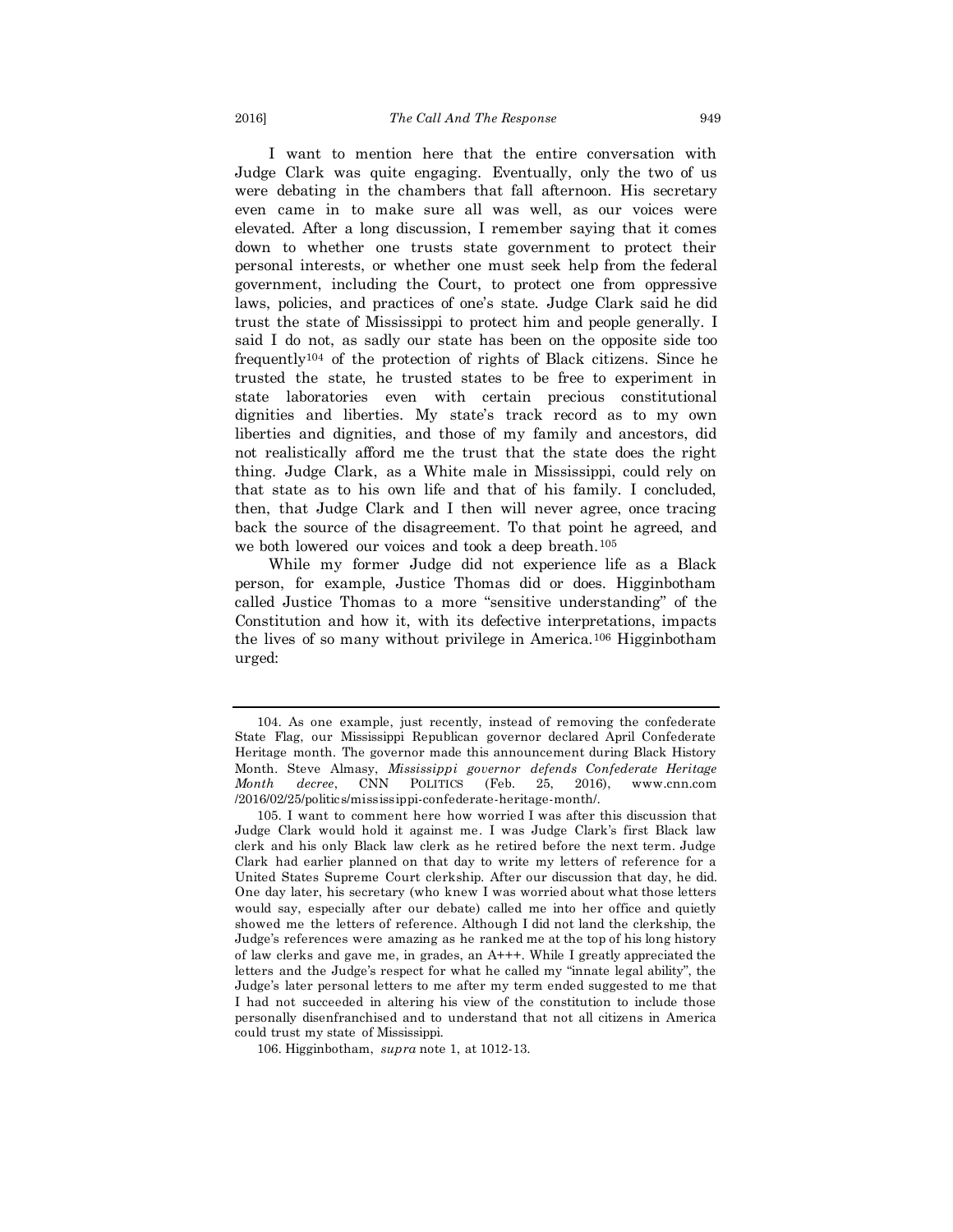I think of Justice Hugo Black. I am impressed by the fact that at the very beginning of his illustrious career he articulated his vision of the responsibility of the Supreme Court. In one of his early major opinions he wrote, "courts stand . . . as havens of refuge for those who might otherwise suffer because they are helpless, weak, outnumbered, or ... are non-conforming victims of prejudice and public excitement."

While there are many other equally important issues that you must consider and on which I have not commented, none will determine your place in history as much as your defense of the weak, the poor, minorities, women, the disabled and the powerless. I trust that you will ponder often the significance of the statement.<sup>107</sup>

While it may have been difficult for my White southern born federal Judge to really feel what Blacks felt in the Deep South, the Higginbotham call out to Thomas is for him to exhibit sensitivity, sympathy, and even empathy based on his admission of a common history on issues of race, housing discrimination, poverty, educational denials, other racial discrimination.

In some ways, I think I understand Justice Thomas' desire to leave his personal experiences out of his judging, to divorce his judging from the personal. I think he wants to fit, to assimilate, to not always be the outsider trying to make space for others to enter. Yet, we are still called to recover and continue, and Judge Higginbotham called Thomas to respond to this crucial purpose.

Justice Thomas has said he views his experiences of blackness and poverty as "far removed in space and time."<sup>108</sup> Still some of the opinions discussed in the next section, and Thomas' own claim that he was being lynched by the Senate, suggests that he is aware, when he chooses to be.

In my next section, I talk more about how Thomas has responded to the letter, and his reluctance to read the personally excluded into the promises of the constitution, though they are in the unrealized spirit of the constitution. Higginbotham urged Thomas to, "be part of what Chief Justice Warren, Justice Brennan, Justice Blackmun, and Justice Marshall and others have called the evolutionary movement of the Constitution—an evolutionary movement that has benefitted you greatly."<sup>109</sup> I remain hopeful that Thomas will evolve, as glimpses of his evolution are seen at least in one opinion where he visibly exhibited a shaking reaction to racial oppression in America.<sup>110</sup> This opinion and several others will be discussed below.

<sup>107.</sup> *Id.* at 1025.

<sup>108.</sup> *Id.* at 1026.

<sup>109.</sup> *Id.* at 1011.

<sup>110.</sup> *See* Smolla, *supra* note 30, at 164.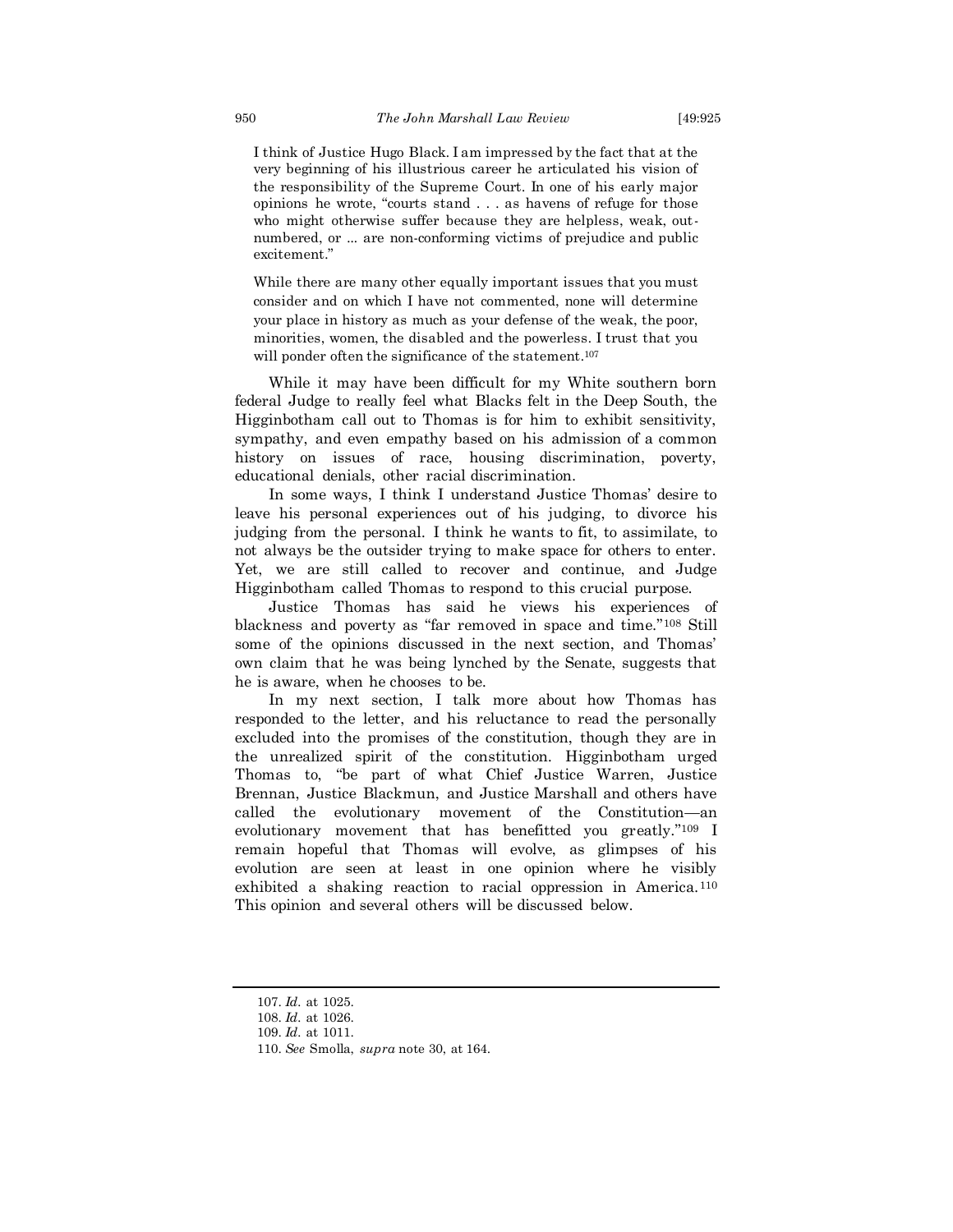### IV. THOMAS' "SOMETIMEY" RESPONSE

I agree with the overall criticism of Justice Thomas' rulings, and especially those as lodged by Judge Higginbotham in his subsequent article.<sup>111</sup> After some of Thomas' rulings, Higginbotham determined that "it would be futile for anyone to write another open letter to Justice Thomas, asking him to be fair,"<sup>112</sup> to the weak, to minorities, to the disadvantaged, to those in need of, and certainly deserving of, personal inclusion in the American dream and its constitutional promises.

So in this part, I will not go back through those many opinions, breaching constitutional promises, at Thomas' hand. Rather, I plan to take a different approach. I will examine several of Thomas' responding opinions that I believe illustrate that he is "sometimey." You likely will not find the word "sometimey" in a dictionary, but it has been described as acting inconsistently.<sup>113</sup> One day Thomas is using analogies to lynching, then the next he is suggesting racism is all in the past, removed by time. Justice Thomas sometimes seems to understand the Higginbotham call and sometimes responds in a way that is of benefit to him personally and others personally dispossessed. His sometimey displays of understanding surprises me and, perhaps, surprised Judge Higginbotham, too. If Thomas can occasionally and painfully see the exclusion that other justices make of the personal experiences of those historically excluded, then there is hope that maybe, like some other Justices, he may in the future alter his position more consistently and vote in favor of personal protections and inclusion of the dispossessed.<sup>114</sup>

Thomas' primary error occurs when he tries to eliminate his past poverty, his Blackness, his exclusion from the American constitutional dream when he rules. As stated earlier, Justice Thomas has said he views his experiences of blackness and poverty as "far removed in space and time."<sup>115</sup> He does not carry

<sup>111.</sup> A. Leon Higginbotham, Jr., *Justice Clarence Thomas in Retrospect*, 45 HASTINGS L.J. 1405 (1994).

<sup>112.</sup> *Id.* at 1433.

<sup>113.</sup> Nicholl McGuire, *African American View on You,* AFRICAN AMERICAN PLANET*,* http://africanamericanplanet.blogspot.com/2011/10/on-acting-some timey. html (last visited March 21, 2016).

<sup>114.</sup> Several justices rethought certain positions. Justice O'Connor later regretted some of her votes with the radical conservatives. *See* Emily Bazelon, *Sandra Day Late,* SLATE, www.slate.com/articles/news\_and\_politics /jurisprudence/2013/05/justice\_sandra\_day\_o\_connor\_s\_bush\_v\_gore\_regrets\_s he\_shouldn\_t\_have\_retired.html (last visited Dec. 26, 2015); *see also* Andrew Cohen, *Why don't Supreme Court Justices ever change their minds in Favor of the Death Penalty?,* THE ATLANTIC (Dec. 10, 2013), www.theatlantic.com /national/archive/2013/12/why-dont-supreme-court-justices-ever-change-theirminds-in-em-favor-em-of-the-death-penalty/282100/.

<sup>115.</sup> Higginbotham, *supra* note 1, at 1026.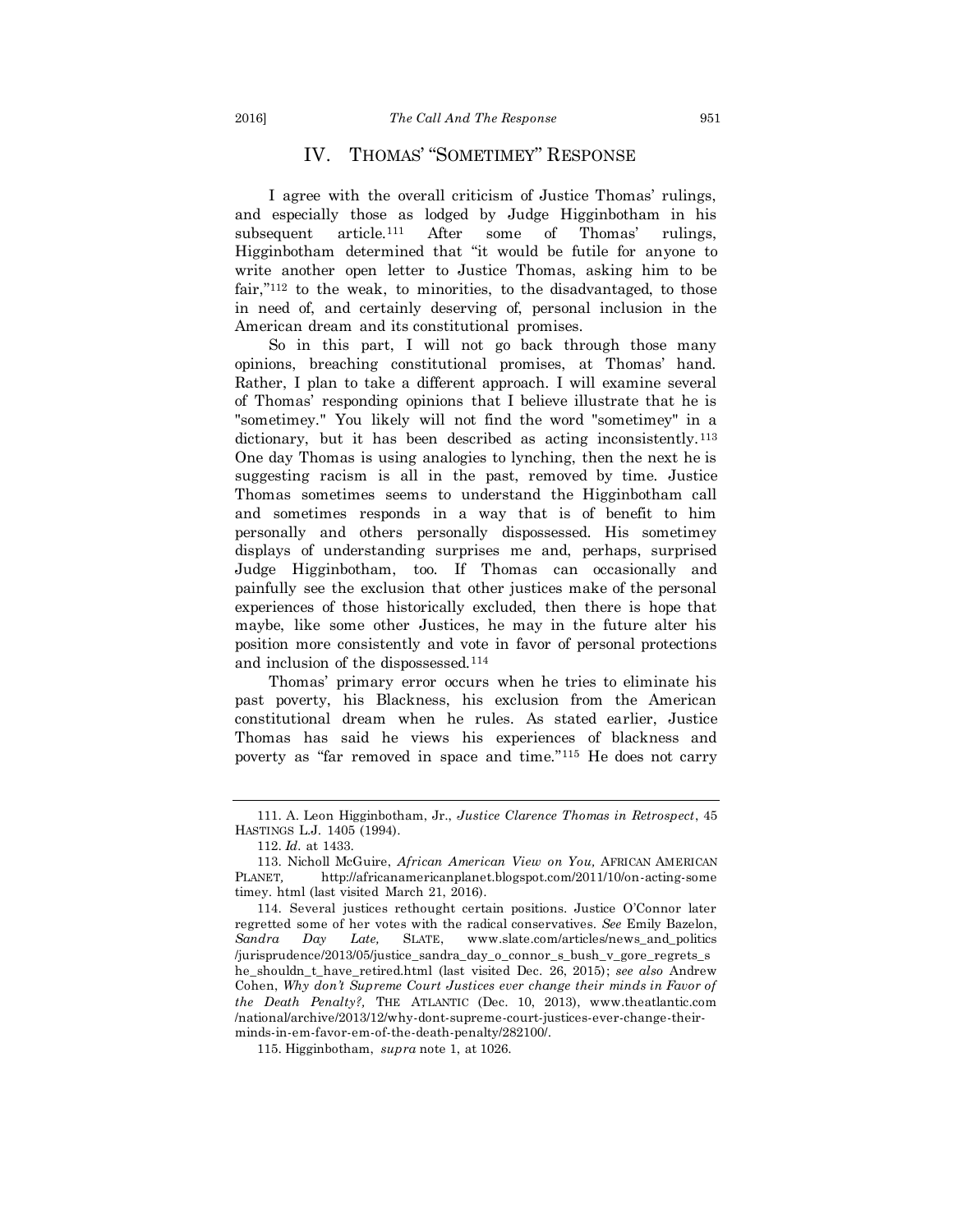the legacy of the excluded or the movements for justice with him when he rules.<sup>116</sup> Thomas has explained this, his approach to judging. He apparently eliminates from his mind his experiences in America as one who is Black, was poor, or is in a marriage once condemned by many states. Thomas says he "strip[s] down, like a runner" eliminating his ideologies and any agendas.<sup>117</sup> Perhaps a topic for a different paper is whether by stripping down he then becomes one with a legacy of whiteness, wealth, and privilege in this country. In that case he is not actually stripped down, just pretending to be re-clothed. I will leave those points for another day, perhaps on his 50th anniversary on the Court.<sup>118</sup>

Regardless, while he aims to strip down as a runner from his past experiences as a poor Black man in the south, at times he has forgotten his principle. At his hearing, for example, he used the "race card" when he referred to questioning as "a high tech lynching," reminding the listeners of the country's legacy of lynching, especially of Black people. Generally though, he does seem to strip down, and leave his heritage, he shares with the forgotten of America's heritage, outside of his constitutional interpretation.

In examining Thomas' sometimey responses, this section will focus first on the case where he certainly does not strip down, *Virginia v. Black*, with Thomas writing a dissent that no other Justice joins. Next, this section will look at several other rulings where Thomas' attempt to strip down perhaps results in the unstripped down agendas of the conservative vocal<sup>119</sup> majority whose personal lives are already included in the American dream.

### *A. Unstripped Down?*

The case of *Virginia v. Black,*<sup>120</sup> involving hate symbols evoking fear, was not in itself an unusual one. What was unusual, though, was Justice Thomas' judicial personal reaction. The state of Virginia, to its credit, had a law banning Ku Klux Klan like crosses and other symbols displayed with intent to intimidate.<sup>121</sup> This law had an additional provision that made cross burning

<sup>116.</sup> Thomas is unimpressed with the legacy of civil fights figures and movements, crediting only his grandfather for his opportunities. Merida & Fletcher, *supra* note 18.

<sup>117.</sup> *See* SCOTT DOUGLAS GERBER, FIRST PRINCIPLES: THE JURISPRUDENCE OF CLARENCE THOMAS 39 (New York 1999).

<sup>118.</sup> Remember, he is working out in the gym in hopes of outlasting the records of all previous Justices on the Court. *See* Merida & Fletcher, *supra* note 18.

<sup>119.</sup> I use the term conservative vocal majority, not conservative majority. Actually many conservatives who go along with conservative theories are actually poor White people who are excluded, too, but for their whiteness.

<sup>120.</sup> Virginia v. Black, 538 U.S. 343 (2003).

<sup>121.</sup> *Id.* at 348.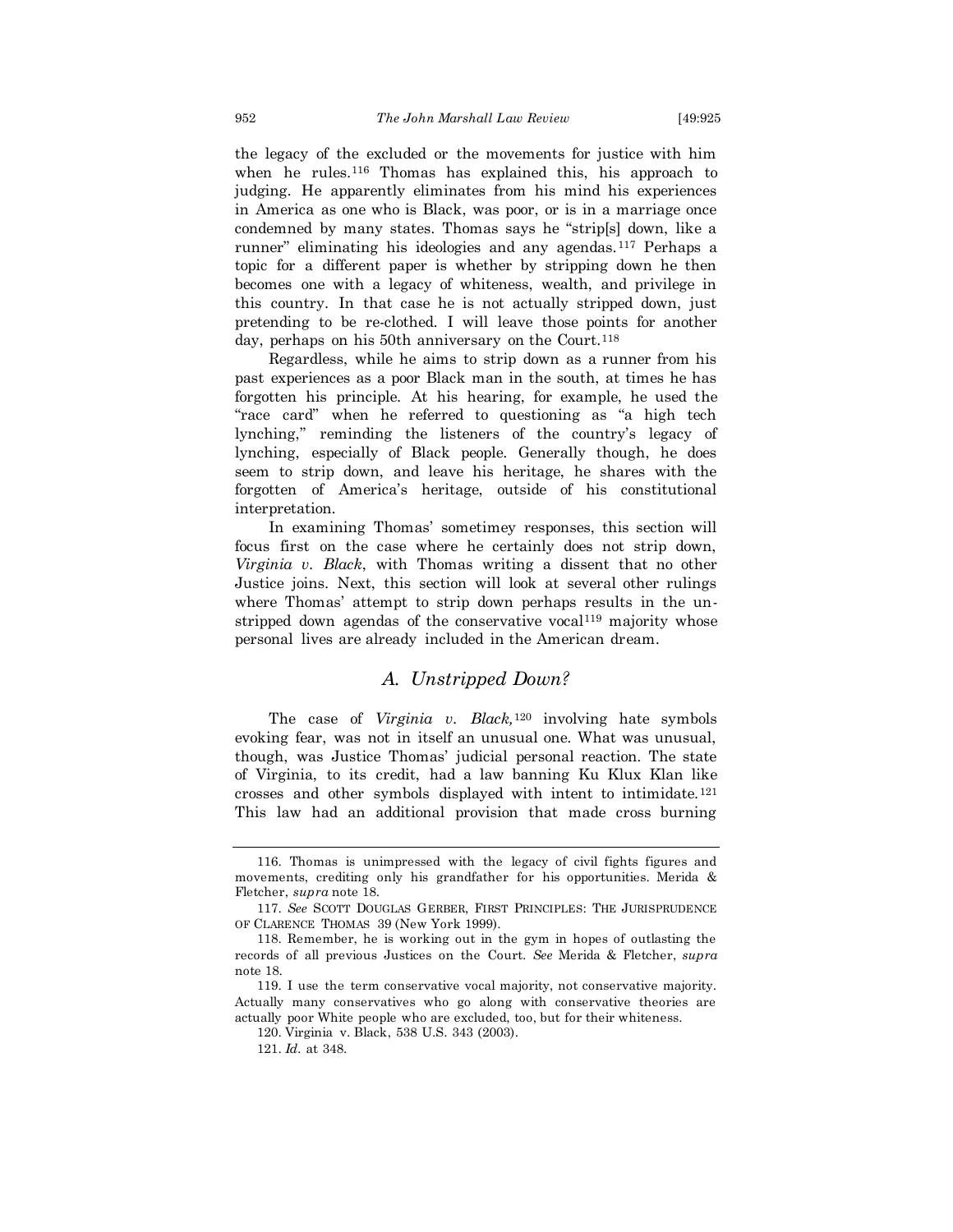prima facie evidence of intent to intimidate.<sup>122</sup> The presumption, though, was rebuttable.

Two different incidents of cross burning were at issue. In one, a group of individuals had a cross burning rally, on private property, with the permission of the property owners. However, the cross could be seen from the highway.<sup>123</sup> There was no testimony that the rally was conducted to intimidate any particular individuals, but some people who witnessed the cross burning and heard the speeches at the rally became fearful.<sup>124</sup> In the second instance, a Black family had complained about their White neighbors shooting in close proximity to their home.<sup>125</sup> After these complaints, some of the White neighbors burned a cross, "to get back" at them, in the yard of the Black family, at night, and without their permission.

Justice Thomas rarely asks questions or comments in oral argument. But, when this case reached the Court and in oral argument, Justice Thomas broke silence and in his opinion parted ways with the majority of the Court, including his conservative counterparts. In oral argument, Thomas pressed the attorneys that they were making light of the effect and terror evoked by the KKK. Justice Thomas called KKK violence "a reign of terror."<sup>126</sup> Some say he was shaking at argument. <sup>127</sup>

The Court held that while cross burning done with the intent to intimidate can be banned as unprotected speech, <sup>128</sup> a presumption, even rebuttable, that cross burning is done with the intent to intimidate is unacceptable and an affront to the First Amendment.<sup>129</sup> Justice Thomas vehemently dissented.<sup>130</sup> He argued that there are some things outsiders who have not suffered racial hatred will never understand. In his powerful words, "In every culture, certain things acquire meaning well beyond what outsiders can comprehend."<sup>131</sup> His opinion documents the legacy of violence and intimidation of the KKK as an organization designed to inflict terror.<sup>132</sup> Thomas would have upheld the Virginia law in its entirety to protect law abiding minority citizens.

Thomas' breaking silence held great meaning, although some do not see the meaning. Some mischaracterize Thomas' impact

129. *Id.* at 364.

130. *Black*, 538 U.S. at 388 (Thomas, J., dissenting).

<sup>122.</sup> *Id.*

<sup>123.</sup> *Id.*

<sup>124.</sup> *Id.* at 348-49.

<sup>125.</sup> *Id.* at 350.

<sup>126.</sup> Mike Sacks, *Clarence's Questions, Part 1: the Case of the Burning Cross*, HUFFINGTON POST (Oct. 7. 2011), www.huffingtonpost.com/2011/10/07/ clarence-thomas-questions-cross-burning-case\_n\_1000569.html.

<sup>127.</sup> *See* Smolla, *supra* note 30, at 164.

<sup>128.</sup> *Black*, 538 U.S. at 363.

<sup>131.</sup> *Id.* (Thomas, J., dissenting).

<sup>132.</sup> *Id.* at 389 (Thomas, J., dissenting).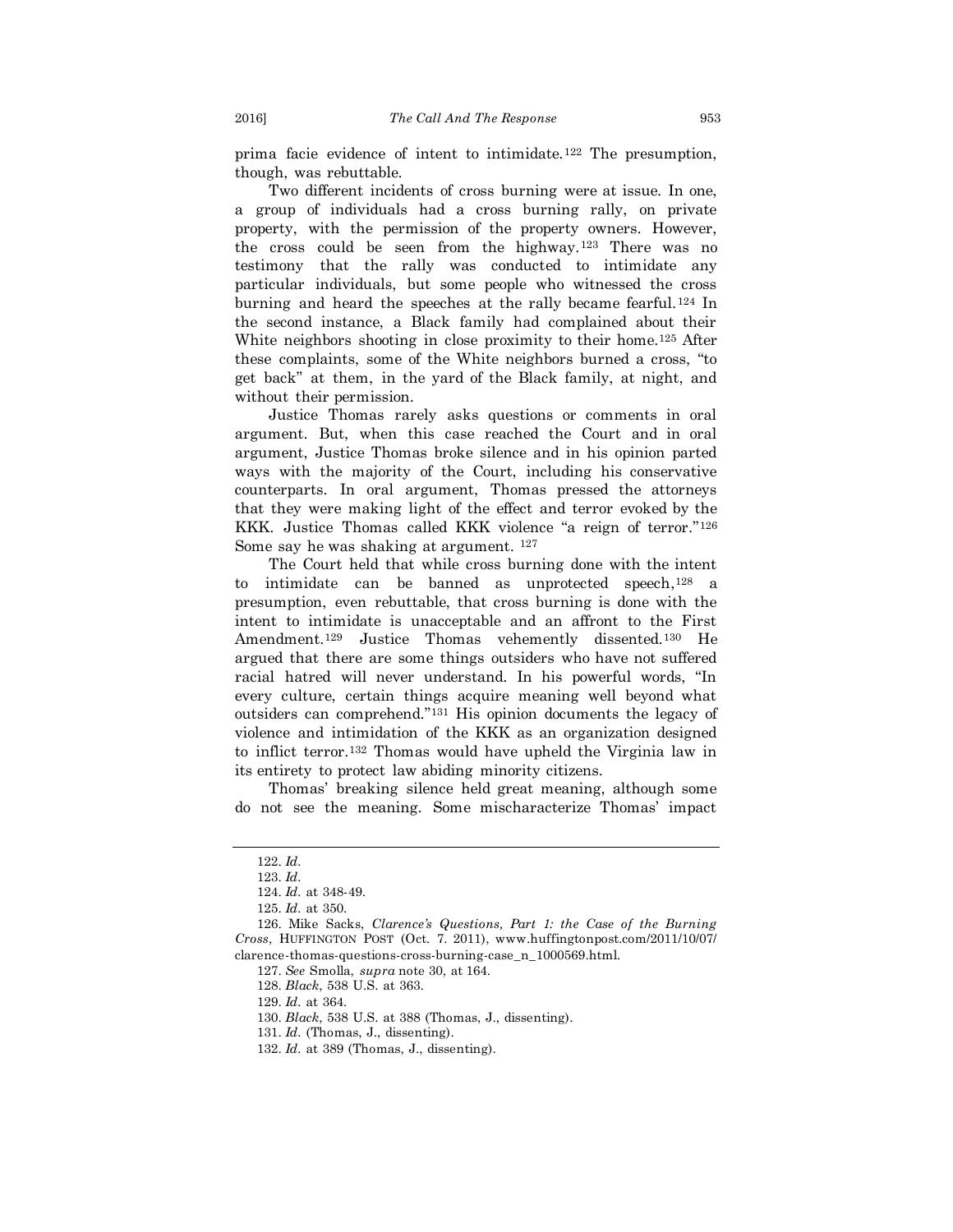when he spoke up in this argument and his opinion. One reporter said, "[W]hen looking for a reason why [Thomas] has ceased asking questions from the bench, *Virginia v. Black* may hold the seeds of an answer. There the issue was not just an abstract point of law. It was personal. And, *no one listened*."<sup>133</sup>

The reporter thinks "no one" listened as Thomas ended up the lone one in his dissent. However, the reporter is in error: people did listen. We the people, who have been excluded, personally excluded from the protections of the constitution, should not be labeled as "no one." Those minorities, and those who have struggled alongside as we tried to get the government to stop participating in complicity with the KKK, and to protect us rather, heard Thomas' voice and he gave voice to our personal lives. Those of us who have been historically excluded are not "no one." We exist and it is our personal lives, and Thomas' personal lives, that Higginbotham urged Thomas to give voice to. Here in this case, Thomas did.<sup>134</sup>

Thomas brought his personal life into this work, though he has said that in ruling he wants to strip down as a runner. Thomas misses that even stripped down, and especially stripped down; he is Black and dark complexioned too, with a Gullah accent, and an upbringing in poverty.<sup>135</sup> Judge Higginbotham had forewarned Justice Thomas that this time would come as it did in *Virginia v. Black*. In his public call out to Thomas, Higginbotham wrote:

The Supreme Court can be a lonely and insular environment. Eight of the present Justices' lives would not have been very different if the Brown case had never been decided as it was. Four attended Harvard Law School, which did not accept women law students until 1950. Two attended Stanford Law School prior to the time when the first Black matriculated there. None has been called a "nigger" or suffered the acute deprivations of poverty.<sup>136</sup>

While Thomas' response such as in *Virginia v. Black* is rare, Thomas is arguably partially un-stripped in other ways. While many justices only hire law clerks from a few certain schools, Thomas seeks to provide opportunity to a wider group. He hires as

<sup>133.</sup> Sacks, *supra* note 26. Interestingly, Thurgood Marshall was described as "a man who knew the anguish of the silenced and gave them a voice." A. Leon Higginbotham, Jr., *Public Address, Justice Thurgood Marshall: He Knew the Anguish of the Silenced and Gave Them a Voice,* 3 GEO. J. ON FIGHTING POVERTY 163, 164 (1998) (quoting Justice O'Connor).

<sup>134.</sup> Justice Thomas recently voted with liberal Justices who held that the state of Texas could constitutionally refuse to issue a vanity tag with a Confederate flag. Walker v. Texas Div., Sons of Confederate Veterans, 135 S. Ct. 2239 (2015) (J. Breyer delivered the opinion with Justices Thomas, Ginsburg, Sotomayor, and Kagan joining).

<sup>135.</sup> Orlando Patterson, *Thomas Agonistes,* N.Y. TIMES (June 17, 2007), www.nytimes.com/2007/06/17/books/review/Patterson-t.html?\_ r=0.

<sup>136.</sup> Higginbotham, *supra* note 1, at 1005-07 (footnotes omitted).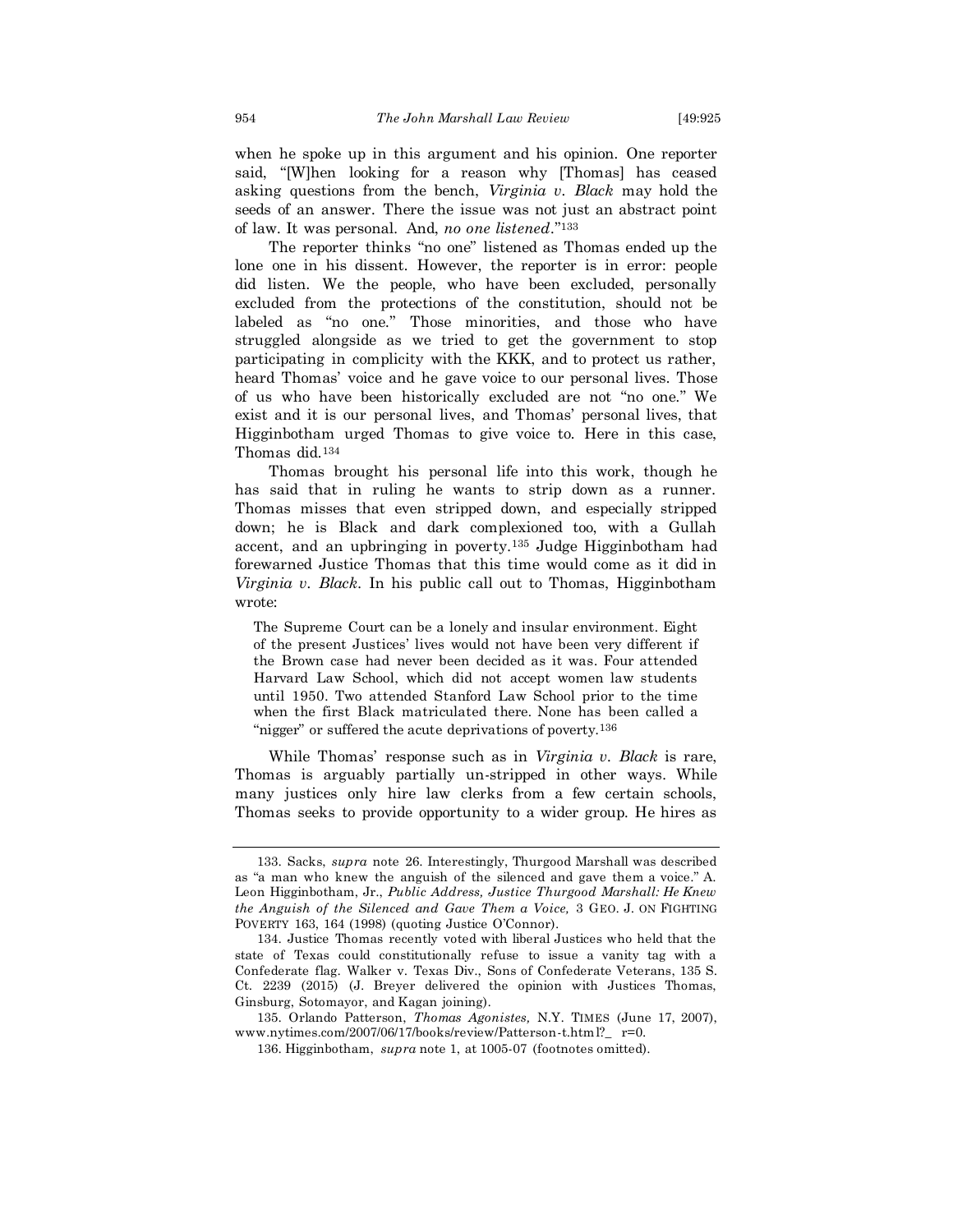law clerks individuals who are not from typical Ivy League schools. Thomas demands, however, their assimilation to a great degree. While many Justices hire law clerks with viewpoints different from their own, Thomas "hires only law clerks who share his basic constitutional views."<sup>137</sup> Thomas explained that "[d]oing otherwise would be 'like trying to train a pig.'"<sup>138</sup> Some think this has "harden[ed] his point of view,"<sup>139</sup> and reduced the possibility that the Thomas from *Virginia v. Black* will be one whose voice we hear more often. So while Thomas seems to reject in many ways the personal reach of the constitution, in other ways he shows it. Or perhaps, he just uses the poverty or race card for his advantage, such as when in his confirmation hearings he suggested empathy for criminal defendants, but does not rule in that way.<sup>140</sup>

A frequent debate I share with students, though, is whether Thomas is stripped down, or just partially stripped down, in some of the rulings discussed below.

#### *B. Partially Stripped Down, or Not?*

Thomas' own marriage to his White wife is one that would not have been allowed widely before the case of *Loving v. Virginia*, which held that a state could not ban interracial marriages.<sup>141</sup> Higginbotham warned Thomas, stating in his letter, "You will need to recognize that both your public life and your private life reflect this country's history in the area of racial discrimination and civil rights."<sup>142</sup>

Thomas's constitutional view, though, is that states must be given such leeway and that it is not the role of the Court to intervene in protection of privacy rights. In several privacy rights cases Thomas, did not vote to protect privacy rights; however he argued that the laws restricting privacy rights were "uncommonly silly."<sup>143</sup> He explained, that if he were "a member of the Texas Legislature, [he] would vote to repeal it."<sup>144</sup> Still, he felt he lacked power to help as a judge. He does not see his role as bringing in the personal lives of the excluded into the reach of the constitution. I explained this as a co-author in another article:

<sup>137.</sup> Nina Tottenberg, *Thomas Confirmation Hearings had Ripple Effect,*  NPR (Oct. 11, 2011), www.npr.org/2011/10/11/141213260/thomasconfirmation-hearings-had-ripple-effect.

<sup>138.</sup> *Id.*

<sup>139.</sup> *Id.*

<sup>140.</sup> *Id.*

<sup>141.</sup> Loving v. Virginia, 388 U.S. 1 (1967).

<sup>142.</sup> Higginbotham, *supra* note 1, at 1007.

<sup>143.</sup> Lawrence v. Texas, 539 U.S. 558, 605 (2003) (Thomas, J., dissenting) (quoting Griswold v. Connecticut*,* 381 U.S. 479, 527 (1965) (Stewart, J., dissenting)).

<sup>144.</sup> *Lawrence*, 539 U.S. at 605.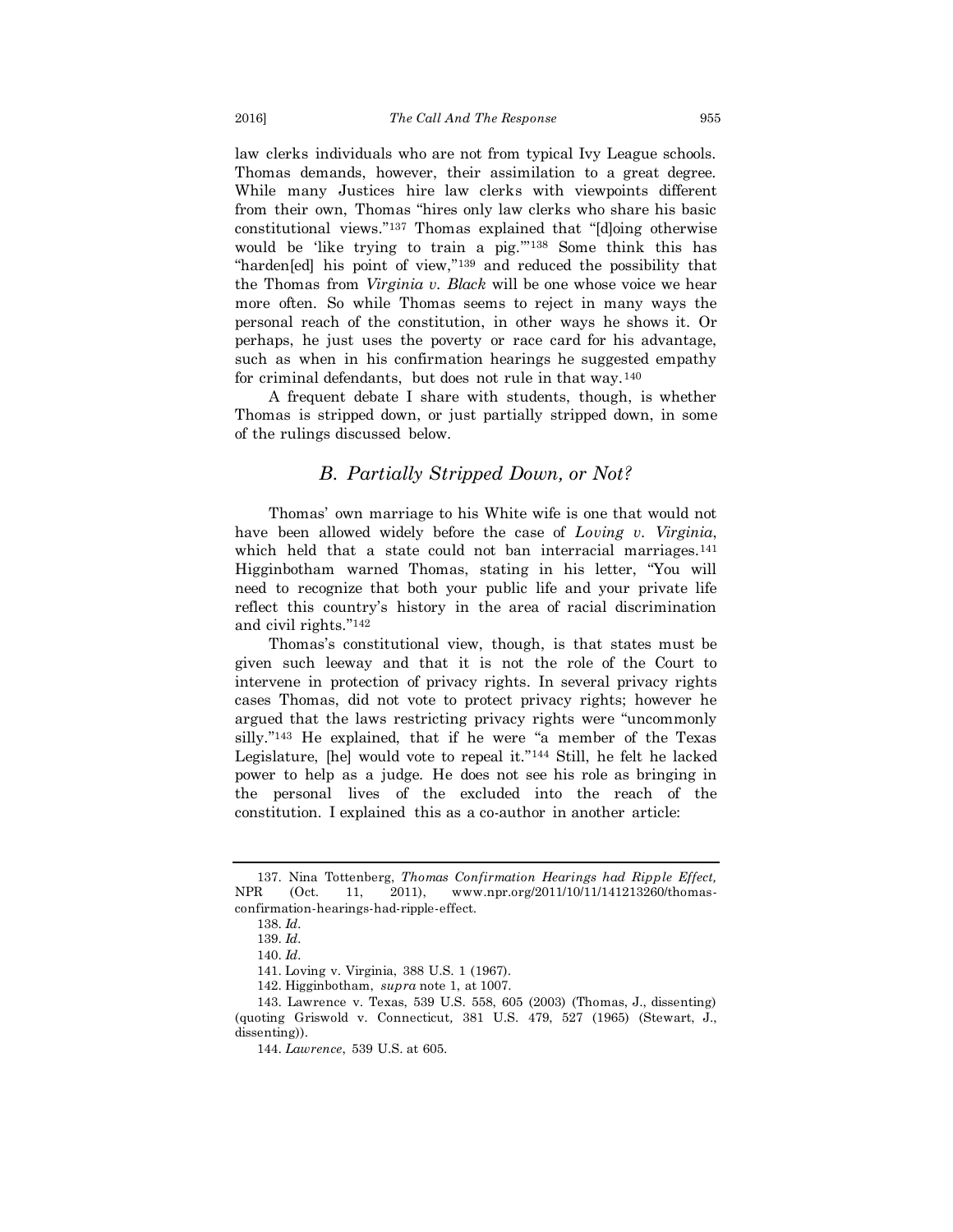Former Dean of Howard University School of Law Charles Hamilton Houston once stated, "[a] lawyer's either a social engineer or . . . a parasite on society . . . A social engineer [is] a highly skilled, perceptive, sensitive lawyer who [understands] the Constitution of the United States and [knows] how to explore its uses in the solving of problems of local communities in bettering conditions of the underprivileged citizens." On the other hand, sadly, legal professionals do not always answer the call to be that social engineer, even in the face of mounting racial tensions. In a case where a school district attempted to address racial segregation in public education, even Justice Clarence Thomas, the only Black Justice presently on the U.S. Supreme Court, thought that the district's steps to integrate were unconstitutional and suggested that legal professionals have little, if any, role in reengineering society. More specifically, Justice Thomas stated, "[T]his Court does not sit to 'create a society that includes all Americans' or to solve the problems of 'troubled inner city schooling.' We are not social engineers."145

Perhaps the excluded are better off when Thomas is not being a social engineer as some of his social engineering may lead to further exclusion of their personal realities. Thomas' opinions in the second amendment cases are also telling. In *D.C. v. Heller*<sup>146</sup> and *McDonald v. Chicago*, <sup>147</sup> the Court dismantles several gun regulations, even given the level of gun violence in this country and especially as affecting nonwhites.<sup>148</sup>

In protecting second amendment rights, Thomas argues that gun related constitutional rights were denied slave and free Blacks in order to control slave and free Blacks. He seems to suggest that finding a general second amendment right applicable to the states therefore furthers constitutional protections for Blacks and is a privilege and immunity of national citizenship.<sup>149</sup> Thomas suggests his ruling protecting second amendment rights is in the interest of former slaves.<sup>150</sup>

<sup>145.</sup> Michelle D. Deardorff and Angela Mae Kupenda, *Negotiating Social Mobility and Critical Citizenship: Institutions at a Crossroads,* 22 U. FLA. J.L. & PUB. POL'Y 335, 365-66 (2011) (internal citations and footnotes omitted).

<sup>146.</sup> District of Columbia v. Heller, 554 U.S. 570 (2008).

<sup>147.</sup> McDonald v. City of Chicago, 561 U.S. 742 (2010).

<sup>148.</sup> *See generally* Michael Planty & Jennifer L. Truman, U.S. DEP'T OF JUST. (May 2013), *Firearm Violence, 1993-2011-Bureau of Justice Statistics,*  www.bjs.gov/content/pub/pdf/fv9311.pdf.

<sup>149.</sup> *McDonald*, 561 U.S. at 805-06 (Thomas, J., dissenting).

<sup>150.</sup> The dissenters carefully noted how city living is different from the lives of rural hunters and how the city must be allowed to take these factors into consideration. Specifically, the dissent noted:

Firearms cause well over 60,000 deaths and injuries in the United States each year. Those who live in urban areas, police officers, women, and children, all may be particularly at risk. And gun regulation may save their lives. Some experts have calculated, for example, that Chicago's handgun ban has saved several hundred lives, perhaps close to 1,000, since it was enacted in 1983. Other experts argue that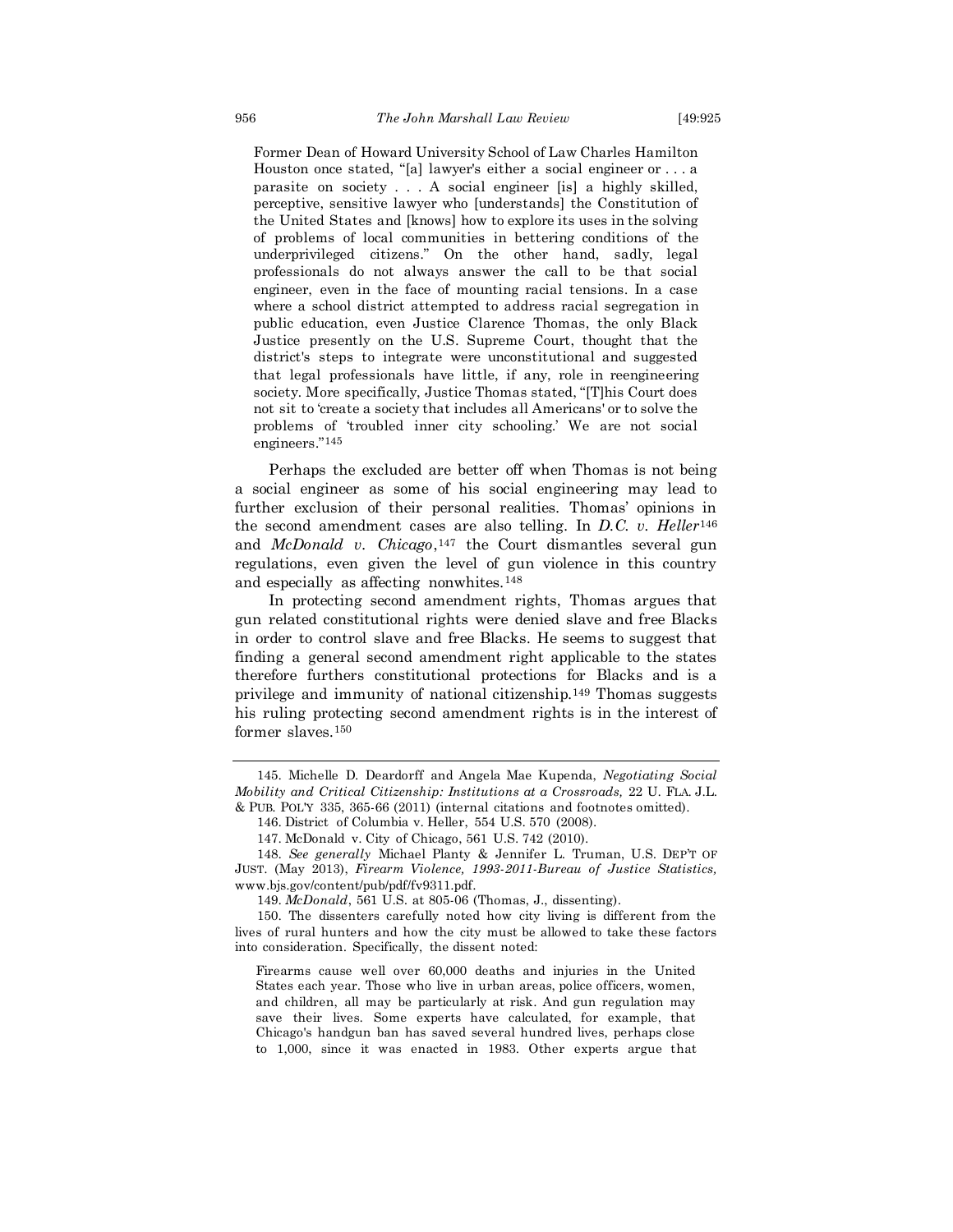Thomas misses however the full impact of his ruling. First, heavily Black populations are generally in favor of more gun regulations.<sup>151</sup> Secondly, statistics suggest that fewer Blacks than Whites seem to want more guns in their homes and on the streets.<sup>152</sup> So while Thomas argues he is protecting personal Black interests, the effect is more support for conservative endorsed gun carrying, with gun violence rates higher for people of color. Thomas is, thus, sometimey or inconsistent in his response. And, he falls far short of the personal inclusion of the dispossessed that is called for in Higginbotham's letter.

Just like Thomas' claim that questioning him about the allegations of sexual harassment was a high tech lynching, Thomas seems to use the race card sometimey merely to further an agenda to benefit those already with privilege. President Bush handpicked Thomas, and only Thomas. It is worth noting that in his 8 years in office, Bush made 32 appellate appointments, and only one Black, Clarence Thomas.<sup>153</sup> So, perhaps it is expecting too much from Justice Thomas, given that he was handpicked by a retrogressive president. And, he was the only Black that Bush found who met his desired qualifications. Hence, his response to Higginbotham's call is stripped of racial inclusion and inclusion of their personal lives of those who look like Thomas and have been eliminated, frequently from the letter of the Court's rulings and only present in the amorphous spirit and hoped for reality of our constitution and American dream.

#### V. CONCLUSION

Any reader here who has not read Judge Higginbotham's open letter recently, or ever, is encouraged to read the 25-year-old Higginbotham letter for yourself, and to consider: why do you

stringent gun regulations "can help protect police officers operating on the front lines against gun violence," have reduced homicide rates in Washington, D. C., and Baltimore, and have helped to lower New York's crime and homicide rates.

*McDonald*, 561 U.S. at 922 (Breyer, J., dissenting, joined by JJ. Ginsburg and Sotomayor); *see also id.* at 902 (Stevens, J., dissenting).

<sup>151.</sup> *See, e.g., Number of households with guns on the decline, study shows*, CBS NEWS (Mar. 10, 2015), www.cbsnews.com/news/number-of-householdswith-guns-on-the-decline-study-shows/ (fewer Blacks and Hispanics with gun in home than Whites).

<sup>152.</sup> *See generally* Planty and Truman, *supra* note 148.

<sup>153.</sup> F. Michael Higginbotham, *Speaking Truth to Power: A Tribute to A. Leon Higginbotham, Jr.,* 20 YALE L. & POL'Y REV. 341, 347 (2002) (As to President Ronald Regan, who selected 83 appellate judges, he found only one Black, too). Thomas was also championed by the late Senator Strom Thurmond, who had likened the 1954 civil rights bill to enslaving Whites. *See*  A. Leon Higginbotham, *Open Letter to Arthur Liman*, 17 YALE L. & POL'Y REV. 593, 598 (1998).